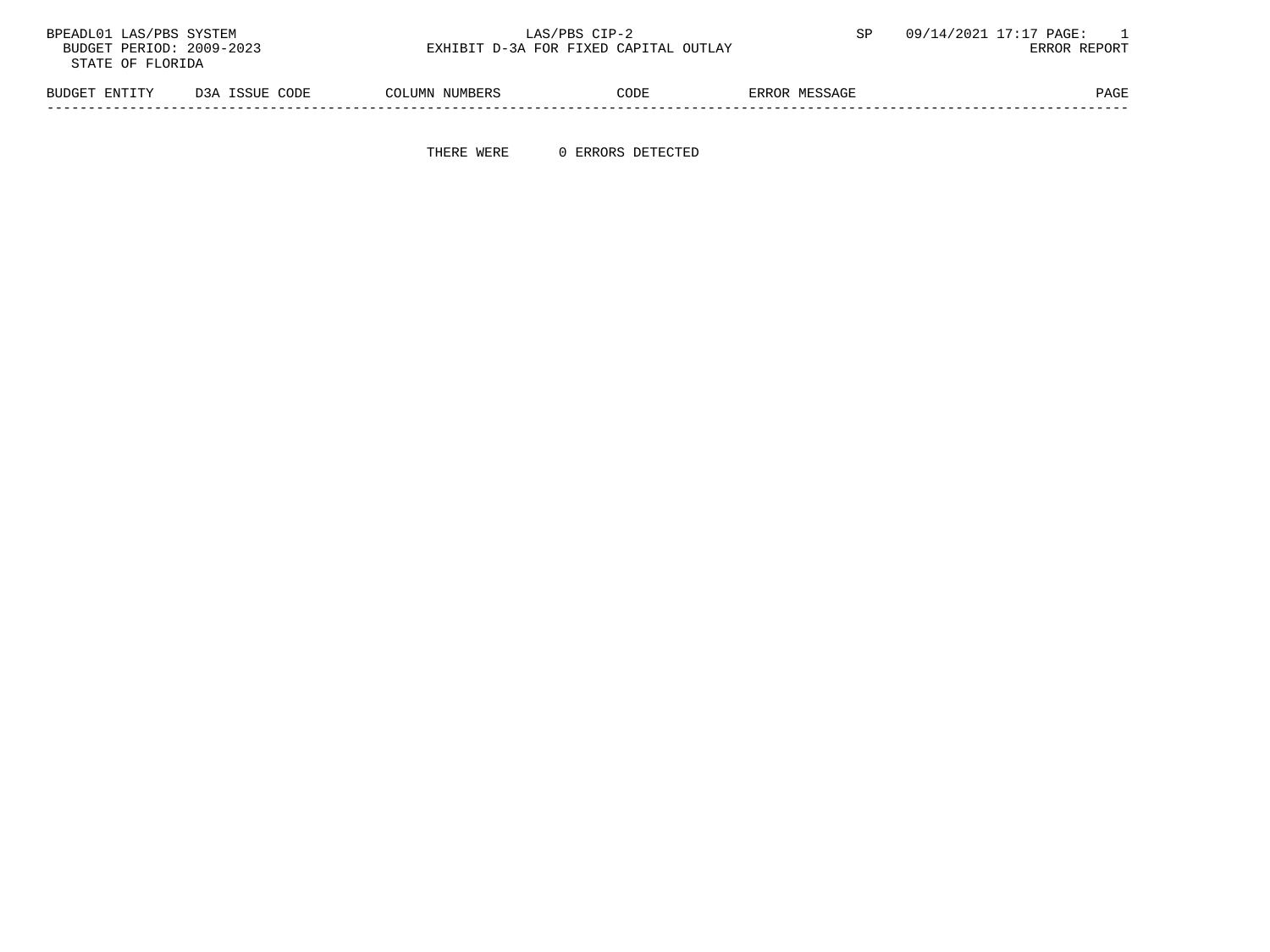|                                |     | COL A03     | COL A06                                     | COL A07                 | COL A08    | COL A09     |               |
|--------------------------------|-----|-------------|---------------------------------------------|-------------------------|------------|-------------|---------------|
|                                |     | AGY REQUEST | AG FCO PLAN                                 | AG FCO PLAN AG FCO PLAN |            | AG FCO PLAN |               |
|                                |     | FY 2022-23  | FY 2023-24 FY 2024-25 FY 2025-26 FY 2026-27 |                         |            |             |               |
|                                | POS | AMOUNT POS  | AMOUNT POS                                  | AMOUNT POS              | AMOUNT POS | AMOUNT      | CODES         |
|                                |     |             |                                             |                         |            |             |               |
| FISH/WILDLIFE CONSERV COMM     |     |             |                                             |                         |            |             | 77000000      |
| PGM: EXEC DIR & ADM SVCS       |     |             |                                             |                         |            |             | 77100000      |
| OFF/EXEC DIR/ADMIN SUPPORT     |     |             |                                             |                         |            |             | 77100700      |
| GOV OPERATIONS/SUPPORT         |     |             |                                             |                         |            |             | 16            |
| EXEC LEADERSHIP/SUPPRT SVC     |     |             |                                             |                         |            |             | 1602.00.00.00 |
| CAPITAL IMPROVEMENT PLAN       |     |             |                                             |                         |            |             | 9900000       |
| DEFERRED BUILDING MAINTENANCE  |     |             |                                             |                         |            |             | 990Z000       |
| FIXED CAPITAL OUTLAY           |     |             |                                             |                         |            |             | 080000        |
| FACILITIES REPAIR & MAINT      |     |             |                                             |                         |            |             | 080956        |
| -STATE<br>GENERAL REVENUE FUND |     | 278,000     |                                             |                         |            |             | 1000 1        |
|                                |     |             |                                             |                         |            |             |               |
|                                |     |             |                                             |                         |            |             |               |

 2022-2023 BUDGET YEAR NARRATIVE: FACILITIES REPAIR & MAINT IT COMPONENT? NO Request: This issue request \$278,000 in Fixed Capital Outlay funding from General Revenue for four construction projects at 3 unique FWC facilities.

#### Current Situation:

 FWC maintains five regional offices throughout the state to ensure world-class service to the public while ensuring the sustainability of Florida's fish and wildlife populations and providing residents and visitors with quality opportunities to enjoy our resources. Along with this, the safety of our employees is paramount. There are critical safety needs in several of our regional facilities. Addressing these safety needs will also increase the energy efficiency of the facilities.

## Explanation of Costs:

| Location                     | Fund            | Project Description           | Amount    |
|------------------------------|-----------------|-------------------------------|-----------|
| Lakeland Regional Office     | General Revenue | Windows Replacement           | \$134.000 |
| Lakeland Regional Office     | General Revenue | Fire Alarm System Replacement | \$70,000  |
| Ocala Office Hanger Building | General Revenue | Roof Replacement              | \$60,000  |
| Ocala Regional Office        | General Revenue | Windows Replacement           | \$14,000  |
| Total Issue                  |                 |                               | \$278.000 |
|                              |                 |                               |           |

Benefits:

 This project will improve the safety and security of the regional offices, it will lower operational costs, and provide a stable environment. Additional benefits are associated with cost savings as a result of more efficient utilities and the improvement of comfort among staff who work in the building.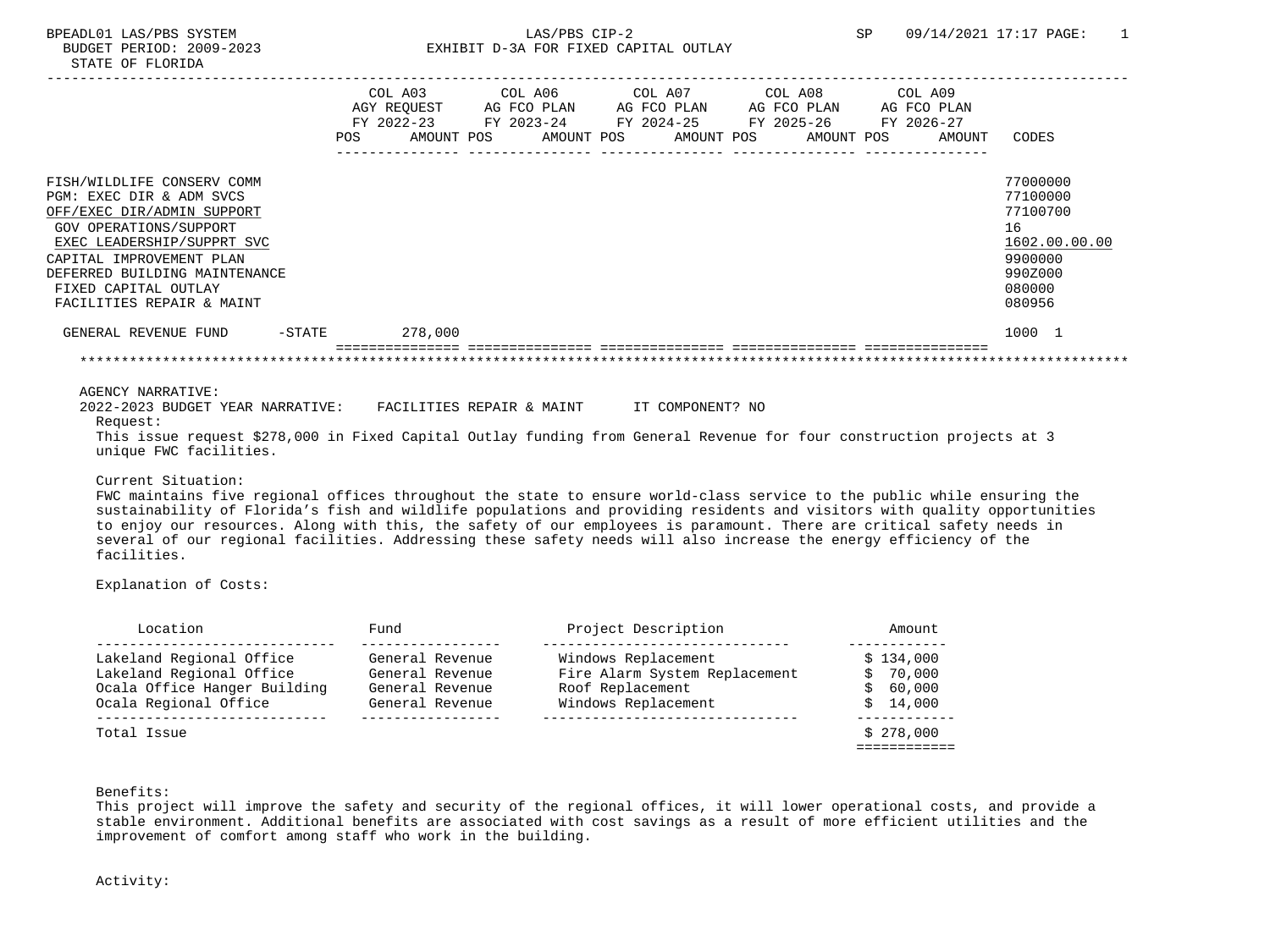# BPEADL01 LAS/PBS SYSTEM  $LAS/PBS$  CIP-2  $SP$  09/14/2021 17:17 PAGE: 2<br>BUDGET PERIOD: 2009-2023 EXHIBIT D-3A FOR FIXED CAPITAL OUTLAY EXHIBIT D-3A FOR FIXED CAPITAL OUTLAY

DEFERRED BUILDING MAINTENANCE 990Z000

|                                                                                                                | POS. | COL A03<br>AGY REOUEST<br>FY 2022-23<br>AMOUNT POS | COL A06<br>AG FCO PLAN<br>FY 2023-24<br>AMOUNT POS | COL A07<br>AG FCO PLAN<br>FY 2024-25<br>AMOUNT POS | COL A08<br>AG FCO PLAN<br>FY 2025-26<br>AMOUNT POS | COL A09<br>AG FCO PLAN<br>FY 2026-27<br>AMOUNT | CODES                                                   |
|----------------------------------------------------------------------------------------------------------------|------|----------------------------------------------------|----------------------------------------------------|----------------------------------------------------|----------------------------------------------------|------------------------------------------------|---------------------------------------------------------|
| FISH/WILDLIFE CONSERV COMM<br>PGM: EXEC DIR & ADM SVCS<br>OFF/EXEC DIR/ADMIN SUPPORT<br>GOV OPERATIONS/SUPPORT |      |                                                    |                                                    |                                                    |                                                    |                                                | 77000000<br>77100000<br>77100700<br>16<br>1602.00.00.00 |
| EXEC LEADERSHIP/SUPPRT SVC<br>CAPITAL IMPROVEMENT PLAN                                                         |      |                                                    |                                                    |                                                    |                                                    |                                                | 9900000                                                 |

 ACT0210 - Fixed Capital Outlay ACT0010 - Executive Direction

Strategic Plan for Economic Development:

5.2 - Improve the efficiency and effectiveness of government agencies at all levels.

\*\*\*\*\*\*\*\*\*\*\*\*\*\*\*\*\*\*\*\*\*\*\*\*\*\*\*\*\*\*\*\*\*\*\*\*\*\*\*\*\*\*\*\*\*\*\*\*\*\*\*\*\*\*\*\*\*\*\*\*\*\*\*\*\*\*\*\*\*\*\*\*\*\*\*\*\*\*\*\*\*\*\*\*\*\*\*\*\*\*\*\*\*\*\*\*\*\*\*\*\*\*\*\*\*\*\*\*\*\*\*\*\*\*\*\*\*\*\*\*\*\*\*\*\*\*\*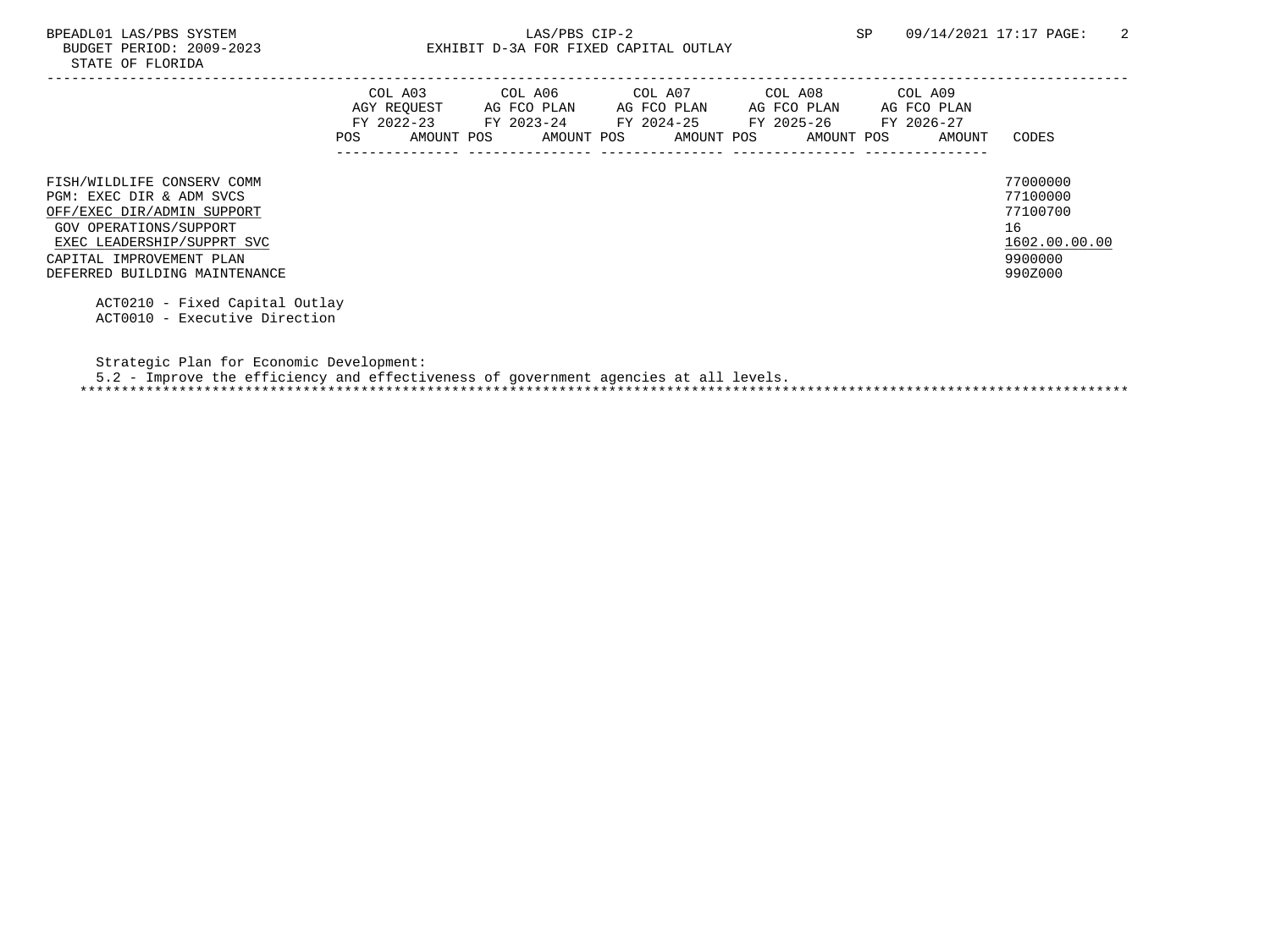|                                                                                                                                                                                                | POS | COL A03<br>AGY REOUEST<br>$FY$ 2022-23<br>AMOUNT POS | COL A06<br>AG FCO PLAN<br>FY 2023-24<br>AMOUNT POS | COL A07 | AG FCO PLAN<br>FY 2024-25<br>AMOUNT POS | COL A08<br>AG FCO PLAN<br>FY 2025-26<br>AMOUNT POS | COL A09<br>AG FCO PLAN<br>FY 2026-27 | AMOUNT | CODES                                                              |
|------------------------------------------------------------------------------------------------------------------------------------------------------------------------------------------------|-----|------------------------------------------------------|----------------------------------------------------|---------|-----------------------------------------|----------------------------------------------------|--------------------------------------|--------|--------------------------------------------------------------------|
| FISH/WILDLIFE CONSERV COMM<br><b>PGM: LAW ENFORCEMENT</b><br>FISH/WILDLIFE/BOAT ENFRCMT<br>PUBLIC PROTECTION<br>LAW ENFORCEMENT<br>CAPITAL IMPROVEMENT PLAN<br>GRANTS AND AIDS - FIXED CAPITAL |     |                                                      |                                                    |         |                                         |                                                    |                                      |        | 77000000<br>77200000<br>77200100<br>12<br>1202.00.00.00<br>9900000 |
| OUTLAY<br>FIXED CAPITAL OUTLAY<br>BOATING INFRASTRUCTURE                                                                                                                                       |     |                                                      |                                                    |         |                                         |                                                    |                                      |        | 990G000<br>080000<br>082800                                        |
| FEDERAL GRANTS TRUST FUND -FEDERL                                                                                                                                                              |     | 5,200,000                                            |                                                    |         |                                         |                                                    |                                      |        | 2261 3                                                             |
|                                                                                                                                                                                                |     |                                                      |                                                    |         |                                         |                                                    |                                      |        |                                                                    |

#### AGENCY NARRATIVE:

|          |  | 2022-2023 BUDGET YEAR NARRATIVE: | BOATING INFRASTRUCTURE | IT COMPONENT? NO |  |
|----------|--|----------------------------------|------------------------|------------------|--|
| Request: |  |                                  |                        |                  |  |

 The Division of Law Enforcement requests \$5,200,000 in non-recurring fixed capital outlay budget authority in the Federal Grants Trust Fund for grant opportunities associated with the Wildlife & Sport Fish Restoration Program (WSFR). This request is for funding for two established programs that help improve boating access to Florida's waters: the Boating Access (BA) program and the Boating Infrastructure Grant Program (BIGP). These programs operate with federal funds derived from the Wildlife & Sportfish Restoration Program (WSFR). Annual apportionments to the states through the WSFR program are based on a federally approved formula consisting of land size and paid license sales. It is anticipated that the BIGP will receive \$3,000,000 in federal funds and the BA program will receive \$2,200,000 in federal funds.

## Current Situation:

 The Commission receives federal funds from the US Department of Interior, US Fish and Wildlife Service (USFWS) Sport Fish Restoration Act. Funds are apportioned each year to the State of Florida from the US Fish and Wildlife Service pursuant to the Dingell-Johnson Sport Fish Restoration Act that provides access to Florida waters by developing new access facilities and renovating or improving existing facilities. The SFR Boating Access apportionment for 2020 is over \$1.9 Million (DLE).

 The Florida Fish and Wildlife Conservation Commission (FWC) is Florida's State Administrative Agency (SAA) for BIGP. The BIGP is a competitive grant program open to local governments for facilities that support transient boaters in vessels 26 feet or more in length and with transient defined as 10 days stay or less. BIGP provides that at least \$200,000 will be granted to each SAA for one project or a maximum of two (2) projects that cost \$200,000 or less. Projects that request more than \$200,000 are submitted to USFWS and compete on a national basis.

Explanation of Costs

| Federal Grants Trust Fund                                    | Amount      | Non-Recurring |
|--------------------------------------------------------------|-------------|---------------|
| Sport Fish Restoration - Boating Access (apportioned funds)  | \$2,200,000 | \$2,200,000   |
| Boating Infrastructure Grant Program Awards (Tiers I and II) | \$3.000.000 | \$ 3,000,000  |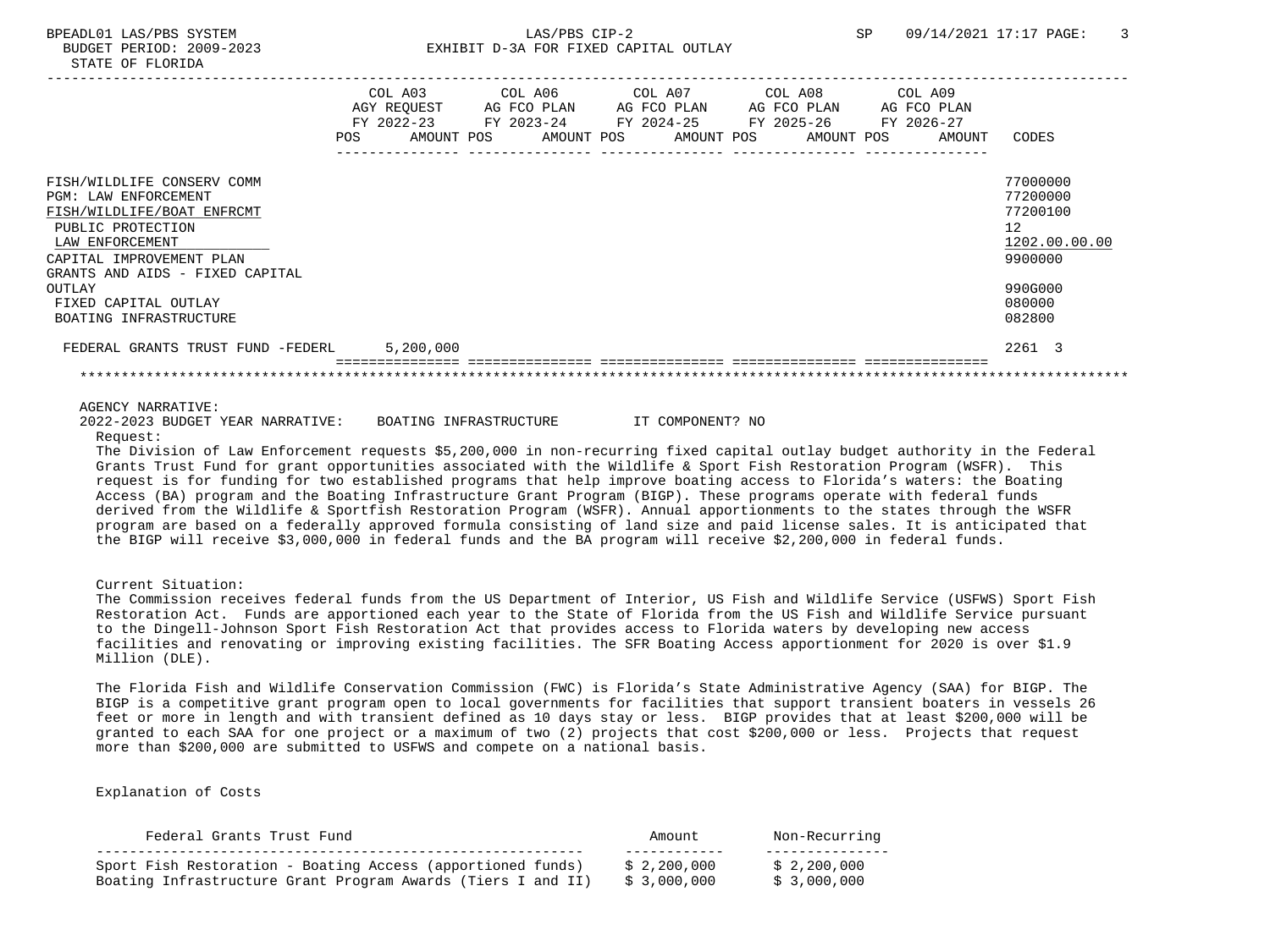|                                                                                                                                                                                                | POS. | COL A03<br>AGY REQUEST<br>FY 2022-23<br>AMOUNT POS | COL A06<br>AG FCO PLAN<br>FY 2023-24 | AMOUNT POS | COL A07 | AG FCO PLAN<br>FY 2024-25<br>AMOUNT POS | COL A08<br>AG FCO PLAN<br>FY 2025-26<br>AMOUNT POS | COL A09<br>AG FCO PLAN<br>FY 2026-27<br>AMOUNT | CODES                                                              |
|------------------------------------------------------------------------------------------------------------------------------------------------------------------------------------------------|------|----------------------------------------------------|--------------------------------------|------------|---------|-----------------------------------------|----------------------------------------------------|------------------------------------------------|--------------------------------------------------------------------|
| FISH/WILDLIFE CONSERV COMM<br><b>PGM: LAW ENFORCEMENT</b><br>FISH/WILDLIFE/BOAT ENFRCMT<br>PUBLIC PROTECTION<br>LAW ENFORCEMENT<br>CAPITAL IMPROVEMENT PLAN<br>GRANTS AND AIDS - FIXED CAPITAL |      |                                                    |                                      |            |         |                                         |                                                    |                                                | 77000000<br>77200000<br>77200100<br>12<br>1202.00.00.00<br>9900000 |
| OUTLAY                                                                                                                                                                                         |      |                                                    |                                      |            |         |                                         |                                                    |                                                | 990G000                                                            |
| Total Issue                                                                                                                                                                                    |      |                                                    |                                      |            |         | \$5,200,000                             | \$5,200,000                                        |                                                |                                                                    |

# Benefits:

 This spending authority will allow the Office of Boating and Waterways to request funding from US Fish and Wildlife Service through Sport Fish Restoration Act and utilize funds that have been apportioned to Florida. If these apportioned funds are not spent, the unobligated funds will be reallocated to other states and future Sport Fish apportionments will be reduced in the State of Florida. This increased spending authority will provide funding for the extensive maintenance and repairs of 248 boat ramps operated and maintained by the Florida Fish and Wildlife Conservation Commission, construction of new boat ramps, assistance with the increased responsibility for oversight of waterway markers in Florida, and joint boat access partners on public lands, such as Dept. of Environmental Protection, Dept. of Agriculture and Consumer Services, Water Management Districts, and other governmental entities.

## Activity: ACT0210 - Fixed Capital Outlay ACT2410 - Boating and Waterways

 Strategic Plan for Economic Development: 5.2 - Improve the efficiency and effectiveness of government agencies at all levels. 6.4 - Promote, protect and preserve Florida's rich historical and cultural heritage \*\*\*\*\*\*\*\*\*\*\*\*\*\*\*\*\*\*\*\*\*\*\*\*\*\*\*\*\*\*\*\*\*\*\*\*\*\*\*\*\*\*\*\*\*\*\*\*\*\*\*\*\*\*\*\*\*\*\*\*\*\*\*\*\*\*\*\*\*\*\*\*\*\*\*\*\*\*\*\*\*\*\*\*\*\*\*\*\*\*\*\*\*\*\*\*\*\*\*\*\*\*\*\*\*\*\*\*\*\*\*\*\*\*\*\*\*\*\*\*\*\*\*\*\*\*\*

| G/A-LOC GOV/NONST ENT-FCO<br>FL BOATING IMPROVEMENT PRG                |                      | 140000<br>140270 |
|------------------------------------------------------------------------|----------------------|------------------|
| MARINE RESOURCES CONSV TF -STATE<br>STATE GAME TRUST FUND<br>$-$ STATE | 793,704<br>1,250,000 | 2467 1<br>2672 1 |
| TOTAL APPRO                                                            | 2,043,704            |                  |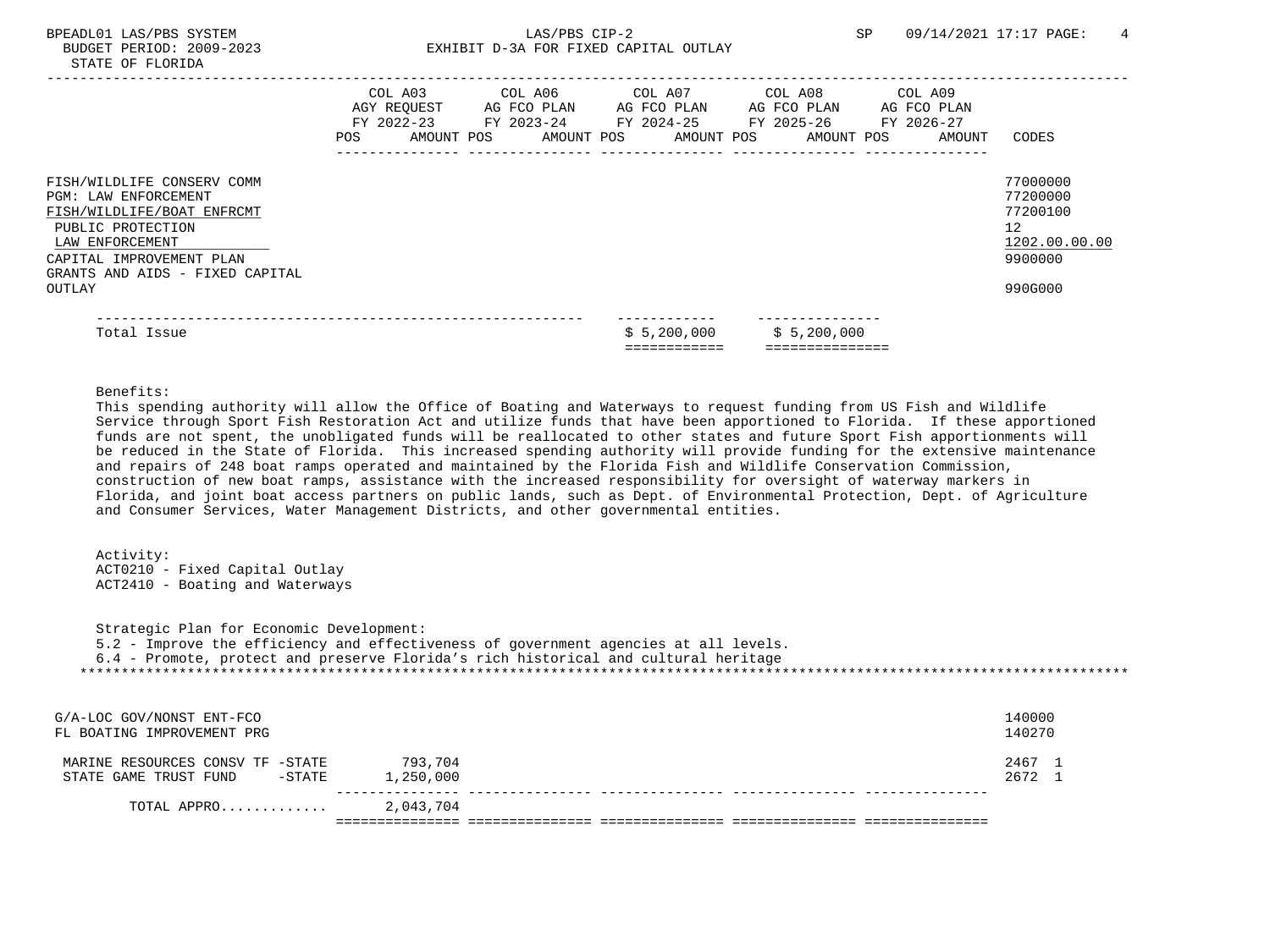|                                                                                                                                                                                         | POS. | COL A03<br>AGY REOUEST<br>FY 2022-23<br>AMOUNT POS | COL A06<br>AG FCO PLAN<br>FY 2023-24<br>AMOUNT POS | COL A07<br>AG FCO PLAN<br>FY 2024-25<br>AMOUNT POS | COL A08<br>AG FCO PLAN<br>FY 2025-26<br>AMOUNT POS | COL A09<br>AG FCO PLAN<br>FY 2026-27<br>AMOUNT | CODES                                                              |
|-----------------------------------------------------------------------------------------------------------------------------------------------------------------------------------------|------|----------------------------------------------------|----------------------------------------------------|----------------------------------------------------|----------------------------------------------------|------------------------------------------------|--------------------------------------------------------------------|
|                                                                                                                                                                                         |      |                                                    |                                                    |                                                    |                                                    |                                                |                                                                    |
|                                                                                                                                                                                         |      |                                                    |                                                    |                                                    |                                                    |                                                |                                                                    |
| FISH/WILDLIFE CONSERV COMM<br>PGM: LAW ENFORCEMENT<br>FISH/WILDLIFE/BOAT ENFRCMT<br>PUBLIC PROTECTION<br>LAW ENFORCEMENT<br>CAPITAL IMPROVEMENT PLAN<br>GRANTS AND AIDS - FIXED CAPITAL |      |                                                    |                                                    |                                                    |                                                    |                                                | 77000000<br>77200000<br>77200100<br>12<br>1202.00.00.00<br>9900000 |
| OUTLAY                                                                                                                                                                                  |      |                                                    |                                                    |                                                    |                                                    |                                                | 990G000                                                            |
|                                                                                                                                                                                         |      |                                                    |                                                    |                                                    |                                                    |                                                |                                                                    |

#### AGENCY NARRATIVE:

 2022-2023 BUDGET YEAR NARRATIVE: FL BOATING IMPROVEMENT PRG IT COMPONENT? NO Request:

 This issue requests \$793,704 in spending authority from the Marine Resources Conservation Trust Fund (MRCTF) and \$1,250,000 from the State Game Trust Fund (SGTF) to continue a long term program of providing grants to local governments for boating improvements.

### Current Situation:

 Section 328.72(15), F.S., provides vessel registration revenues to FWC to fund a competitive grant program for public boat launching facilities, giving priority consideration to counties with more than 35,000 registered vessels. In addition, section 206.606(1)(b)1, F.S., provides that \$1.25 million annually from fuel tax revenues are to be used to fund local projects that provide for recreational channel marking, public launching facilities, derelict vessel removal and other local boating related activities. This request will implement these two statutory provisions and will continue a long-term grant program providing funding to local governments for boating improvement projects. The amount of the request based on vessel registrations (\$793,704) is based on official estimates from the Department of Highway Safety and Motor Vehicles for FY 22/23.

| Total Issue                                                    | \$2.043.704            | \$2.043.704            |                                                    |
|----------------------------------------------------------------|------------------------|------------------------|----------------------------------------------------|
| Vessel Registration Fees<br>Recreational Boating Grant Program | 793.704<br>\$1.250.000 | 793.704<br>\$1,250,000 | Marine Resources Consy TF<br>State Game Trust Fund |
| Explanation of Costs:<br>Florida Boating Improvement Program   | Amount                 | Non-Recurring          | Fund                                               |

#### Benefits:

 Approval of this issue will provide grant funding to counties, municipalities, and other governmental agencies from funds transferred from the Fuel Tax Collection Trust Fund and from county vessel registration fees. Projects that meet the criteria under the Florida Boating Improvement Program (FBIP) include recreational channel marking, public launching facilities, derelict vessel removal, and other boating related activities that enhance boating access for recreational boaters. Most projects take more than one year to complete due to permit requirements, environmental issues, and other delays, therefore fixed capital outlay funding will allow for these projects to be completed without a delay in appropriations.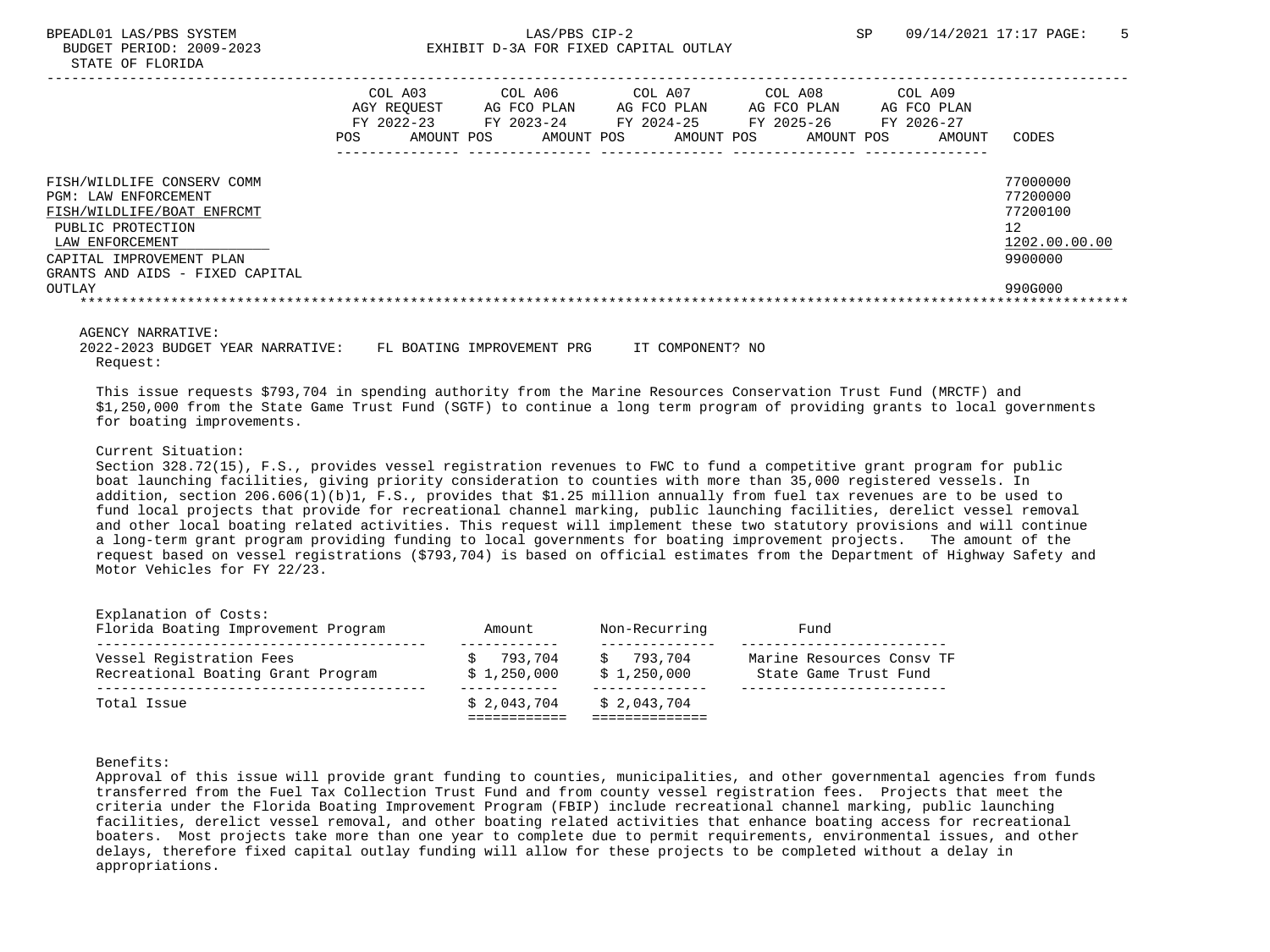## BPEADL01 LAS/PBS SYSTEM  $LAS/PBS$  CIP-2 SP 09/14/2021 17:17 PAGE: 6<br>BUDGET PERIOD: 2009-2023 SP EXHIBIT D-3A FOR FIXED CAPITAL OUTLAY EXHIBIT D-3A FOR FIXED CAPITAL OUTLAY

|                                                                                                                            |     | COL A03    | COL A06 | COL A07                                          | COL A08                                                              | COL A09 |                 |
|----------------------------------------------------------------------------------------------------------------------------|-----|------------|---------|--------------------------------------------------|----------------------------------------------------------------------|---------|-----------------|
|                                                                                                                            |     |            |         |                                                  | AGY REQUEST AG FCO PLAN AG FCO PLAN AG FCO PLAN AG FCO PLAN          |         |                 |
|                                                                                                                            | POS | AMOUNT POS |         | AMOUNT POS AMOUNT POS                            | FY 2022-23 FY 2023-24 FY 2024-25 FY 2025-26 FY 2026-27<br>AMOUNT POS | AMOUNT  | CODES           |
|                                                                                                                            |     |            |         |                                                  |                                                                      |         |                 |
|                                                                                                                            |     |            |         |                                                  |                                                                      |         |                 |
| FISH/WILDLIFE CONSERV COMM                                                                                                 |     |            |         |                                                  |                                                                      |         | 77000000        |
| PGM: LAW ENFORCEMENT                                                                                                       |     |            |         |                                                  |                                                                      |         | 77200000        |
| FISH/WILDLIFE/BOAT ENFRCMT                                                                                                 |     |            |         |                                                  |                                                                      |         | 77200100        |
| PUBLIC PROTECTION                                                                                                          |     |            |         |                                                  |                                                                      |         | 12 <sup>°</sup> |
| LAW ENFORCEMENT                                                                                                            |     |            |         |                                                  |                                                                      |         | 1202.00.00.00   |
| CAPITAL IMPROVEMENT PLAN                                                                                                   |     |            |         |                                                  |                                                                      |         | 9900000         |
| GRANTS AND AIDS - FIXED CAPITAL                                                                                            |     |            |         |                                                  |                                                                      |         |                 |
| OUTLAY                                                                                                                     |     |            |         |                                                  |                                                                      |         | 990G000         |
| Activity:                                                                                                                  |     |            |         |                                                  |                                                                      |         |                 |
| ACT0210 - Fixed Capital Outlay                                                                                             |     |            |         |                                                  |                                                                      |         |                 |
| ACT2410 - Boating and Waterways                                                                                            |     |            |         |                                                  |                                                                      |         |                 |
|                                                                                                                            |     |            |         |                                                  |                                                                      |         |                 |
|                                                                                                                            |     |            |         |                                                  |                                                                      |         |                 |
| Strategic Plan for Economic Development:                                                                                   |     |            |         |                                                  |                                                                      |         |                 |
| 5.2 - Improve the efficiency and effectiveness of government agencies at all levels.                                       |     |            |         |                                                  |                                                                      |         |                 |
| 6.4 - Promote, protect and preserve Florida's rich historical and cultural heritage.                                       |     |            |         |                                                  |                                                                      |         |                 |
|                                                                                                                            |     |            |         |                                                  |                                                                      |         |                 |
| TOTAL: GRANTS AND AIDS - FIXED CAPITAL                                                                                     |     |            |         |                                                  |                                                                      |         | 990G000         |
| OUTLAY                                                                                                                     |     |            |         |                                                  |                                                                      |         |                 |
| TOTAL ISSUE                                                                                                                |     | 7,243,704  |         |                                                  |                                                                      |         |                 |
|                                                                                                                            |     |            |         |                                                  |                                                                      |         |                 |
|                                                                                                                            |     |            |         |                                                  |                                                                      |         |                 |
| SPECIAL PURPOSE                                                                                                            |     |            |         |                                                  |                                                                      |         | 990S000         |
| FIXED CAPITAL OUTLAY                                                                                                       |     |            |         |                                                  |                                                                      |         | 080000          |
| DERELICT VESSEL REMOVAL PG                                                                                                 |     |            |         |                                                  |                                                                      |         | 080064          |
| MARINE RESOURCES CONSV TF -STATE                                                                                           |     | 500,468    |         |                                                  |                                                                      |         | 2467 1          |
|                                                                                                                            |     |            |         |                                                  |                                                                      |         |                 |
|                                                                                                                            |     |            |         |                                                  |                                                                      |         |                 |
|                                                                                                                            |     |            |         |                                                  |                                                                      |         |                 |
| <b>AGENCY NARRATIVE:</b>                                                                                                   |     |            |         |                                                  |                                                                      |         |                 |
| 2022-2023 BUDGET YEAR NARRATIVE:                                                                                           |     |            |         | DERELICT VESSEL REMOVAL PG      IT COMPONENT? NO |                                                                      |         |                 |
| Request:                                                                                                                   |     |            |         |                                                  |                                                                      |         |                 |
| The Florida Fish and Wildlife Conservation Commission (FWC) Division of Law Enforcement (DLE) is requesting \$2,001,873 in |     |            |         |                                                  |                                                                      |         |                 |
| Marine Resource Conservation Trust Fund, non-recurring fixed capital outlay appropriation to fund the Derelict Vessel      |     |            |         |                                                  |                                                                      |         |                 |
| Removal Program. CAT 140060 and CAT 080064. This request is for budget authority to continue derelict vessel removal       |     |            |         |                                                  |                                                                      |         |                 |

 Removal Program, CAT 140060 and CAT 080064. This request is for budget authority to continue derelict vessel removal operations and is based upon official vessel registration estimates from the Department of Highway Safety and Motor Vehicles, for FY 22/23.

Current Situation:

 Section 328.72, F.S, provides that from the vessel registration fees designated for use by the counties, a specified amount from each vessel class registration shall be remitted to the state for deposit into the Marine Resources Conservation Trust Fund to fund derelict vessel removal grants. This request is for budget authority to continue derelict vessel removal operations and is based upon official vessel registration estimates from the Department of Highway Safety and Motor Vehicles, for FY 22/23.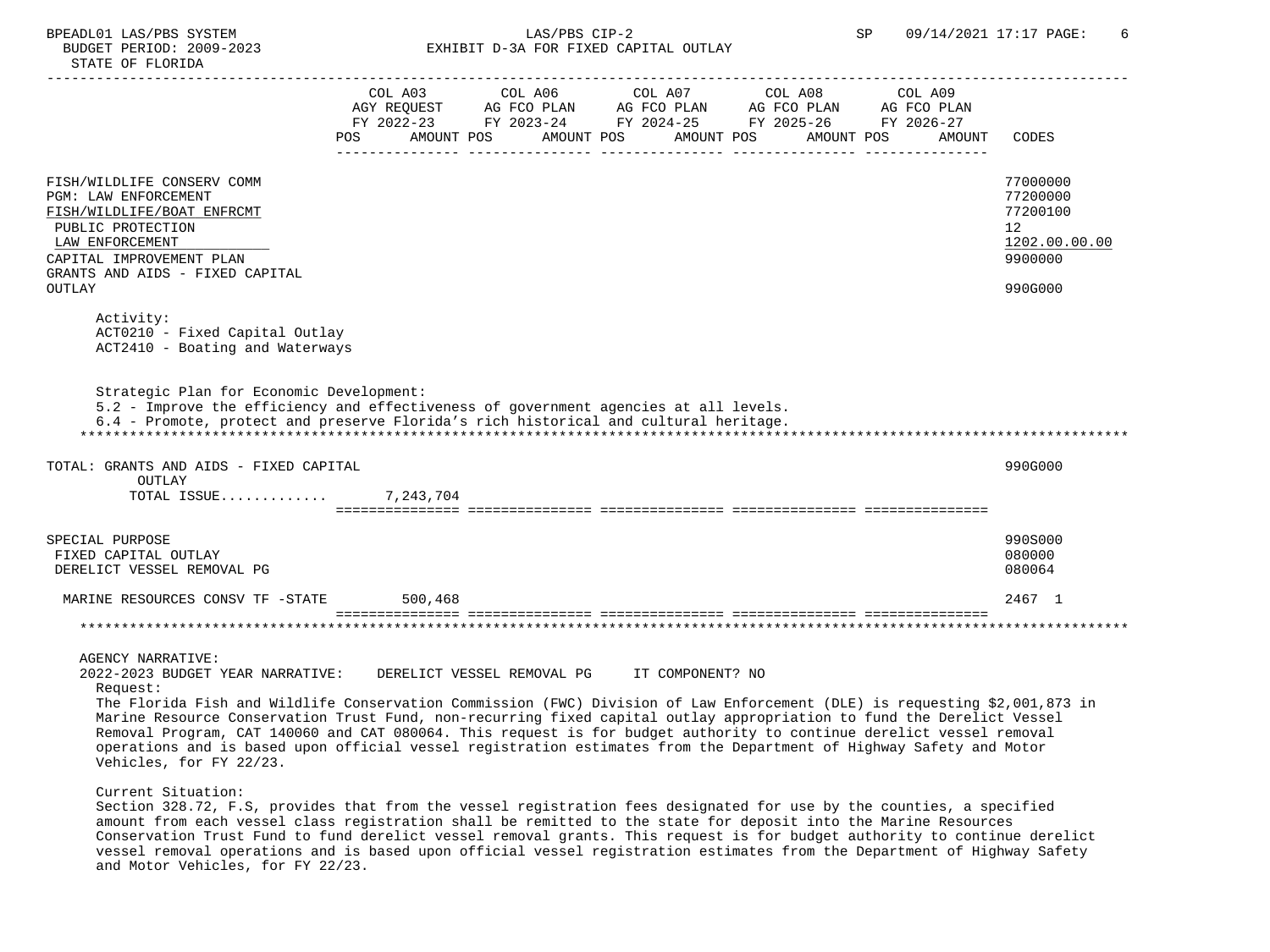# BPEADL01 LAS/PBS SYSTEM SALLAS/PBS CIP-2 SP 09/14/2021 17:17 PAGE: 7 BUDGET PERIOD: 2009-2023 EXHIBIT D-3A FOR FIXED CAPITAL OUTLAY

|                                                                                                                                                                                | COL A03<br>AGY REQUEST<br>$FY$ 2022-23<br>POS. | AMOUNT POS | COL A06<br>AG FCO PLAN<br>FY 2023-24<br>AMOUNT POS | COL A07<br>AG FCO PLAN<br>FY 2024-25<br>AMOUNT POS | COL A08<br>AG FCO PLAN<br>FY 2025-26<br>AMOUNT POS | COL A09<br>AG FCO PLAN<br>FY 2026-27<br>AMOUNT | <b>CODES</b>                                                                  |
|--------------------------------------------------------------------------------------------------------------------------------------------------------------------------------|------------------------------------------------|------------|----------------------------------------------------|----------------------------------------------------|----------------------------------------------------|------------------------------------------------|-------------------------------------------------------------------------------|
| FISH/WILDLIFE CONSERV COMM<br><b>PGM: LAW ENFORCEMENT</b><br>FISH/WILDLIFE/BOAT ENFRCMT<br>PUBLIC PROTECTION<br>LAW ENFORCEMENT<br>CAPITAL IMPROVEMENT PLAN<br>SPECIAL PURPOSE |                                                |            |                                                    |                                                    |                                                    |                                                | 77000000<br>77200000<br>77200100<br>12<br>1202.00.00.00<br>9900000<br>990S000 |
| Description of Costs:<br>Marine Resources Conservation Trust Fund                                                                                                              |                                                |            | Amount                                             | Non-Recurring                                      |                                                    |                                                |                                                                               |

| Marine Resources Conservation Trust Fund |             | Non-kecurri |
|------------------------------------------|-------------|-------------|
|                                          |             |             |
| Derelict Vessel Removal Program          | \$2,001,873 | \$2.001.873 |
|                                          |             |             |

Benefits:

 The funding of this request will allow the program to provide a mechanism for the removal of derelict vessels from the waterways of the state, helping to maintain a safe and healthy environment for commercial and recreational users of these waterways and assuring safe access to these waterways. These vessels often sink, creating underwater safety hazards and/or become sources for waterway pollutants. Over time, these vessels often deteriorate and further release both debris and pollutants, which are disbursed and scattered by normal water flow, wind and wave action. Additional damage is caused by storms which tend to move sunken boats and destroy habitat, damage other boats and affect maritime infrastructure. The financial cost of cleanup increases as does the risk of physical injury and increased health risk to those using the waterways the longer derelict vessels remain in state waters. With their removal, Florida's waterways can continue to attract boaters and maintain the environmental quality, assuring a clear, safe and healthy waterway free of dangerous debris and hazards from illegal dumping.

 Activity: ACT0210 - Fixed Capital Outlay ACT2410 - Boating and Waterways

 Strategic Plan for Economic Development: 5.2 - Improve the efficiency and effectiveness of government agencies at all levels. 6.4 - Promote, protect and preserve Florida's rich historical and cultural heritage. \*\*\*\*\*\*\*\*\*\*\*\*\*\*\*\*\*\*\*\*\*\*\*\*\*\*\*\*\*\*\*\*\*\*\*\*\*\*\*\*\*\*\*\*\*\*\*\*\*\*\*\*\*\*\*\*\*\*\*\*\*\*\*\*\*\*\*\*\*\*\*\*\*\*\*\*\*\*\*\*\*\*\*\*\*\*\*\*\*\*\*\*\*\*\*\*\*\*\*\*\*\*\*\*\*\*\*\*\*\*\*\*\*\*\*\*\*\*\*\*\*\*\*\*\*\*\*

| G/A-LOC GOV/NONST ENT-FCO<br>DERELICT VESSEL REMOVAL PG |           | 140000<br>140060 |  |
|---------------------------------------------------------|-----------|------------------|--|
| MARINE RESOURCES CONSV TF -STATE                        | 1,501,405 | 2467             |  |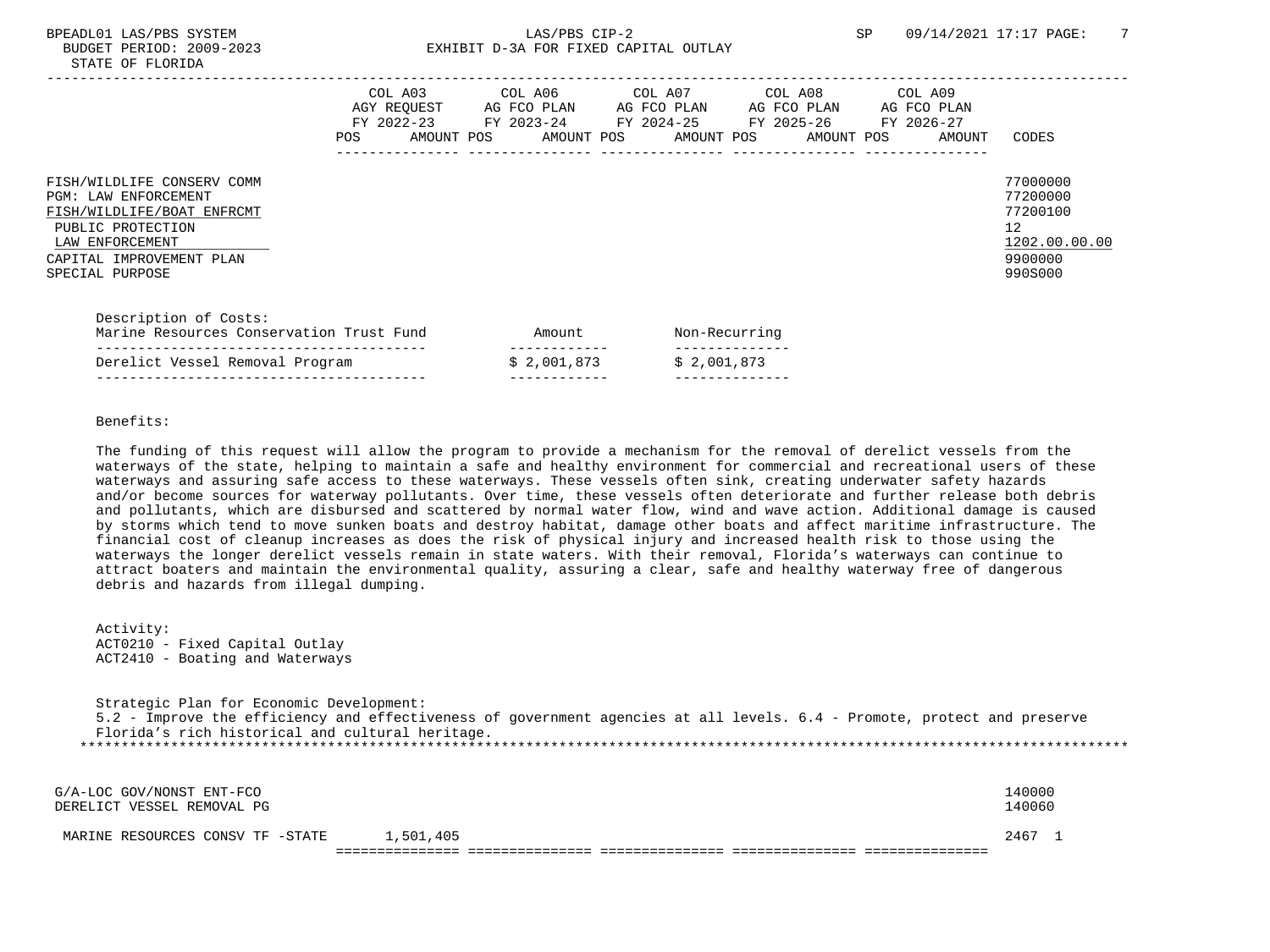|                                                                                                                                                                         | COL A03<br>AGY REOUEST<br>FY 2022-23<br>POS.<br>AMOUNT POS | COL A06<br>AG FCO PLAN<br>FY 2023-24<br>AMOUNT POS | COL A07<br>AG FCO PLAN<br>FY 2024-25<br>AMOUNT POS | COL A08<br>AG FCO PLAN<br>FY 2025-26<br>AMOUNT POS | COL A09<br>AG FCO PLAN<br>FY 2026-27<br>AMOUNT | CODES                                                                         |
|-------------------------------------------------------------------------------------------------------------------------------------------------------------------------|------------------------------------------------------------|----------------------------------------------------|----------------------------------------------------|----------------------------------------------------|------------------------------------------------|-------------------------------------------------------------------------------|
| FISH/WILDLIFE CONSERV COMM<br>PGM: LAW ENFORCEMENT<br>FISH/WILDLIFE/BOAT ENFRCMT<br>PUBLIC PROTECTION<br>LAW ENFORCEMENT<br>CAPITAL IMPROVEMENT PLAN<br>SPECIAL PURPOSE |                                                            |                                                    |                                                    |                                                    |                                                | 77000000<br>77200000<br>77200100<br>12<br>1202.00.00.00<br>9900000<br>990S000 |

#### AGENCY NARRATIVE:

 2022-2023 BUDGET YEAR NARRATIVE: DERELICT VESSEL REMOVAL PG IT COMPONENT? NO Request:

 The Florida Fish and Wildlife Conservation Commission (FWC) Division of Law Enforcement (DLE) is requesting \$2,001,873 in Marine Resource Conservation Trust Fund, non-recurring fixed capital outlay appropriation to fund the Derelict Vessel Removal Program, CAT 140060 and CAT 080064. This request is for budget authority to continue derelict vessel removal operations and is based upon official vessel registration estimates from the Department of Highway Safety and Motor Vehicles, for FY 22/23.

#### Current Situation:

 Section 328.72, F.S, provides that from the vessel registration fees designated for use by the counties, a specified amount from each vessel class registration shall be remitted to the state for deposit into the Marine Resources Conservation Trust Fund to fund derelict vessel removal grants. This request is for budget authority to continue derelict vessel removal operations and is based upon official vessel registration estimates from the Department of Highway Safety and Motor Vehicles, for FY 22/23.

| Description of Costs:                    |             |               |
|------------------------------------------|-------------|---------------|
| Marine Resources Conservation Trust Fund | Amount      | Non-Recurring |
|                                          |             |               |
| Derelict Vessel Removal Program          | \$2,001,873 | \$2.001.873   |
|                                          |             |               |

Benefits:

 The funding of this request will allow the program to provide a mechanism for the removal of derelict vessels from the waterways of the state, helping to maintain a safe and healthy environment for commercial and recreational users of these waterways and assuring safe access to these waterways. These vessels often sink, creating underwater safety hazards and/or become sources for waterway pollutants. Over time, these vessels often deteriorate and further release both debris and pollutants, which are disbursed and scattered by normal water flow, wind and wave action. Additional damage is caused by storms which tend to move sunken boats and destroy habitat, damage other boats and affect maritime infrastructure. The financial cost of cleanup increases as does the risk of physical injury and increased health risk to those using the waterways the longer derelict vessels remain in state waters. With their removal, Florida's waterways can continue to attract boaters and maintain the environmental quality, assuring a clear, safe and healthy waterway free of dangerous debris and hazards from illegal dumping.

 Activity: ACT0210 - Fixed Capital Outlay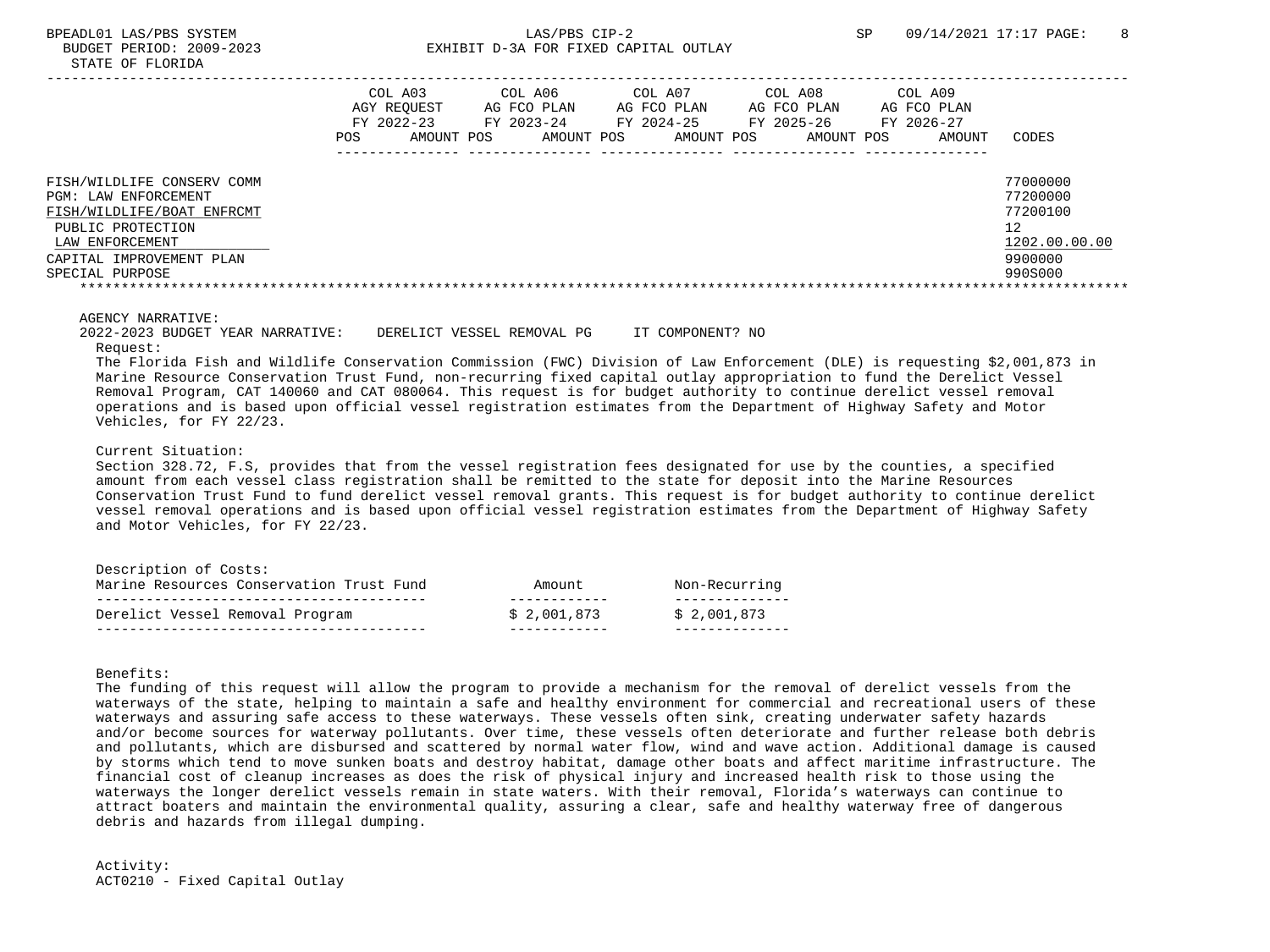|                                                                                                                                                                                                                                                                                                                                                                                                                                                                                                                                                                                                                                                                                                                                             | COL A03 |                                           | COL A06 COL A07 COL A08 COL A09<br>AGY REQUEST AG FCO PLAN AG FCO PLAN AG FCO PLAN AG FCO PLAN<br>FY 2022-23 FY 2023-24 FY 2024-25 FY 2025-26 FY 2026-27 |                                 |                                                                               |
|---------------------------------------------------------------------------------------------------------------------------------------------------------------------------------------------------------------------------------------------------------------------------------------------------------------------------------------------------------------------------------------------------------------------------------------------------------------------------------------------------------------------------------------------------------------------------------------------------------------------------------------------------------------------------------------------------------------------------------------------|---------|-------------------------------------------|----------------------------------------------------------------------------------------------------------------------------------------------------------|---------------------------------|-------------------------------------------------------------------------------|
|                                                                                                                                                                                                                                                                                                                                                                                                                                                                                                                                                                                                                                                                                                                                             |         | POS AMOUNT POS AMOUNT POS AMOUNT POS      |                                                                                                                                                          | AMOUNT POS<br>AMOUNT            | CODES                                                                         |
| FISH/WILDLIFE CONSERV COMM<br>PGM: LAW ENFORCEMENT<br>FISH/WILDLIFE/BOAT ENFRCMT<br>PUBLIC PROTECTION<br>LAW ENFORCEMENT<br>CAPITAL IMPROVEMENT PLAN<br>SPECIAL PURPOSE                                                                                                                                                                                                                                                                                                                                                                                                                                                                                                                                                                     |         |                                           |                                                                                                                                                          |                                 | 77000000<br>77200000<br>77200100<br>12<br>1202.00.00.00<br>9900000<br>990S000 |
| ACT2410 - Boating and Waterways                                                                                                                                                                                                                                                                                                                                                                                                                                                                                                                                                                                                                                                                                                             |         |                                           |                                                                                                                                                          |                                 |                                                                               |
| Strategic Plan for Economic Development:<br>5.2 - Improve the efficiency and effectiveness of government agencies at all levels. 6.4 - Promote, protect and preserve<br>Florida's rich historical and cultural heritage.<br>G/A-MARINE RECOVERY PROG                                                                                                                                                                                                                                                                                                                                                                                                                                                                                        |         |                                           |                                                                                                                                                          |                                 | 140082                                                                        |
|                                                                                                                                                                                                                                                                                                                                                                                                                                                                                                                                                                                                                                                                                                                                             |         |                                           |                                                                                                                                                          |                                 |                                                                               |
| FEDERAL GRANTS TRUST FUND -FEDERL 2,500,000                                                                                                                                                                                                                                                                                                                                                                                                                                                                                                                                                                                                                                                                                                 |         |                                           |                                                                                                                                                          |                                 | 2261 3                                                                        |
|                                                                                                                                                                                                                                                                                                                                                                                                                                                                                                                                                                                                                                                                                                                                             |         |                                           |                                                                                                                                                          | ******************************* |                                                                               |
| <b>AGENCY NARRATIVE:</b><br>2022-2023 BUDGET YEAR NARRATIVE:<br>Request:<br>This issue requests \$2,500,000 in spending authority from the Federal Grant Trust Fund (FGTF) to cover expenditures<br>associated with the Hurricane Irma Fishery Disaster Funding award for the Division of Law Enforcement. The expenditures<br>will be salary for OPS Grant Coordinator position, travel, supplies and Fixed Capital Outlay (FCO) grants from the<br>Florida Marine Fisheries Infrastructure Grant Program. This available funding is 100% reimbursable from the National<br>Oceanic and Atmospheric Administration (NOAA). Please reference corresponding issue #4400560 reflects the operating<br>category portion of this DLE's Request. |         | G/A-MARINE RECOVERY PROG TT COMPONENT? NO |                                                                                                                                                          |                                 |                                                                               |
| Current Situation:                                                                                                                                                                                                                                                                                                                                                                                                                                                                                                                                                                                                                                                                                                                          |         |                                           |                                                                                                                                                          |                                 |                                                                               |
| In 2018, Congress appropriated approximately \$44.6 million to respond to the declared Hurricane Irma Fishery Disaster<br>that impacted Florida in 2017. A 4-year spend plan was approved by the National Oceanic and Atmospheric Administration in<br>June 2019. This request is for budget authority for a portion of this federal funding. Specifically, the request is for<br>\$62,289 in budget authority for non-recurring OPS funds and \$2,500,000 in budget authority for fixed capital outlay (FCO)<br>funds to address impacts to marine access infrastructure damaged during Hurricane Irma.                                                                                                                                    |         |                                           |                                                                                                                                                          |                                 |                                                                               |
| Explanation of Costs:<br>Additional budget authority would support personnel, supplies, and travel costs related to the OPS grant coordinator<br>within the DLE.                                                                                                                                                                                                                                                                                                                                                                                                                                                                                                                                                                            |         |                                           |                                                                                                                                                          |                                 |                                                                               |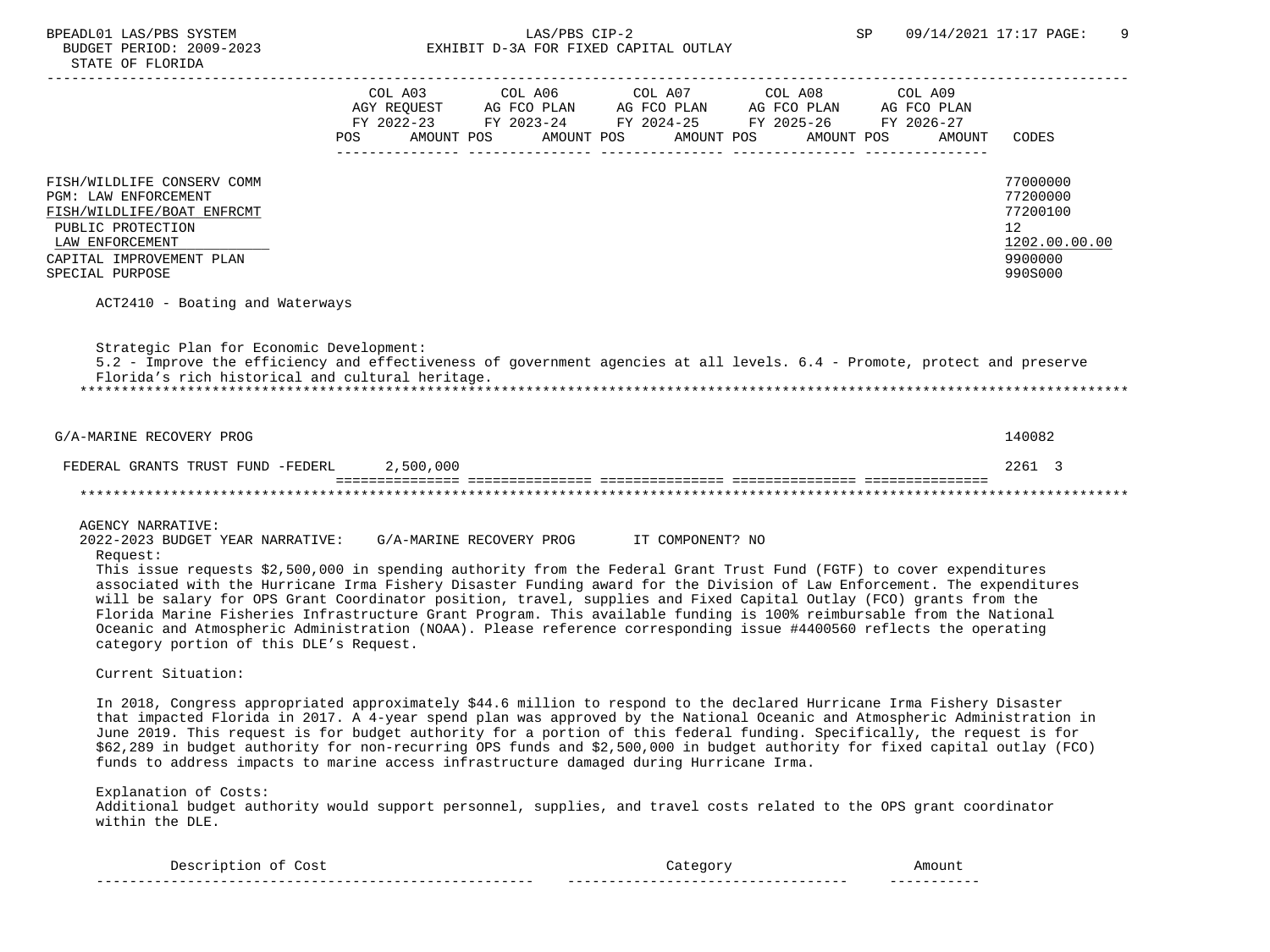|                                                                                                                                                                         | COL A03<br>AGY REOUEST<br>FY 2022-23<br>POS. | AMOUNT POS | COL A06<br>AG FCO PLAN<br>FY 2023-24<br>AMOUNT POS | COL A07<br>AG FCO PLAN<br>FY 2024-25 | AMOUNT POS | COL A08<br>AG FCO PLAN<br>FY 2025-26<br>AMOUNT POS | COL A09<br>AG FCO PLAN<br>FY 2026-27<br>AMOUNT | CODES                                                                         |
|-------------------------------------------------------------------------------------------------------------------------------------------------------------------------|----------------------------------------------|------------|----------------------------------------------------|--------------------------------------|------------|----------------------------------------------------|------------------------------------------------|-------------------------------------------------------------------------------|
| FISH/WILDLIFE CONSERV COMM<br>PGM: LAW ENFORCEMENT<br>FISH/WILDLIFE/BOAT ENFRCMT<br>PUBLIC PROTECTION<br>LAW ENFORCEMENT<br>CAPITAL IMPROVEMENT PLAN<br>SPECIAL PURPOSE |                                              |            |                                                    |                                      |            |                                                    |                                                | 77000000<br>77200000<br>77200100<br>12<br>1202.00.00.00<br>9900000<br>990S000 |
| Marine Fisheries Infrastructure Recover Grant Program                                                                                                                   |                                              |            |                                                    |                                      |            | $G/A$ - MR Infrastructure Grant Prog               | \$2,500,000                                    |                                                                               |

Benefits:

 Approval of this issue will provide grant funding to county, municipal governments and private commercial businesses with damage cause directly from Hurricane Irma to marine fisheries infrastructure. This will help with the effort to recover, repair and sustain the health of Florida's marine fisheries and associated economics. Most projects take more than one year to complete due to permit requirements, environmental issues, and other delays, therefore fixed capital outlay funding will allow for these projects to be completed without a delay in appropriations.

Please reference corresponding issue #4400560 reflects the Operating portion of this DLE's Request.

 Activity: ACT0190 - Grants Management

 Strategic Plan for Economic Development: 6.1 - Create and sustain vibrant, safe, healthy and resilient communities that attract workers, residents, businesses and visitors. \*\*\*\*\*\*\*\*\*\*\*\*\*\*\*\*\*\*\*\*\*\*\*\*\*\*\*\*\*\*\*\*\*\*\*\*\*\*\*\*\*\*\*\*\*\*\*\*\*\*\*\*\*\*\*\*\*\*\*\*\*\*\*\*\*\*\*\*\*\*\*\*\*\*\*\*\*\*\*\*\*\*\*\*\*\*\*\*\*\*\*\*\*\*\*\*\*\*\*\*\*\*\*\*\*\*\*\*\*\*\*\*\*\*\*\*\*\*\*\*\*\*\*\*\*\*\*

 $G/A$  - FINAL NRDR - DWH FCO 141113

| ANI<br>∩NA .<br>ONS<br>וווΩ קירי | $G$ ma $\pi$ m<br>$\overline{\phantom{0}}$ | <u>д</u>                                                 |                                                            |  |
|----------------------------------|--------------------------------------------|----------------------------------------------------------|------------------------------------------------------------|--|
|                                  |                                            | _____<br>_ _ _ _ _ _ _ _ _ _ _ _<br>-----------<br>----- | ---------<br>-----<br>-----<br>-----<br>------<br>-------- |  |

#### AGENCY NARRATIVE:

 2022-2023 BUDGET YEAR NARRATIVE: G/A - FINAL NRDR - DWH FCO IT COMPONENT? NO Request:

 This issue requests \$1,148,210 in spending authority from Grants and Donations Trust Fund (GDTF) to cover expenditures on the boating access projects to be awarded by grants to the specific local governmental entities and municipalities. The projects are approved by The Deepwater Horizon (DWH) Natural Resource Damage Assessment (NRDA) Trustees and funded from the DOI Restoration Trust Account.

Current Situation: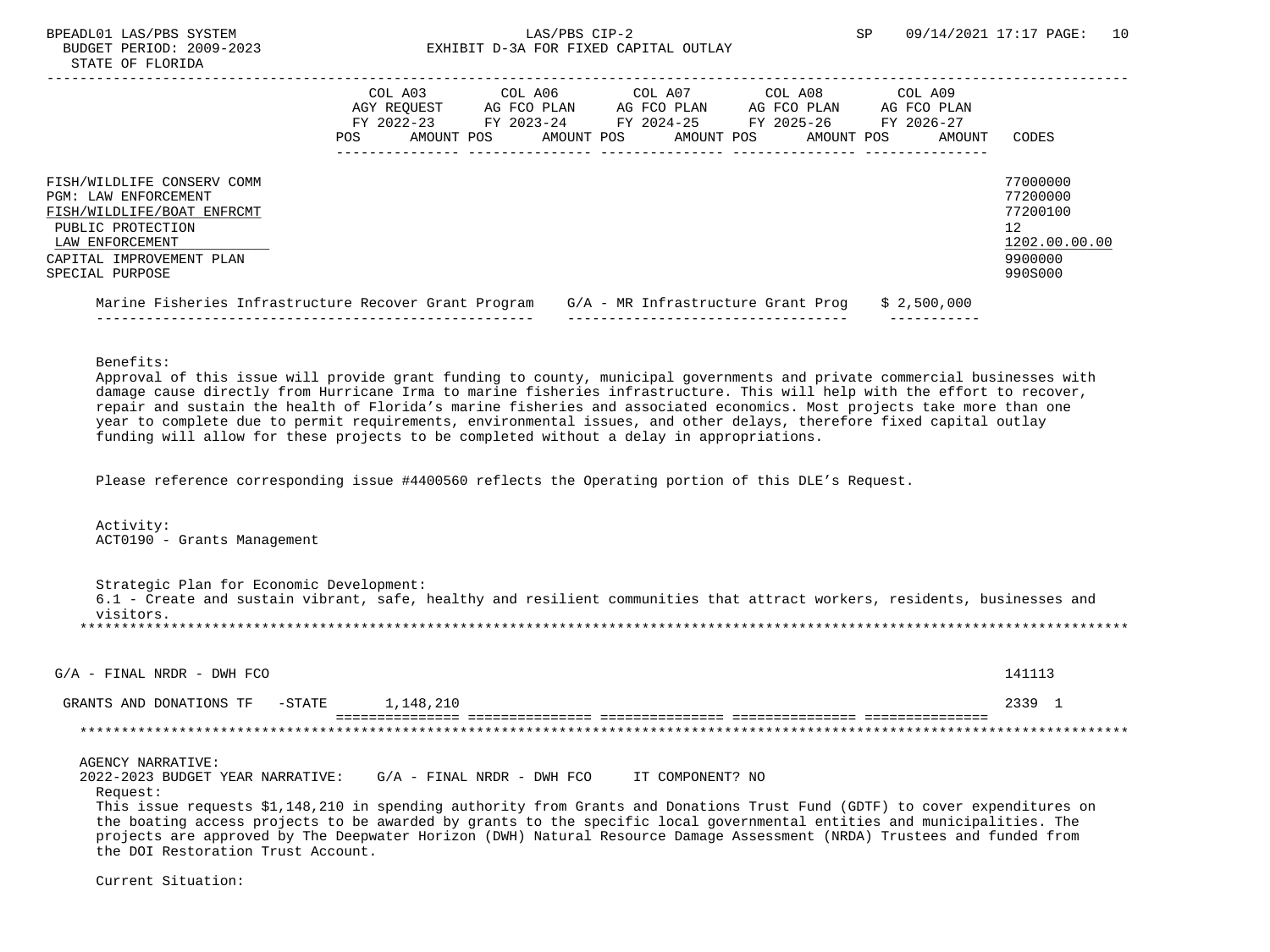## BPEADL01 LAS/PBS SYSTEM SALLAS/PBS CIP-2 SP 09/14/2021 17:17 PAGE: 11 BUDGET PERIOD: 2009-2023 EXHIBIT D-3A FOR FIXED CAPITAL OUTLAY

|                                                                                                                                                                         | COL A03<br>AGY REQUEST<br>FY 2022-23<br>POS.<br>AMOUNT POS | COL A06<br>AG FCO PLAN<br>FY 2023-24<br>AMOUNT POS | COL A07<br>AG FCO PLAN<br>FY 2024-25<br>AMOUNT POS | COL A08<br>AG FCO PLAN<br>FY 2025-26<br>AMOUNT POS | COL A09<br>AG FCO PLAN<br>FY 2026-27<br>AMOUNT | CODES                                                                         |
|-------------------------------------------------------------------------------------------------------------------------------------------------------------------------|------------------------------------------------------------|----------------------------------------------------|----------------------------------------------------|----------------------------------------------------|------------------------------------------------|-------------------------------------------------------------------------------|
| FISH/WILDLIFE CONSERV COMM<br>PGM: LAW ENFORCEMENT<br>FISH/WILDLIFE/BOAT ENFRCMT<br>PUBLIC PROTECTION<br>LAW ENFORCEMENT<br>CAPITAL IMPROVEMENT PLAN<br>SPECIAL PURPOSE |                                                            |                                                    |                                                    |                                                    |                                                | 77000000<br>77200000<br>77200100<br>12<br>1202.00.00.00<br>9900000<br>990S000 |

 The Deepwater Horizon (DWH) Natural Resource Damage Assessment (NRDA) Trustees are charged under the Oil Pollution Act of 1990 to use the restoration funding being provided by BP to address the natural resource injuries caused by the Deepwater Horizon oil spill. FWC and the other NRDA Trustees have selected several projects for implementation that will help partially address the injuries that the State of Florida received from the oil spill. The US Department of the Interior will be providing FWC with the necessary funding for project implementation from the DOI Restoration Trust Account, which it maintains on behalf of all the DWH NRDA Trustees. This request is for budget authority to cover expenditures of four fixed capital outlay boating access project to be awarded by grants to specific local governmental entities and municipalities.

Explanation of Costs:

| Project Description                                     | Fund                            | Amount.     | Non-Recurring |
|---------------------------------------------------------|---------------------------------|-------------|---------------|
| Gulf Breeze Parks Boating and<br>Fishing Access Updates | Grants and Donations Trust Fund | \$1,148,210 | \$1,148,210   |

Benefits:

 By funding and implementing these projects, FWC, on behalf on the DWH NRDA Trustees, will be helping to restore the natural resources and/or the services provided by these natural resources in the State of Florida back to baseline (i.e. the state of the natural resources as if the spill never occurred). This project will enhance recreational boating facilities in these areas.

 Activity: ACT2410 - Boating and Waterways

 Strategic Plan for Economic Development: 5.2 - Improve the efficiency and effectiveness of government agencies at all levels. \*\*\*\*\*\*\*\*\*\*\*\*\*\*\*\*\*\*\*\*\*\*\*\*\*\*\*\*\*\*\*\*\*\*\*\*\*\*\*\*\*\*\*\*\*\*\*\*\*\*\*\*\*\*\*\*\*\*\*\*\*\*\*\*\*\*\*\*\*\*\*\*\*\*\*\*\*\*\*\*\*\*\*\*\*\*\*\*\*\*\*\*\*\*\*\*\*\*\*\*\*\*\*\*\*\*\*\*\*\*\*\*\*\*\*\*\*\*\*\*\*\*\*\*\*\*\*

TOTAL: SPECIAL PURPOSE 990S000

 TOTAL ISSUE............. 5,650,083 =============== =============== =============== =============== ===============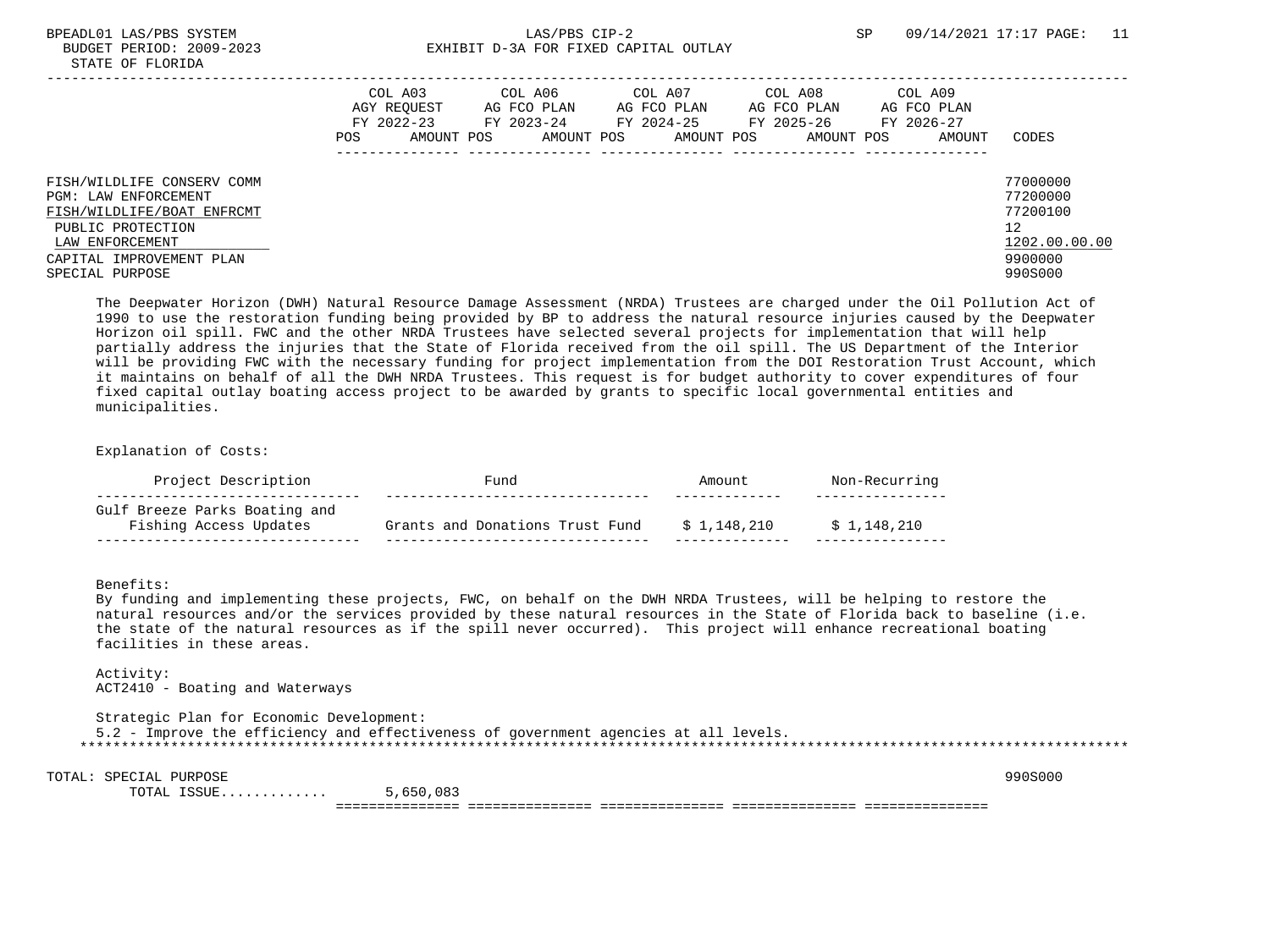|                                                                                                                            |            | COL A03                  | COL A06<br>AGY REOUEST AG FCO PLAN | COL A07<br>AG FCO PLAN              | COL A08<br>AG FCO PLAN   | COL A09<br>AG FCO PLAN |               |
|----------------------------------------------------------------------------------------------------------------------------|------------|--------------------------|------------------------------------|-------------------------------------|--------------------------|------------------------|---------------|
|                                                                                                                            | <b>POS</b> | FY 2022-23<br>AMOUNT POS | AMOUNT POS                         | FY 2023-24 FY 2024-25<br>AMOUNT POS | FY 2025-26<br>AMOUNT POS | FY 2026-27<br>AMOUNT   | CODES         |
| FISH/WILDLIFE CONSERV COMM                                                                                                 |            |                          |                                    |                                     |                          |                        | 77000000      |
| PGM: LAW ENFORCEMENT                                                                                                       |            |                          |                                    |                                     |                          |                        | 77200000      |
| FISH/WILDLIFE/BOAT ENFRCMT                                                                                                 |            |                          |                                    |                                     |                          |                        | 77200100      |
| PUBLIC PROTECTION                                                                                                          |            |                          |                                    |                                     |                          |                        | 12            |
| LAW ENFORCEMENT                                                                                                            |            |                          |                                    |                                     |                          |                        | 1202.00.00.00 |
| CAPITAL IMPROVEMENT PLAN                                                                                                   |            |                          |                                    |                                     |                          |                        | 9900000       |
| DEFERRED BUILDING MAINTENANCE                                                                                              |            |                          |                                    |                                     |                          |                        | 990Z000       |
| FIXED CAPITAL OUTLAY                                                                                                       |            |                          |                                    |                                     |                          |                        | 080000        |
| FACILITIES REPAIR & MAINT                                                                                                  |            |                          |                                    |                                     |                          |                        | 080956        |
| GENERAL REVENUE FUND                                                                                                       | $-$ STATE  | 18,500                   |                                    |                                     |                          |                        | 1000 1        |
|                                                                                                                            |            |                          |                                    |                                     |                          |                        |               |
| AGENCY NARRATIVE:                                                                                                          |            |                          |                                    |                                     |                          |                        |               |
| 2022-2023 BUDGET YEAR NARRATIVE: FACILITIES REPAIR & MAINT TI COMPONENT? NO<br>Request:                                    |            |                          |                                    |                                     |                          |                        |               |
| This is a request for \$18,500 in General Revenue Fund Fund, non-recurring fixed capital outlay appropriation to fund this |            |                          |                                    |                                     |                          |                        |               |
| project for the Titusville office to update and replace the current water system.                                          |            |                          |                                    |                                     |                          |                        |               |

Current Situation:

 The Titusville Office operates on a desalinization/purification water system. The current system is outdated and insufficient. The system provides the office's only potable water supply. There are currently no other water sources are available for the office to use.

Explanation of Costs:

| Titusville Office  | General<br>Revenue | Replacement of Water System | \$18.500 |
|--------------------|--------------------|-----------------------------|----------|
| __________________ | ________________   |                             |          |
|                    | 'uno               | Project Description         | Amount   |

Benefits:

 The funding of this request will allow the Titusville Office to update and replace the current desalinization and purification water system. This will continue to provide Titusville office with safe potable water. This will improve the water and sewer infrastructure for the facility that service the officers and general public.

 Activity: ACT0210 - Fixed Capital Outlay ACT2410 - Boating and Waterways

 Strategic Plan for Economic Development: 5.2 - Improve the efficiency and effectiveness of government agencies at all levels. \*\*\*\*\*\*\*\*\*\*\*\*\*\*\*\*\*\*\*\*\*\*\*\*\*\*\*\*\*\*\*\*\*\*\*\*\*\*\*\*\*\*\*\*\*\*\*\*\*\*\*\*\*\*\*\*\*\*\*\*\*\*\*\*\*\*\*\*\*\*\*\*\*\*\*\*\*\*\*\*\*\*\*\*\*\*\*\*\*\*\*\*\*\*\*\*\*\*\*\*\*\*\*\*\*\*\*\*\*\*\*\*\*\*\*\*\*\*\*\*\*\*\*\*\*\*\*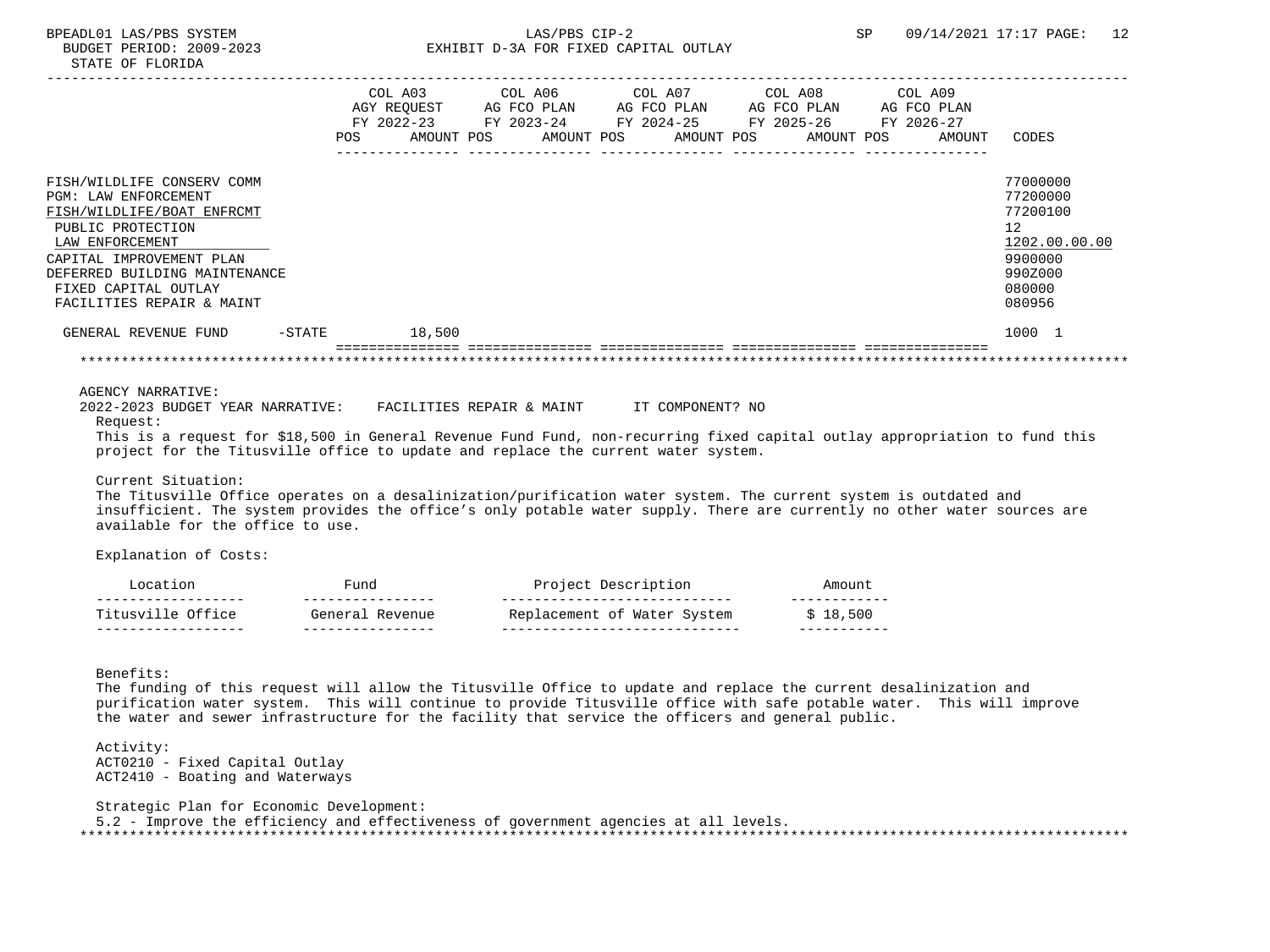## BPEADL01 LAS/PBS SYSTEM SALLAS/PBS CIP-2 SP 09/14/2021 17:17 PAGE: 13 BUDGET PERIOD: 2009-2023 EXHIBIT D-3A FOR FIXED CAPITAL OUTLAY

|                               |           |     | COL A03                  | COL A06 COL A07                                |  |             | COL A08 |                       | COL A09              |               |
|-------------------------------|-----------|-----|--------------------------|------------------------------------------------|--|-------------|---------|-----------------------|----------------------|---------------|
|                               |           |     | AGY REOUEST              | AG FCO PLAN                                    |  | AG FCO PLAN |         | AG FCO PLAN           | AG FCO PLAN          |               |
|                               |           | POS | FY 2022-23<br>AMOUNT POS | FY 2023-24<br>AMOUNT POS AMOUNT POS AMOUNT POS |  |             |         | FY 2024-25 FY 2025-26 | FY 2026-27<br>AMOUNT | CODES         |
|                               |           |     |                          |                                                |  |             |         |                       |                      |               |
|                               |           |     |                          |                                                |  |             |         |                       |                      |               |
| FISH/WILDLIFE CONSERV COMM    |           |     |                          |                                                |  |             |         |                       |                      | 77000000      |
| PGM: LAW ENFORCEMENT          |           |     |                          |                                                |  |             |         |                       |                      | 77200000      |
| FISH/WILDLIFE/BOAT ENFRCMT    |           |     |                          |                                                |  |             |         |                       |                      | 77200100      |
| PUBLIC PROTECTION             |           |     |                          |                                                |  |             |         |                       |                      | 12            |
| LAW ENFORCEMENT               |           |     |                          |                                                |  |             |         |                       |                      | 1202.00.00.00 |
| CAPITAL IMPROVEMENT PLAN      |           |     |                          |                                                |  |             |         |                       |                      | 9900000       |
| DEFERRED BUILDING MAINTENANCE |           |     |                          |                                                |  |             |         |                       |                      | 990Z000       |
| FIXED CAPITAL OUTLAY          |           |     |                          |                                                |  |             |         |                       |                      | 080000        |
| FACILITY CONSTRUCTN & REPR    |           |     |                          |                                                |  |             |         |                       |                      | 083648        |
| GENERAL REVENUE FUND          | $-$ STATE |     | 117,000                  |                                                |  |             |         |                       |                      | 1000 1        |
|                               |           |     |                          |                                                |  |             |         |                       |                      |               |

AGENCY NARRATIVE:

2022-2023 BUDGET YEAR NARRATIVE: FACILITY CONSTRUCTN & REPR IT COMPONENT? NO

Request:

 This is a request for \$117,000 in General Revenue Fund, non-recurring fixed capital outlay appropriation to fund the this project; to repair the Crystal River Office Facility, to include the installation of a balanced air conditioning system, replace rotting facia boards, replace deteriorating steel roof, replace rotting support pillars around exterior porch, and level and stabilize settling foundation.

Current Situation:

 The Crystal River Office needs multiple repairs including the installation of a balanced air conditioning system, replacement of rotting facia board, replacement of deteriorating steel roof, replacement of rotting support pillars around exterior porch, and leveling and stabilizing the settling foundation.

Explanation of Costs:

| Location                      | Fund            | Amount    |
|-------------------------------|-----------------|-----------|
| Crystal River Office Facility | General Revenue | \$117,000 |

Benefits:

 The funding of this request will allow the Crystal River office repairs to be completed and improve the overall air quality to reduce the risk of viral and environmental health hazards and ensure compliance with building codes. This would allow the building to continue to operate as a public safety facility that service both officers and general public.

 Activity: ACT0210 - Fixed Capital Outlay ACT2410 - Boating and Waterways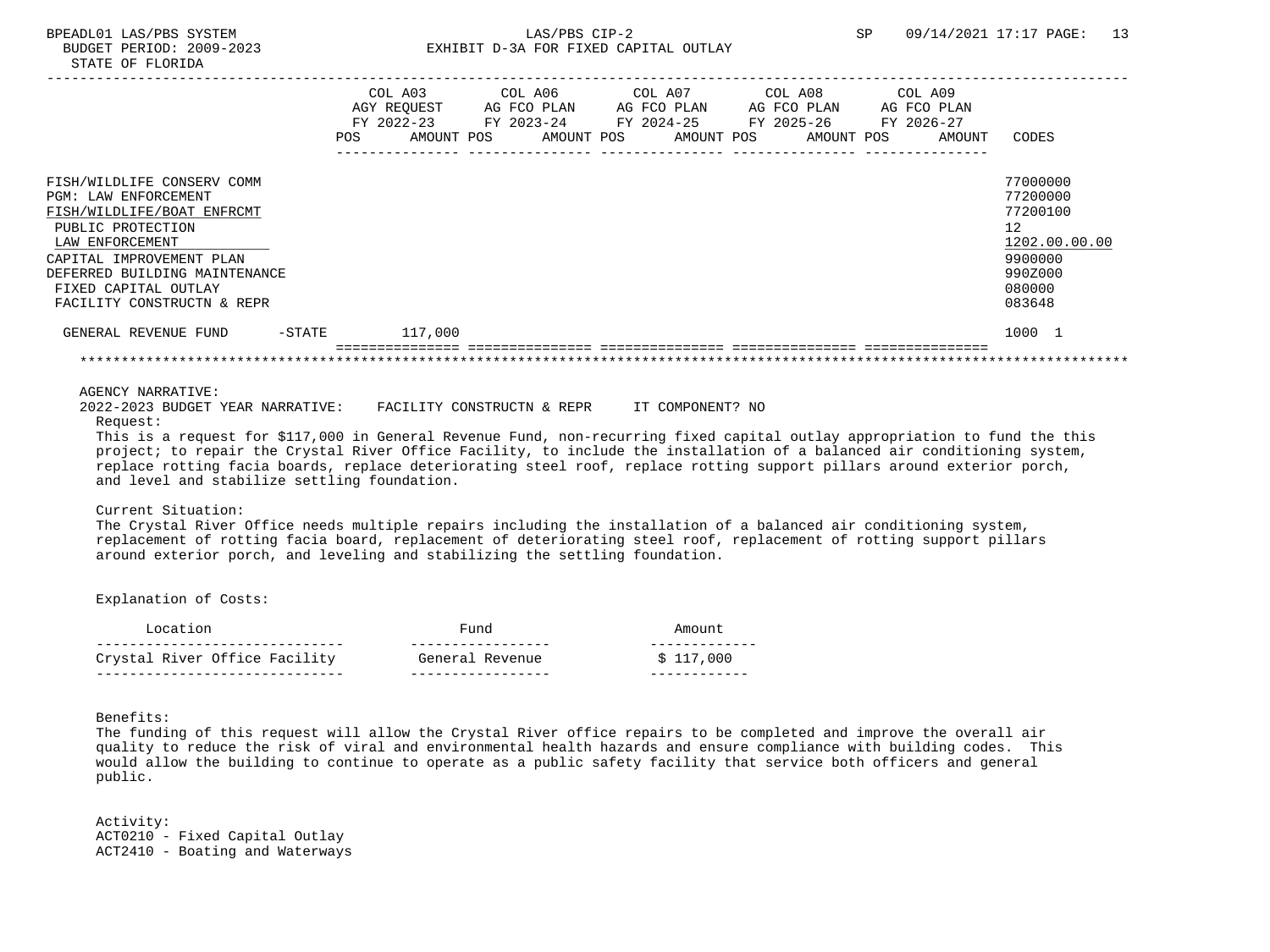# BPEADL01 LAS/PBS SYSTEM 14<br>BUDGET PERIOD: 2009-2023 EXHIBIT D-3A FOR FIXED CAPITAL OUTLAY SP 09/14/2021 17:17 PAGE: 14 EXHIBIT D-3A FOR FIXED CAPITAL OUTLAY

|                                                                                                                                                                                       | POS                   | COL A03 COL A06 COL A07 COL A08 COL A09<br>AGY REQUEST AG FCO PLAN AG FCO PLAN AG FCO PLAN AG FCO PLAN<br>FY 2022-23 FY 2023-24 FY 2024-25 FY 2025-26 FY 2026-27<br>AMOUNT POS AMOUNT POS AMOUNT POS AMOUNT POS |  | AMOUNT | CODES                                                                         |
|---------------------------------------------------------------------------------------------------------------------------------------------------------------------------------------|-----------------------|-----------------------------------------------------------------------------------------------------------------------------------------------------------------------------------------------------------------|--|--------|-------------------------------------------------------------------------------|
| FISH/WILDLIFE CONSERV COMM<br>PGM: LAW ENFORCEMENT<br>FISH/WILDLIFE/BOAT ENFRCMT<br>PUBLIC PROTECTION<br>LAW ENFORCEMENT<br>CAPITAL IMPROVEMENT PLAN<br>DEFERRED BUILDING MAINTENANCE |                       |                                                                                                                                                                                                                 |  |        | 77000000<br>77200000<br>77200100<br>12<br>1202.00.00.00<br>9900000<br>990Z000 |
| Strategic Plan for Economic Development:<br>5.2 - Improve the efficiency and effectiveness of government agencies at all levels.                                                      |                       |                                                                                                                                                                                                                 |  |        |                                                                               |
| TOTAL: DEFERRED BUILDING MAINTENANCE<br>TOTAL ISSUE                                                                                                                                   | 135,500               |                                                                                                                                                                                                                 |  |        | 990Z000                                                                       |
| TOTAL: LAW ENFORCEMENT<br>BY FUND TYPE<br>GENERAL REVENUE FUND<br>TRUST FUNDS                                                                                                         | 135,500<br>12,893,787 |                                                                                                                                                                                                                 |  |        | 1202.00.00.00<br>1000<br>2000                                                 |
| TOTAL PROG COMP                                                                                                                                                                       | 13,029,287            |                                                                                                                                                                                                                 |  |        |                                                                               |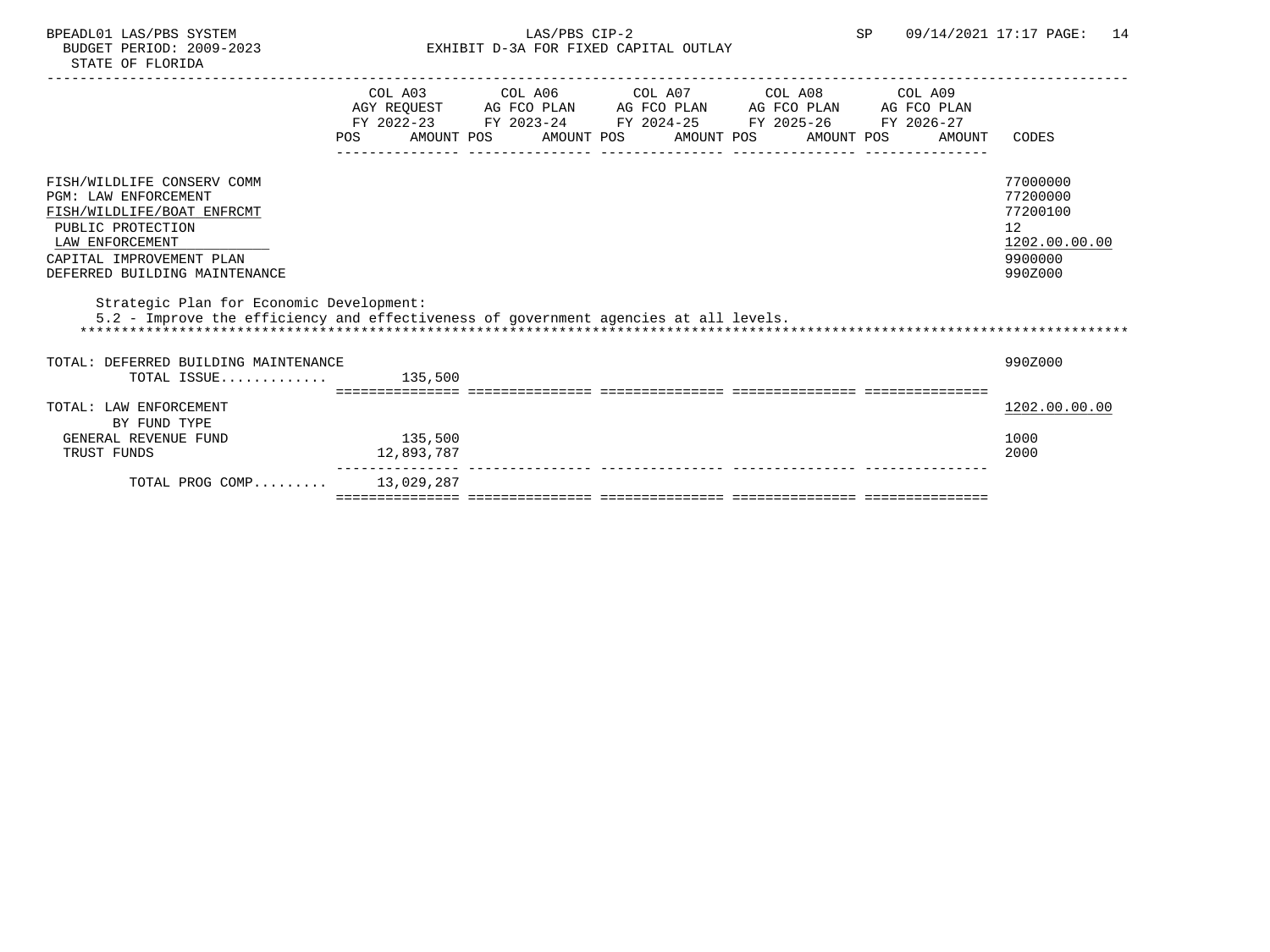# BPEADL01 LAS/PBS SYSTEM SALLAS/PBS CIP-2 SP 09/14/2021 17:17 PAGE: 15 BUDGET PERIOD: 2009-2023 EXHIBIT D-3A FOR FIXED CAPITAL OUTLAY

|                               |           |            | COL A03<br>AGY REQUEST<br>$FY$ 2022-23 | COL A06<br>AG FCO PLAN<br>FY 2023-24 |  | COL A07<br>AG FCO PLAN | COL A08<br>AG FCO PLAN<br>FY 2024-25 FY 2025-26 | COL A09<br>AG FCO PLAN<br>FY 2026-27 |               |
|-------------------------------|-----------|------------|----------------------------------------|--------------------------------------|--|------------------------|-------------------------------------------------|--------------------------------------|---------------|
|                               |           | <b>POS</b> | AMOUNT POS                             | AMOUNT POS                           |  | AMOUNT POS             | AMOUNT POS                                      | AMOUNT                               | CODES         |
| FISH/WILDLIFE CONSERV COMM    |           |            |                                        |                                      |  |                        |                                                 |                                      | 77000000      |
| PGM: HABITAT/SPECIES CONSR    |           |            |                                        |                                      |  |                        |                                                 |                                      | 77350000      |
| HABITAT/SPECIES CONSERVATN    |           |            |                                        |                                      |  |                        |                                                 |                                      | 77350200      |
| NATURAL RESOURCES/ENVIRON     |           |            |                                        |                                      |  |                        |                                                 |                                      | 14            |
| BIOLOGICAL RESOURCES          |           |            |                                        |                                      |  |                        |                                                 |                                      | 1406.00.00.00 |
| CAPITAL IMPROVEMENT PLAN      |           |            |                                        |                                      |  |                        |                                                 |                                      | 9900000       |
| DEFERRED BUILDING MAINTENANCE |           |            |                                        |                                      |  |                        |                                                 |                                      | 990Z000       |
| FIXED CAPITAL OUTLAY          |           |            |                                        |                                      |  |                        |                                                 |                                      | 080000        |
| MAIN/REP/CONST-STATEWIDE      |           |            |                                        |                                      |  |                        |                                                 |                                      | 083643        |
| GENERAL REVENUE FUND          | $-$ STATE |            | 1,700,000                              |                                      |  |                        |                                                 |                                      | 1000 1        |
|                               |           |            |                                        |                                      |  |                        |                                                 |                                      |               |

AGENCY NARRATIVE:

 2022-2023 BUDGET YEAR NARRATIVE: MAIN/REP/CONST-STATEWIDE IT COMPONENT? NO Request:

 This issue requests Fixed Capital Outlay budget authority, in the amount of \$1,700,000 from the General Revenue Fund, for "Deferred Building Maintenance funding" that was appropriated this year from American Recovery Plan (ARP) Funds. This funding will be used to perform repairs to structures and systems of 25 workforce housing units on FWC-managed public lands.

### Current Situation:

 The American Recovery Plan (ARP) appropriated funding for "Deferred Building Maintenance funding". Twentyfive (25) units of FWC Wildlife Management Area workforce housing were inspected by a licensed inspector recently. The average age of the buildings is 46 years, most have original windows and electrical systems. Many do not meet current codes. Some deficiencies, primarily electrical repairs, present potential safety risks and require attention to prevent fires and other dangers. Repairs will correct deficiencies and improve the energy efficiency and resiliency of the housing.

## Explanation of Costs:

| Description                   | Fund            | ∖m∩unt           | Non-Recurring |
|-------------------------------|-----------------|------------------|---------------|
| WMA Workforce Housing Repairs | General Revenue | . 000<br>. . 700 | .,700,00      |

Benefits:

 Funding for this issue will allow FWC to perform repairs on workforce housing structures at Wildlife Management Area's that will: 1) Improve air quality to reduce the risk of viral and environmental health hazards; 2) Correct critical life safety issues; 3) Improve water and sewer infrastructure; 4) Mitigate environmental deficiencies; and 6) Ensure compliance with building codes.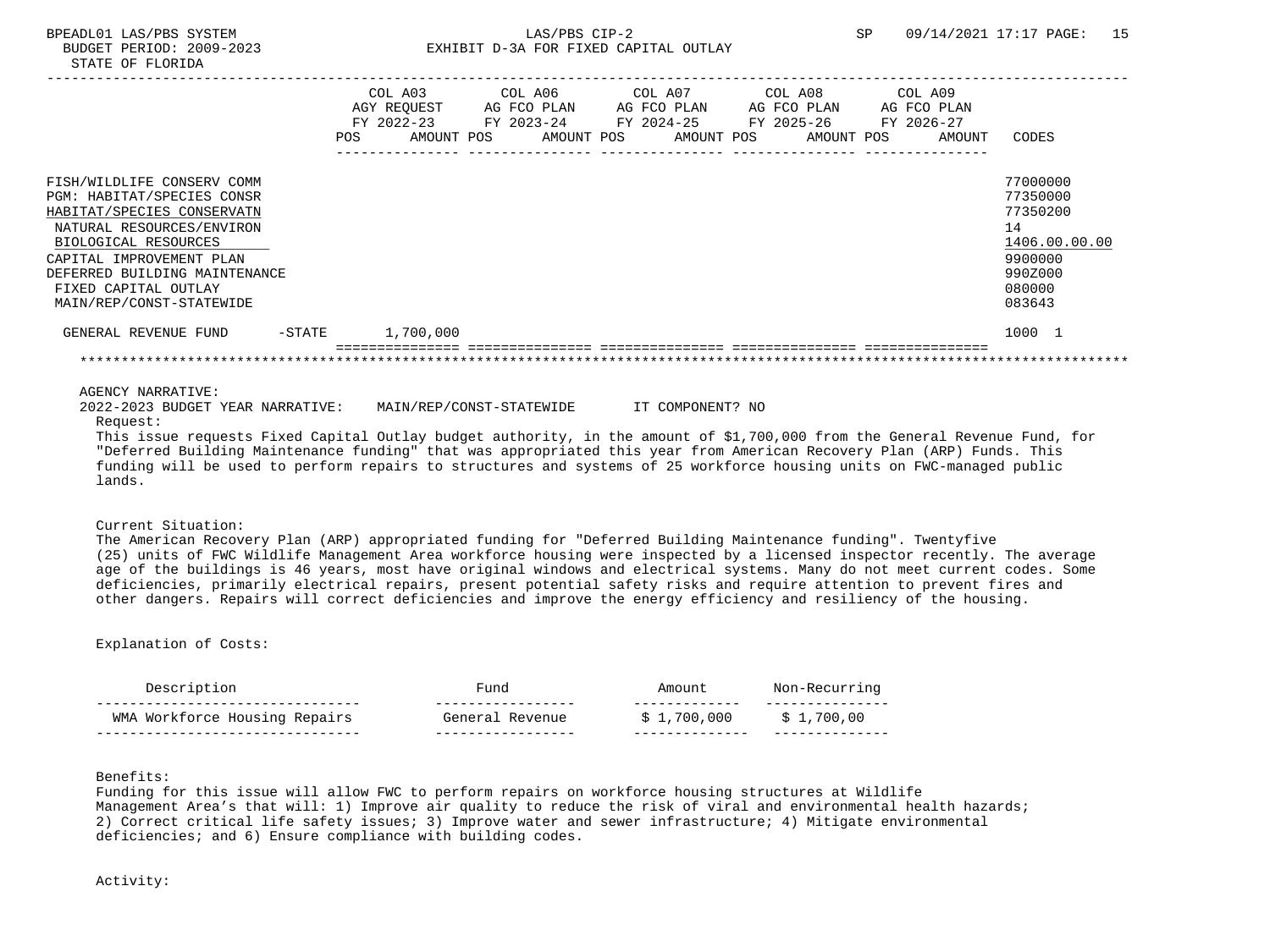# BPEADL01 LAS/PBS SYSTEM 16<br>BUDGET PERIOD: 2009-2023 EXHIBIT D-3A FOR FIXED CAPITAL OUTLAY SP 09/14/2021 17:17 PAGE: 16 EXHIBIT D-3A FOR FIXED CAPITAL OUTLAY

|                                                                                                                                             | COL A03<br>AGY REOUEST<br>FY 2022-23<br>AMOUNT POS<br>POS | COL A06<br>AG FCO PLAN<br>FY 2023-24<br>AMOUNT POS | COL A07<br>AG FCO PLAN<br>FY 2024-25<br>AMOUNT POS | COL A08<br>AG FCO PLAN<br>FY 2025-26<br>AMOUNT POS | COL A09<br>AG FCO PLAN<br>FY 2026-27<br>AMOUNT | CODES                                                   |
|---------------------------------------------------------------------------------------------------------------------------------------------|-----------------------------------------------------------|----------------------------------------------------|----------------------------------------------------|----------------------------------------------------|------------------------------------------------|---------------------------------------------------------|
| FISH/WILDLIFE CONSERV COMM<br>PGM: HABITAT/SPECIES CONSR<br>HABITAT/SPECIES CONSERVATN<br>NATURAL RESOURCES/ENVIRON<br>BIOLOGICAL RESOURCES |                                                           |                                                    |                                                    |                                                    |                                                | 77000000<br>77350000<br>77350200<br>14<br>1406.00.00.00 |
| CAPITAL IMPROVEMENT PLAN<br>DEFERRED BUILDING MAINTENANCE                                                                                   |                                                           |                                                    |                                                    |                                                    |                                                | 9900000<br>990Z000                                      |

ACT0210 - Fixed Capital Outlay

Strategic Plan for Economic Development:

|           |  |  |  | 6.1 - Create and sustain vibrant, safe, healthy and resilient communities that attract workers, residents, businesses and |  |  |  |
|-----------|--|--|--|---------------------------------------------------------------------------------------------------------------------------|--|--|--|
| visitors. |  |  |  |                                                                                                                           |  |  |  |
|           |  |  |  |                                                                                                                           |  |  |  |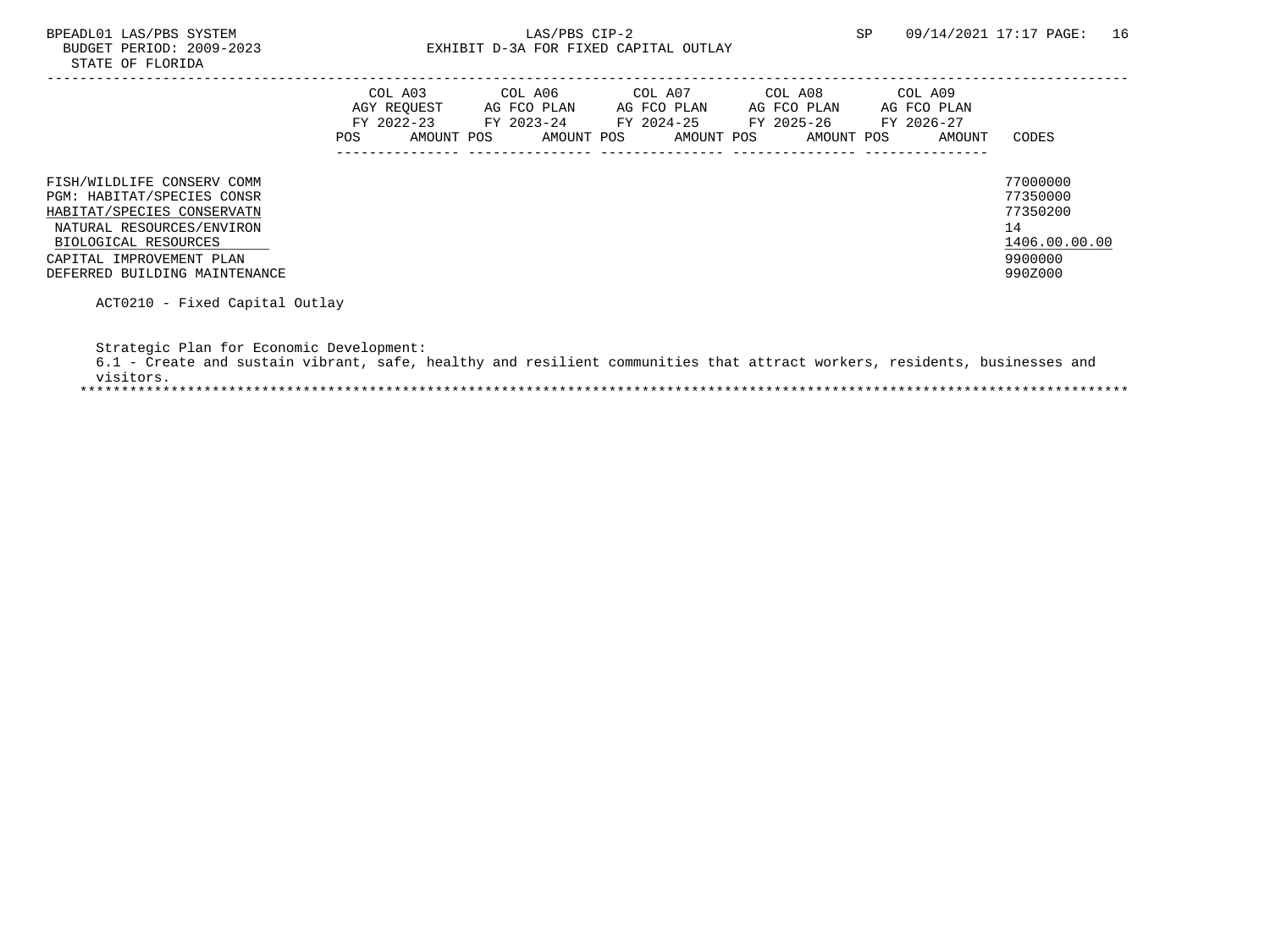# BPEADL01 LAS/PBS SYSTEM SALLAS/PBS CIP-2 SP 09/14/2021 17:17 PAGE: 17 BUDGET PERIOD: 2009-2023 EXHIBIT D-3A FOR FIXED CAPITAL OUTLAY

|                                                                                                                            |            | COL A03               |            |                                                | AGY REQUEST AG FCO PLAN AG FCO PLAN AG FCO PLAN AG FCO PLAN |            |  |                      |                      |
|----------------------------------------------------------------------------------------------------------------------------|------------|-----------------------|------------|------------------------------------------------|-------------------------------------------------------------|------------|--|----------------------|----------------------|
|                                                                                                                            | <b>POS</b> | FY 2022-23 FY 2023-24 | AMOUNT POS | FY 2024-25 FY 2025-26<br>AMOUNT POS AMOUNT POS |                                                             | AMOUNT POS |  | FY 2026-27<br>AMOUNT | CODES                |
| FISH/WILDLIFE CONSERV COMM                                                                                                 |            |                       |            |                                                |                                                             |            |  |                      | 77000000             |
| <b>PGM: FRESHWATER FISH</b><br>FRESHWATER FISHERIES MGT                                                                    |            |                       |            |                                                |                                                             |            |  |                      | 77400000<br>77400200 |
| NATURAL RESOURCES/ENVIRON                                                                                                  |            |                       |            |                                                |                                                             |            |  |                      | 14                   |
| BIOLOGICAL RESOURCES                                                                                                       |            |                       |            |                                                |                                                             |            |  |                      | 1406.00.00.00        |
| CAPITAL IMPROVEMENT PLAN                                                                                                   |            |                       |            |                                                |                                                             |            |  |                      | 9900000              |
| MAINTENANCE AND REPAIR                                                                                                     |            |                       |            |                                                |                                                             |            |  |                      | 990M000              |
| FIXED CAPITAL OUTLAY<br>FISHING PIER PROGRAM                                                                               |            |                       |            |                                                |                                                             |            |  |                      | 080000<br>080059     |
| STATE GAME TRUST FUND -MATCH 500,000                                                                                       |            |                       |            |                                                |                                                             |            |  |                      | 2672 2               |
|                                                                                                                            |            |                       |            |                                                |                                                             |            |  |                      |                      |
| AGENCY NARRATIVE:                                                                                                          |            |                       |            |                                                |                                                             |            |  |                      |                      |
| 2022-2023 BUDGET YEAR NARRATIVE: FISHING PIER PROGRAM THE COMPONENT? NO<br>Request:                                        |            |                       |            |                                                |                                                             |            |  |                      |                      |
| This issue requests Fixed Capital Outlay appropriation, in the amount of \$500,000 in the State Game Trust Fund (SGTF), to |            |                       |            |                                                |                                                             |            |  |                      |                      |
| replace up to three fishing piers that are currently closed due to structural safety concerns.                             |            |                       |            |                                                |                                                             |            |  |                      |                      |

Current Situation:

 The Division of Freshwater Fisheries Management received funding up until 2005 that supported the construction of fishing piers and improved bank access at FWC Fish Management Areas (FMA's). Since that time, the Division has not received any dedicated state funding to support the maintenance of these piers. Many of them are now at least several decades old and while some have received very basic maintenance, most need significant repairs to be reopened to the public. The three with the highest need are unsafe, are a liability to FWC, and pose a risk to the public. Reopening fishing piers would allow fishing access to populations that may not have access to boats. These funds would provide the Division with dedicated funding to replace or renovate up to three existing piers that pose the highest risk of failure.

### Explanation of Costs:

| Description                   | Fund                  | Amount                  |           |
|-------------------------------|-----------------------|-------------------------|-----------|
| Renovation of 3 fishing piers | State Game Trust Fund | ----------<br>\$500.000 | \$500,000 |
|                               |                       |                         |           |

## Benefits:

 Funding this request will allow the Division to renovate or replace fishing piers that are a liability to FWC and a public safety threat. In addition, reopening fishing piers will allow fishing access to populations that may not have access to boats. Increasing fishing access for these communities is a priority for stakeholders and the Division.

 Activity: ACT0210 - Fixed Capital Outlay ACT4300 - Freshwater Fish Production and Stocking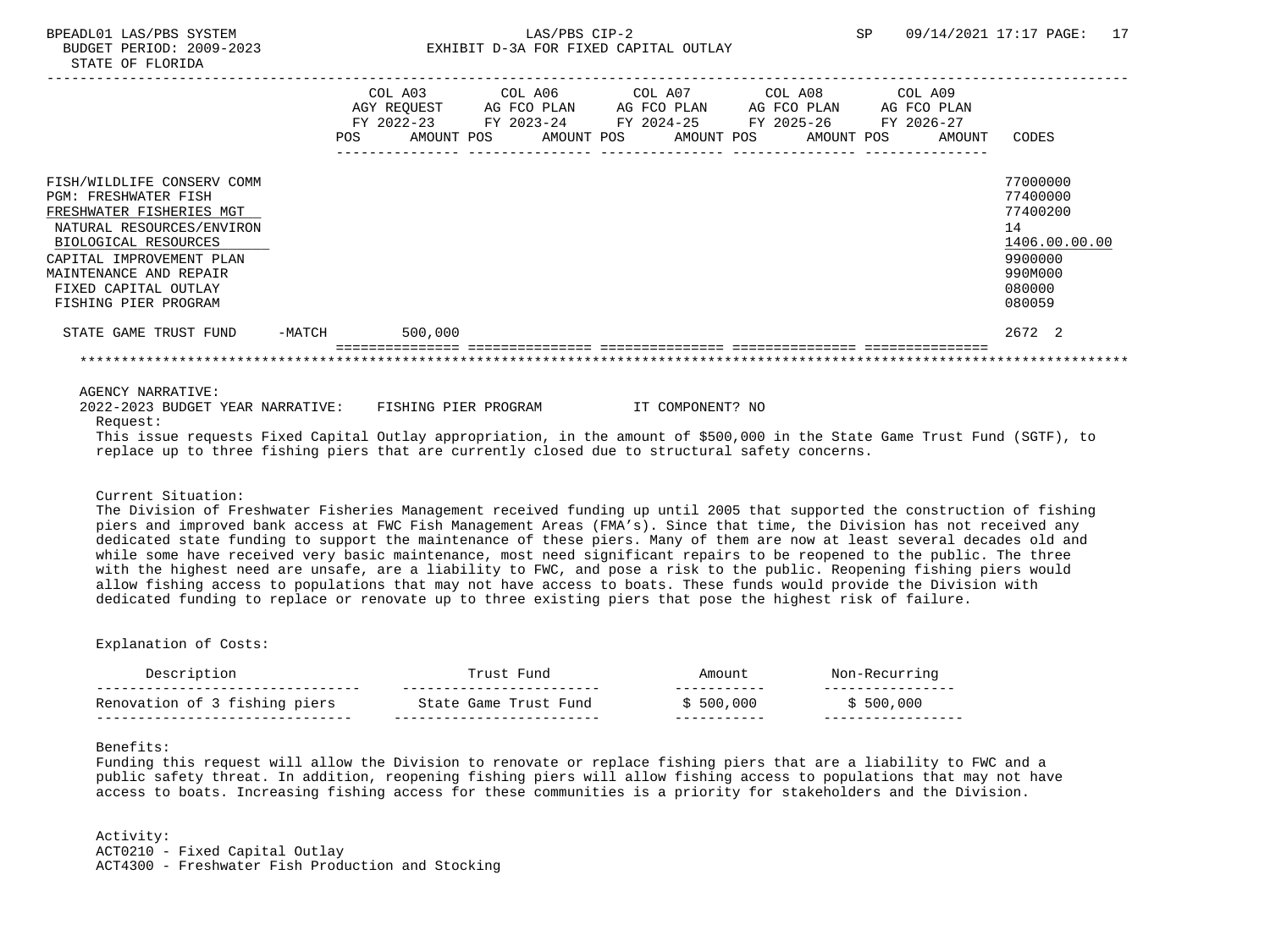|                                                                                                                                                                                                                                                                                                                                                                                                                         | <b>POS</b> | COL A03<br>AGY REQUEST AG FCO PLAN<br>FY 2022-23<br>AMOUNT POS | COL A06<br>FY 2023-24<br>AMOUNT POS | COL A07<br>FY 2024-25 FY 2025-26<br>AMOUNT POS | COL A08<br>AG FCO PLAN AG FCO PLAN<br>AMOUNT POS | COL A09<br>AG FCO PLAN<br>FY 2026-27<br>AMOUNT | CODES                                                                         |
|-------------------------------------------------------------------------------------------------------------------------------------------------------------------------------------------------------------------------------------------------------------------------------------------------------------------------------------------------------------------------------------------------------------------------|------------|----------------------------------------------------------------|-------------------------------------|------------------------------------------------|--------------------------------------------------|------------------------------------------------|-------------------------------------------------------------------------------|
| FISH/WILDLIFE CONSERV COMM<br><b>PGM: FRESHWATER FISH</b><br>FRESHWATER FISHERIES MGT<br>NATURAL RESOURCES/ENVIRON<br>BIOLOGICAL RESOURCES<br>CAPITAL IMPROVEMENT PLAN<br>MAINTENANCE AND REPAIR<br>Strategic Plan for Economic Development:<br>6.3 - Ensure Florida's fish, wildlife, natural resources and environment are sustained and enhanced as a component of<br>future growth plans and development decisions. |            |                                                                |                                     |                                                |                                                  |                                                | 77000000<br>77400000<br>77400200<br>14<br>1406.00.00.00<br>9900000<br>990M000 |
| BLACKWATER RDC RENOVATION                                                                                                                                                                                                                                                                                                                                                                                               |            |                                                                |                                     |                                                |                                                  |                                                | 084362                                                                        |
| FEDERAL GRANTS TRUST FUND -FEDERL                                                                                                                                                                                                                                                                                                                                                                                       |            | 1,490,000                                                      |                                     |                                                |                                                  |                                                | 2261 3                                                                        |
|                                                                                                                                                                                                                                                                                                                                                                                                                         |            |                                                                |                                     |                                                |                                                  |                                                |                                                                               |

#### AGENCY NARRATIVE:

 2022-2023 BUDGET YEAR NARRATIVE: BLACKWATER RDC RENOVATION IT COMPONENT? NO Request:

 This issue requests Fixed Capital Outlay budget authority, in the amount of \$1,490,000 in the Federal Grants Trust Fund (FGTF), to renovate four fish production ponds and construct a raceway pavilion at the Blackwater Fisheries Research and Development Center (Blackwater) facility located in Santa Rosa County. The funding for this new project has already been approved by the U.S. Fish and Wildlife Service as part of our dedicated federal apportionment under the Sportfish Restoration Grant.

\*\*\*\*\*\*\*\*\*\*\*\*\*\*\*\*\*\*\*\*\*\*\*\*\*\*\*\*\*\*\*\*\*\*\*\*\*\*\*\*\*\*\*\*\*\*\*\*\*\*\*\*\*\*\*\*\*\*\*\*\*\*\*\*\*\*\*\*\*\*\*\*\*\*\*\*\*\*\*\*\*\*\*\*\*\*\*\*\*\*\*\*\*\*\*\*\*\*\*\*\*\*\*\*\*\*\*\*\*\*\*\*\*\*\*\*\*\*\*\*\*\*\*\*\*\*\*

## Current Situation:

 The Blackwater Hatchery in Holt, Florida produces approximately 1 million largemouth bass, bluegill, catfish, crappie, striped bass, and hybrid striped bass, annually. These fish are stocked in public water bodies throughout North Florida to meet the needs of stakeholders and the goals of restoration and conservation initiatives. The hatchery also serves as the research center for much of the Panhandle, focused on the conservation of imperiled aquatic species such as freshwater mussels and shoal bass. This priority research uses pond and tank space previously allocated for fish production and without the construction of an outdoor pavilion and renovations to the ponds, the Division will not have sufficient space to meet increasing stocking needs.

 Six of the production ponds at the hatchery are 1.75-acre earthen ponds that were constructed in the 1940's and have not undergone any major renovations or repairs since that time. Significant erosion has occurred along the pond banks causing destabilization and excessive water seepage. Erosion has caused pond bottoms to fill with silt resulting in the loss of pond area suitable for fish and has led to increasing water quality problems. The Division is requesting \$540,000 in Fixed Capital Outlay budget authority to re-sculpt the bottoms and re-stabilize the banks of four production ponds.

 The Division is also requesting \$950,000 in budget authority to construct a fish harvest pavilion and raceways. Fish hatchery operations involve managing fish during multiple life stages and requires a variety of separate holding tanks, ponds, and raceways for each. Raceways are long, narrow, and shallow above ground tanks used to hold fish and can be used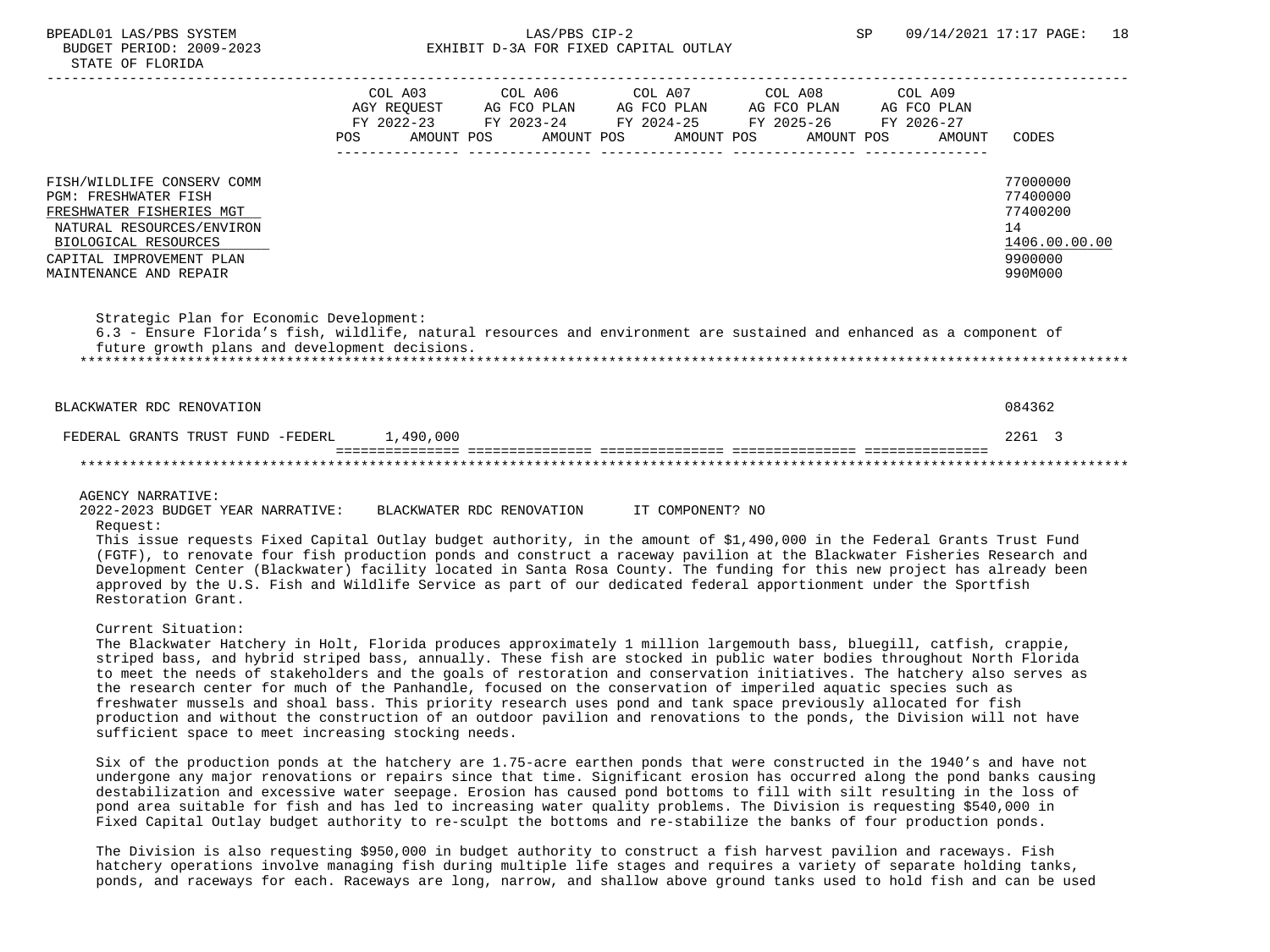## BPEADL01 LAS/PBS SYSTEM SALLAS/PBS CIP-2 SP 09/14/2021 17:17 PAGE: 19 BUDGET PERIOD: 2009-2023 EXHIBIT D-3A FOR FIXED CAPITAL OUTLAY

|                                                                                                                                                                                           | POS | COL A03<br>AGY REOUEST<br>FY 2022-23<br>AMOUNT POS | COL A06<br>AG FCO PLAN<br>FY 2023-24<br>AMOUNT POS | COL A07<br>AG FCO PLAN<br>FY 2024-25<br>AMOUNT POS | COL A08<br>AG FCO PLAN<br>FY 2025-26<br>AMOUNT POS | COL A09<br>AG FCO PLAN<br>FY 2026-27<br>AMOUNT | CODES                                                                         |
|-------------------------------------------------------------------------------------------------------------------------------------------------------------------------------------------|-----|----------------------------------------------------|----------------------------------------------------|----------------------------------------------------|----------------------------------------------------|------------------------------------------------|-------------------------------------------------------------------------------|
| FISH/WILDLIFE CONSERV COMM<br>PGM: FRESHWATER FISH<br>FRESHWATER FISHERIES MGT<br>NATURAL RESOURCES/ENVIRON<br>BIOLOGICAL RESOURCES<br>CAPITAL IMPROVEMENT PLAN<br>MAINTENANCE AND REPAIR |     |                                                    |                                                    |                                                    |                                                    |                                                | 77000000<br>77400000<br>77400200<br>14<br>1406.00.00.00<br>9900000<br>990M000 |

 to simulate riverine systems. This cannot be done with existing tanks and ponds. Additionally, this construction will be used as holding tanks for fish prior to transport. A proper harvesting area increases operational efficiency, decreases handling time, and reduces fish mortality.

Explanation of Costs:

| Project                                                                              | Fund                                                   | Amount               | Non-Recurring      |  |  |  |
|--------------------------------------------------------------------------------------|--------------------------------------------------------|----------------------|--------------------|--|--|--|
| Renovation for Fish Production Ponds<br>Fish Harvest Pavilion & Raceway Construction | Federal Grants Trust Fund<br>Federal Grants Trust Fund | 540,000<br>\$950.000 | 540,000<br>950,000 |  |  |  |
| Total Issue                                                                          |                                                        | \$1.490.000          | \$1.490.000        |  |  |  |

## Benefits:

 This request will allow for the hatchery to meet the increasing fish production and research needs by restoring the outdoor ponds and constructing an outdoor fish harvest and raceway area. Renovation of the ponds would extend their life and return them to their proper depths, thus providing a healthier environment for fish and increased production of multiple sportfish species. The construction of an outdoor fish harvest pavilion will allow space for holding, quarantine and transport purposes. This enhancement would increase operational efficiency, decrease handling time of fish, reduce the risk of pathogen introduction, and ultimately reduce fish mortality.

 Activity: ACT0210 - Fixed Capital Outlay ACT4300 - Freshwater Fish Production and Stocking

 Strategic Plan for Economic Development: 6.3 - Ensure Florida's fish, wildlife, natural resources and environment are sustained and enhanced as a component of future growth plans and development decisions. \*\*\*\*\*\*\*\*\*\*\*\*\*\*\*\*\*\*\*\*\*\*\*\*\*\*\*\*\*\*\*\*\*\*\*\*\*\*\*\*\*\*\*\*\*\*\*\*\*\*\*\*\*\*\*\*\*\*\*\*\*\*\*\*\*\*\*\*\*\*\*\*\*\*\*\*\*\*\*\*\*\*\*\*\*\*\*\*\*\*\*\*\*\*\*\*\*\*\*\*\*\*\*\*\*\*\*\*\*\*\*\*\*\*\*\*\*\*\*\*\*\*\*\*\*\*\*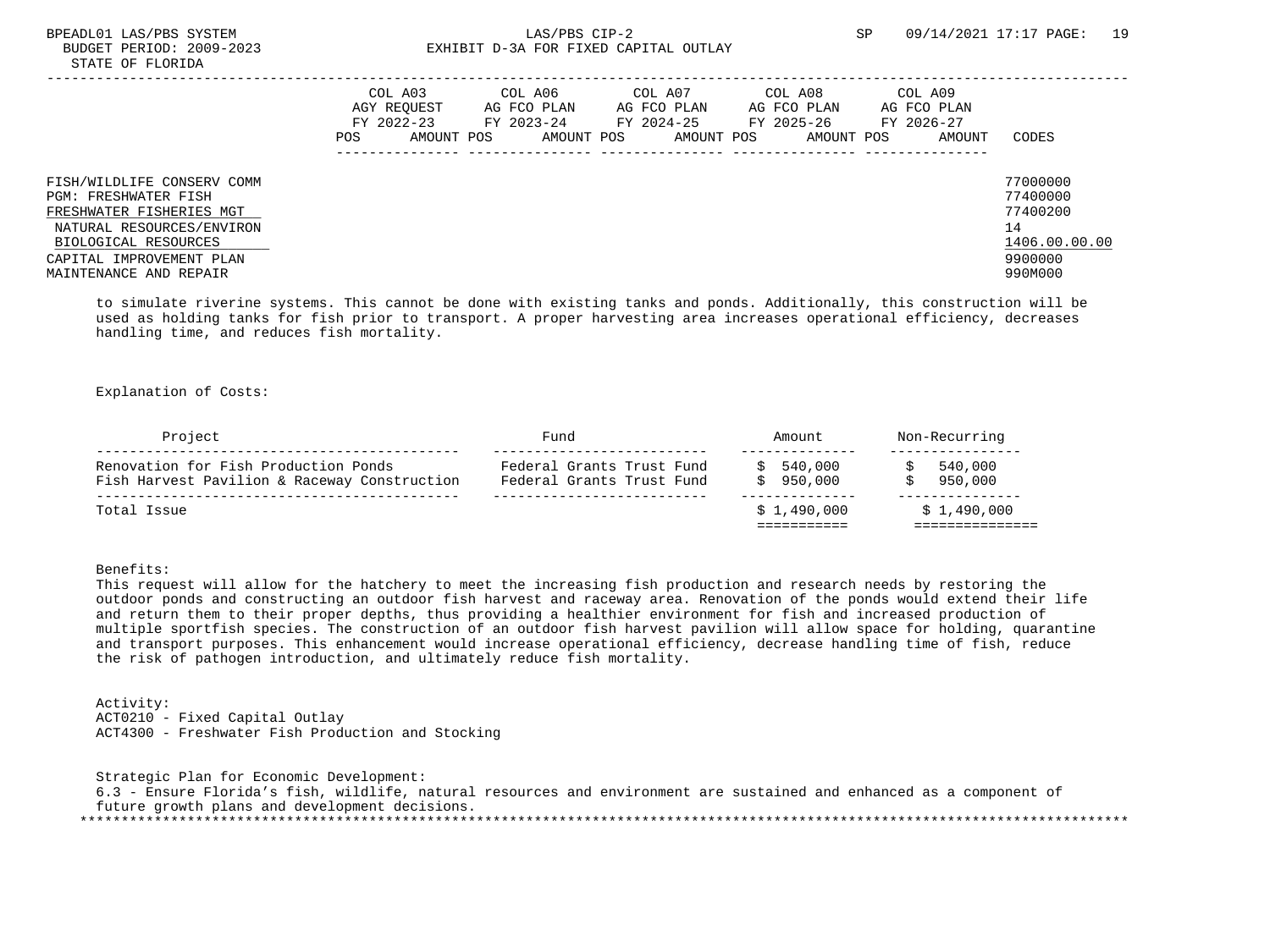|                                                                                                                                                                                                  | COL A03<br>FY 2022-23<br><b>POS</b> | COL A06<br>AGY REQUEST AG FCO PLAN<br>FY 2023-24 | COL A07<br>AG FCO PLAN AG FCO PLAN<br>FY 2024-25<br>AMOUNT POS AMOUNT POS AMOUNT POS AMOUNT POS | COL A08<br>FY 2025-26 | COL A09<br>AG FCO PLAN<br>FY 2026-27<br>AMOUNT | CODES                                                                         |
|--------------------------------------------------------------------------------------------------------------------------------------------------------------------------------------------------|-------------------------------------|--------------------------------------------------|-------------------------------------------------------------------------------------------------|-----------------------|------------------------------------------------|-------------------------------------------------------------------------------|
| FISH/WILDLIFE CONSERV COMM<br><b>PGM: FRESHWATER FISH</b><br>FRESHWATER FISHERIES MGT<br>NATURAL RESOURCES/ENVIRON<br>BIOLOGICAL RESOURCES<br>CAPITAL IMPROVEMENT PLAN<br>MAINTENANCE AND REPAIR |                                     |                                                  |                                                                                                 |                       |                                                | 77000000<br>77400000<br>77400200<br>14<br>1406.00.00.00<br>9900000<br>990M000 |
| TOTAL: MAINTENANCE AND REPAIR<br>TOTAL ISSUE                                                                                                                                                     | 1,990,000                           |                                                  |                                                                                                 |                       |                                                | 990M000                                                                       |
| DEFERRED BUILDING MAINTENANCE<br>FIXED CAPITAL OUTLAY<br>FISHING PIER PROGRAM                                                                                                                    |                                     |                                                  |                                                                                                 |                       |                                                | 990Z000<br>080000<br>080059                                                   |
| GENERAL REVENUE FUND<br>$-$ STATE                                                                                                                                                                | 500,000                             |                                                  |                                                                                                 |                       |                                                | 1000 1                                                                        |
|                                                                                                                                                                                                  |                                     |                                                  |                                                                                                 |                       |                                                |                                                                               |

# AGENCY NARRATIVE:

 2022-2023 BUDGET YEAR NARRATIVE: FISHING PIER PROGRAM IT COMPONENT? NO Request:

 This issue requests Fixed Capital Outlay appropriation, in the amount of \$500,000 in the General Revenue Fund, to replace up to three fishing piers that are currently closed due to structural safety concerns.

Current Situation:

 The Division of Freshwater Fisheries Management received funding up until 2005 that supported the construction of fishing piers and improved bank access at FWC Fish Management Areas (FMA's). Since that time, the Division has not received any dedicated state funding to support the maintenance of these piers. Many of them are now at least several decades old and while some have received very basic maintenance, most need significant repairs to be reopened to the public. The three with the highest need are unsafe, are a liability to FWC, and pose a risk to the public. Reopening fishing piers would allow fishing access to populations that may not have access to boats. These funds would provide the Division with dedicated funding to replace or renovate up to three existing piers that pose the highest risk of failure.

### Explanation of Costs:

| $- -$                           | ___ | - - - -<br>___ |                       |
|---------------------------------|-----|----------------|-----------------------|
| ion of 3 fishing piers<br>17CT. |     | 500<br>.000    | $\cap$ $\cap$<br>-000 |
| - - -<br>$ -$                   |     | ___            |                       |
|                                 |     | $m \cap m$     |                       |

Benefits:

 Funding this request will allow the Division to renovate or replace fishing piers that are a liability to FWC and a public safety threat. In addition, reopening fishing piers will allow fishing access to populations that may not have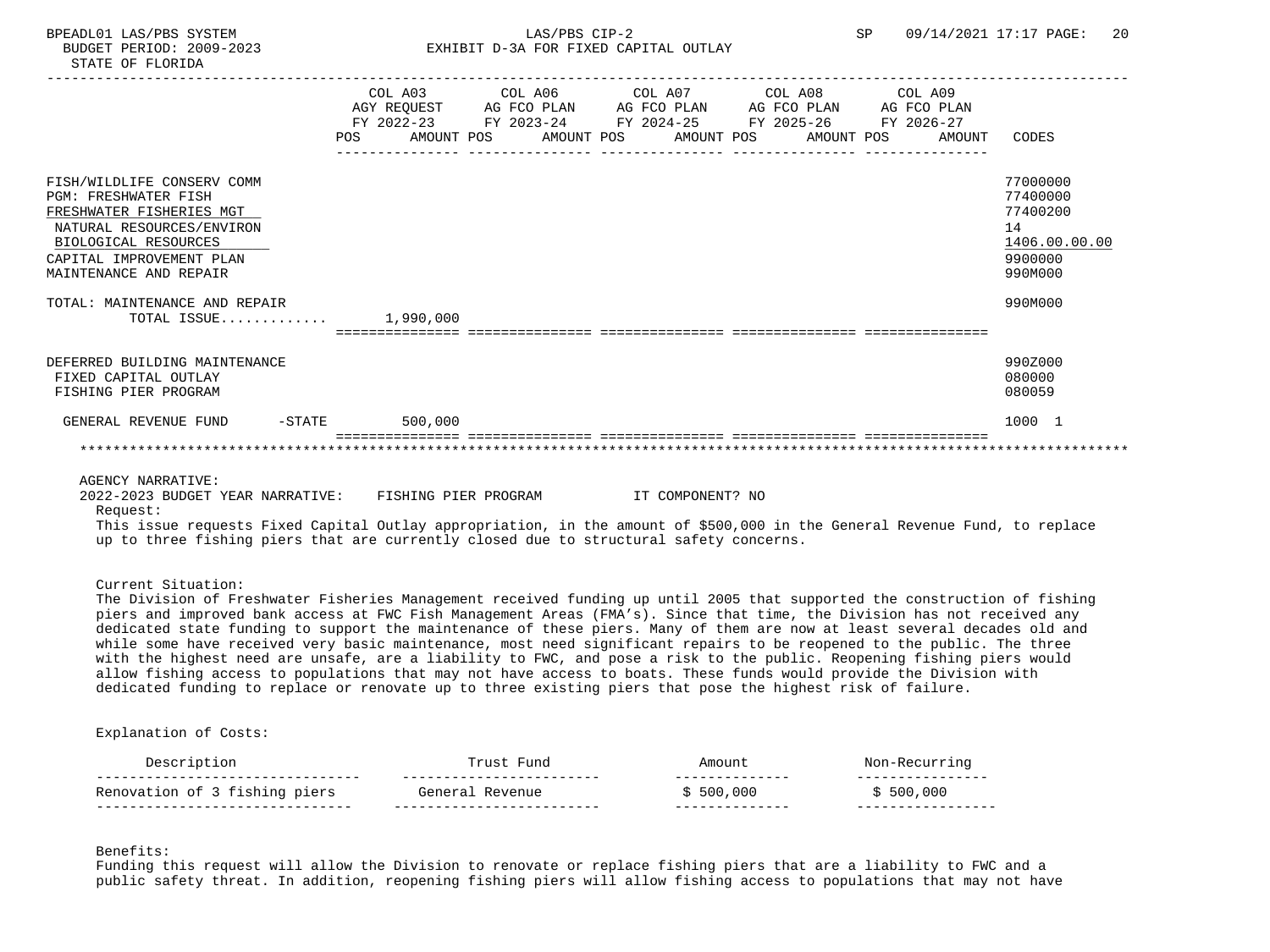## BPEADL01 LAS/PBS SYSTEM  $LAS/PBS$  CIP-2  $SP$  09/14/2021 17:17 PAGE: 21 BIDGET PERIOD: 2009-2023 SP 09/14/2021 17:17 PAGE: 21 EXHIBIT D-3A FOR FIXED CAPITAL OUTLAY

|                                                                                                                                                                                                  | COL A03<br>AGY REOUEST<br>FY 2022-23 |            | COL A06<br>AG FCO PLAN<br>FY 2023-24 | COL A07<br>AG FCO PLAN<br>FY 2024-25 | COL A08<br>AG FCO PLAN<br>FY 2025-26 | COL A09<br>AG FCO PLAN<br>FY 2026-27 |                                                                               |
|--------------------------------------------------------------------------------------------------------------------------------------------------------------------------------------------------|--------------------------------------|------------|--------------------------------------|--------------------------------------|--------------------------------------|--------------------------------------|-------------------------------------------------------------------------------|
|                                                                                                                                                                                                  | POS.                                 | AMOUNT POS | AMOUNT POS                           | AMOUNT POS                           | AMOUNT POS                           | AMOUNT                               | CODES                                                                         |
| FISH/WILDLIFE CONSERV COMM<br>PGM: FRESHWATER FISH<br>FRESHWATER FISHERIES MGT<br>NATURAL RESOURCES/ENVIRON<br>BIOLOGICAL RESOURCES<br>CAPITAL IMPROVEMENT PLAN<br>DEFERRED BUILDING MAINTENANCE |                                      |            |                                      |                                      |                                      |                                      | 77000000<br>77400000<br>77400200<br>14<br>1406.00.00.00<br>9900000<br>990Z000 |

access to boats. Increasing fishing access for these communities is a priority for stakeholders and the Division.

 Activity: ACT0210 - Fixed Capital Outlay ACT4300 - Freshwater Fish Production and Stocking

 Strategic Plan for Economic Development: 6.3 - Ensure Florida's fish, wildlife, natural resources and environment are sustained and enhanced as a component of future growth plans and development decisions. \*\*\*\*\*\*\*\*\*\*\*\*\*\*\*\*\*\*\*\*\*\*\*\*\*\*\*\*\*\*\*\*\*\*\*\*\*\*\*\*\*\*\*\*\*\*\*\*\*\*\*\*\*\*\*\*\*\*\*\*\*\*\*\*\*\*\*\*\*\*\*\*\*\*\*\*\*\*\*\*\*\*\*\*\*\*\*\*\*\*\*\*\*\*\*\*\*\*\*\*\*\*\*\*\*\*\*\*\*\*\*\*\*\*\*\*\*\*\*\*\*\*\*\*\*\*\* TOTAL: BIOLOGICAL RESOURCES 1406.00.00 POTAL: BIOLOGICAL RESOURCES BY FUND TYPE GENERAL REVENUE FUND 500,000<br>TRUST FUNDS 500,000 1,990,000 TRUST FUNDS 1,990,000 2000 --------------- --------------- --------------- --------------- --------------- TOTAL PROG COMP......... =============== =============== =============== =============== ===============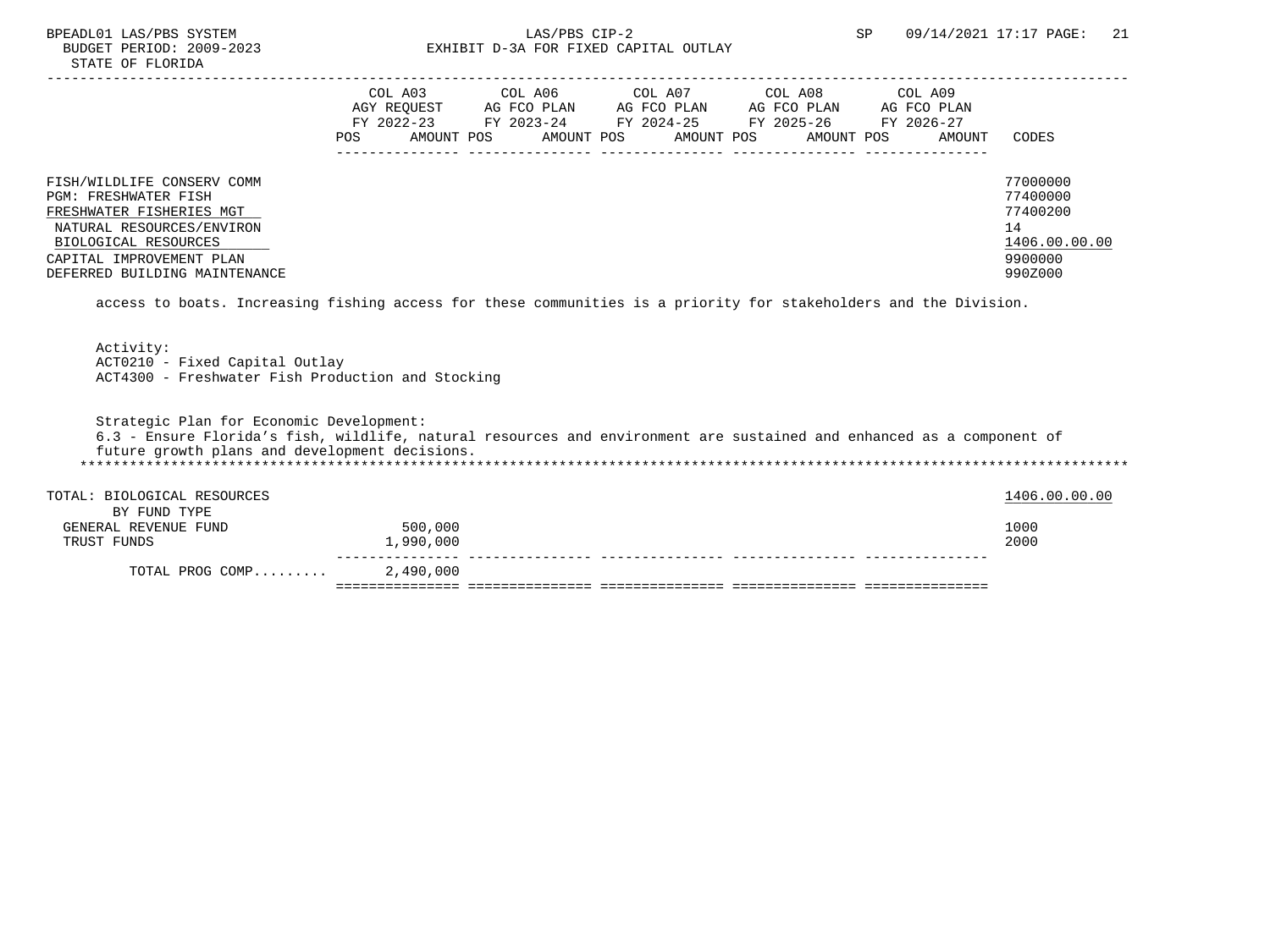|                                   |            |                                        | COL A03 COL A06 COL A07 COL A08 COL A09         |  |            |            |             |          |               |
|-----------------------------------|------------|----------------------------------------|-------------------------------------------------|--|------------|------------|-------------|----------|---------------|
|                                   |            |                                        | AGY REQUEST AG FCO PLAN AG FCO PLAN AG FCO PLAN |  |            |            | AG FCO PLAN |          |               |
|                                   |            | FY 2022-23                             | FY 2023-24 FY 2024-25 FY 2025-26                |  |            |            | FY 2026-27  |          |               |
|                                   | <b>POS</b> | AMOUNT POS                             | AMOUNT POS                                      |  | AMOUNT POS | AMOUNT POS | AMOUNT      | CODES    |               |
|                                   |            |                                        |                                                 |  |            |            |             |          |               |
|                                   |            |                                        |                                                 |  |            |            |             |          |               |
| FISH/WILDLIFE CONSERV COMM        |            |                                        |                                                 |  |            |            |             | 77000000 |               |
| <b>PGM: MARINE FISHERIES</b>      |            |                                        |                                                 |  |            |            |             | 77500000 |               |
| MARINE FISHERIES MGT              |            |                                        |                                                 |  |            |            |             | 77500200 |               |
| NATURAL RESOURCES/ENVIRON         |            |                                        |                                                 |  |            |            |             | 14       |               |
| BIOLOGICAL RESOURCES              |            |                                        |                                                 |  |            |            |             |          | 1406.00.00.00 |
| CAPITAL IMPROVEMENT PLAN          |            |                                        |                                                 |  |            |            |             | 9900000  |               |
| GRANTS AND AIDS - FIXED CAPITAL   |            |                                        |                                                 |  |            |            |             |          |               |
| OUTLAY                            |            |                                        |                                                 |  |            |            |             | 990G000  |               |
| G/A-LOC GOV/NONST ENT-FCO         |            |                                        |                                                 |  |            |            |             | 140000   |               |
| ART FISH REEF CONST PROG          |            |                                        |                                                 |  |            |            |             | 140004   |               |
|                                   |            |                                        |                                                 |  |            |            |             |          |               |
| FEDERAL GRANTS TRUST FUND -FEDERL |            | 300,000                                |                                                 |  |            |            |             | 2261 3   |               |
|                                   |            | ===========================<br>133,333 |                                                 |  |            |            |             | 2467 1   |               |
| MARINE RESOURCES CONSV TF -STATE  |            |                                        |                                                 |  |            |            |             | 2467 2   |               |
| $-MATCH$                          |            | 166,667                                |                                                 |  |            |            |             |          |               |
| TOTAL MARINE RESOURCES CONSV TF   |            | 300,000                                |                                                 |  |            |            |             | 2467     |               |
|                                   |            |                                        | ==================================              |  |            |            |             |          |               |
| TOTAL APPRO                       |            | 600,000                                |                                                 |  |            |            |             |          |               |
|                                   |            |                                        |                                                 |  |            |            |             |          |               |
|                                   |            |                                        |                                                 |  |            |            |             |          |               |

### AGENCY NARRATIVE:

2022-2023 BUDGET YEAR NARRATIVE: ART FISH REEF CONST PROG IT COMPONENT? NO

## Request:

 This issue requests Fixed Capital Outlay budget authority for grants and aid to local governments, qualified nonprofit entities, and state universities for local artificial reef planning, development, assessment and management pursuant to s. 379.249, Florida Statutes, and Chapter 68E-9 Florida Administrative Code.

## Current Situation:

 Program funding is received from two sources: Federal Aid in Sport Fish Restoration grants from the U.S. Fish and Wildlife Service, and Florida Saltwater Recreational Fishing License revenues; a portion of which serves as the match required to receive the federal funds. According to socioeconomic studies conducted from 1998 to 2011, for every dollar spent on artificial reef construction, an average of \$261 is spent annually by those that use artificial reefs. The program has a history of over 25 years working in partnership with local coastal governments, recreational fishing interests, and state universities. Funds are allocated to projects in compliance with federal regulations governing state use of federal aid funds, state procurement regulations and appropriate division rules. Statewide artificial reef development and assessment is accomplished through contracts with local coastal governments, qualified 501(c)(3) non-profit corporations, and state universities for local reef development and assessment. There are three existing positions that have provided support to the artificial reef program for over 15 years. One position, the state artificial reef program administrator (Biological Administrator II), is 50 percent supported with federal funds. In addition, two Biological Scientist IV positions spend the entirety of their time on artificial reef issues and are 100 percent federally funded. Both Biological Scientist IV's perform statewide reef compliance and performance monitoring of reefs. All three positions provide technical assistance to local coastal governments and other agencies on artificial reef issues.

Explanation of Costs: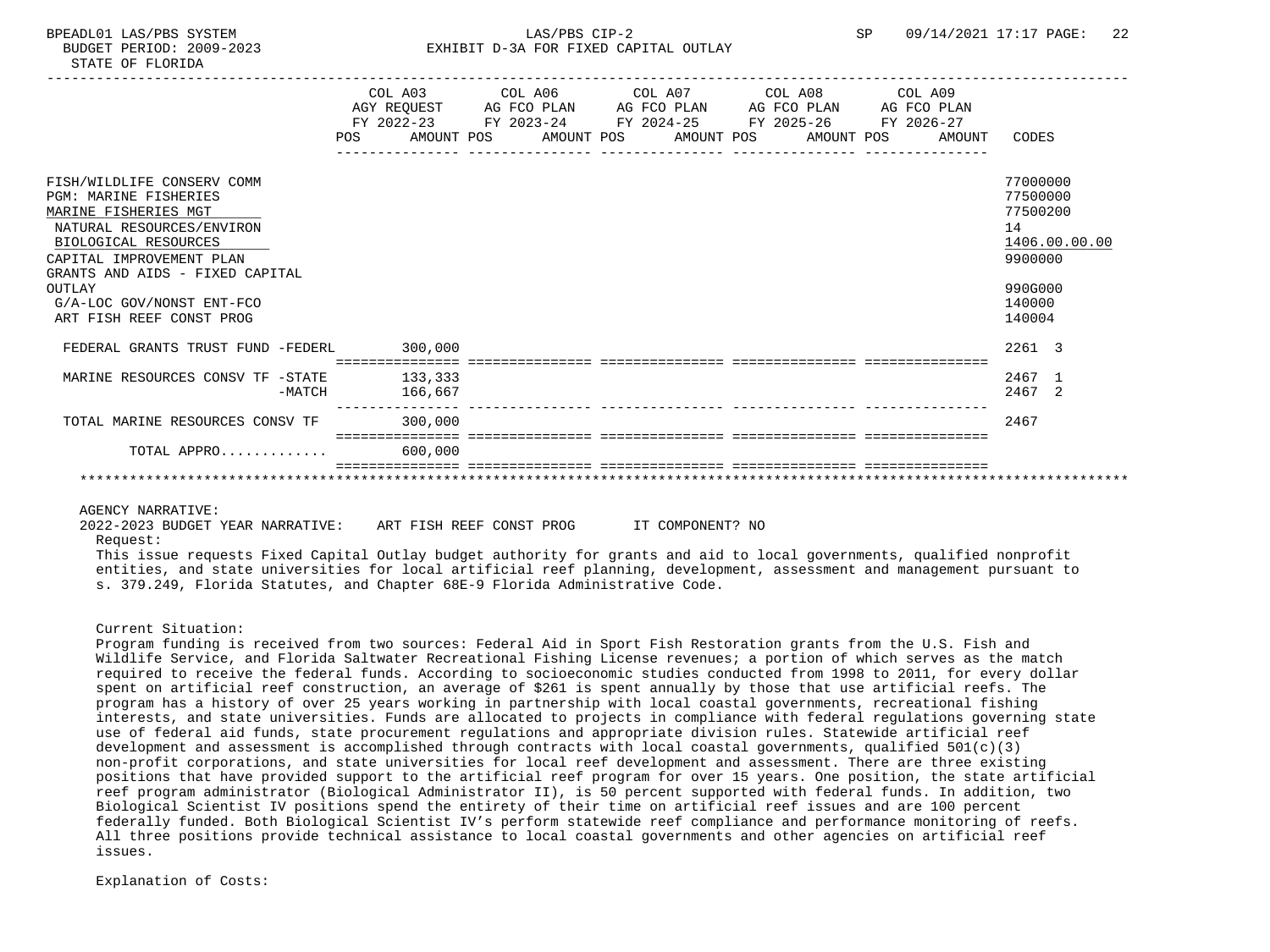| POS                                                                                                                                                                                                              | COL A03 COL A06 COL A07 COL A08 COL A09<br>AGY REQUEST AG FCO PLAN AG FCO PLAN AG FCO PLAN AG FCO PLAN<br>FY 2022-23 FY 2023-24 FY 2024-25 FY 2025-26 FY 2026-27<br>AMOUNT POS      AMOUNT POS     AMOUNT POS     AMOUNT POS |                                    |                                                 |                 | AMOUNT | CODES                                                                         |
|------------------------------------------------------------------------------------------------------------------------------------------------------------------------------------------------------------------|------------------------------------------------------------------------------------------------------------------------------------------------------------------------------------------------------------------------------|------------------------------------|-------------------------------------------------|-----------------|--------|-------------------------------------------------------------------------------|
| FISH/WILDLIFE CONSERV COMM<br><b>PGM: MARINE FISHERIES</b><br>MARINE FISHERIES MGT<br>NATURAL RESOURCES/ENVIRON<br>BIOLOGICAL RESOURCES<br>CAPITAL IMPROVEMENT PLAN<br>GRANTS AND AIDS - FIXED CAPITAL<br>OUTLAY | ---------------                                                                                                                                                                                                              | ----------------                   |                                                 | --------------- |        | 77000000<br>77500000<br>77500200<br>14<br>1406.00.00.00<br>9900000<br>990G000 |
| Federal Grants Trust Fund                                                                                                                                                                                        |                                                                                                                                                                                                                              |                                    | Amount Non-Recurring                            |                 |        |                                                                               |
| US Fish and Wildlife Service Reimbursable<br>(Federal Aid in Sport Fish Restoration Grant)                                                                                                                       |                                                                                                                                                                                                                              | ---------<br>\$300,000             | \$300.000                                       |                 |        |                                                                               |
| Marine Resources Conservation Trust Fund                                                                                                                                                                         | Amount Non-Recurring                                                                                                                                                                                                         | ---------                          |                                                 |                 |        |                                                                               |
| State Match to Federal Funds<br>State Funded Reef Development and Assessment Projects                                                                                                                            |                                                                                                                                                                                                                              | \$166,667<br>\$133,333             | \$166,667<br>\$133,333                          |                 |        |                                                                               |
| Total Issue                                                                                                                                                                                                      |                                                                                                                                                                                                                              | ---------<br>\$600.000<br>======== | ---------------<br>\$600.000<br>=============== |                 |        |                                                                               |

# Benefits:

 This request supports the Governor's Strategic Plan for Economic Development (Quality of Life and Quality Places) by helping to create and sustain vibrant healthy communities that attract workers, businesses, residents and visitors. Development of artificial reefs, either on new sites or to enhance existing sites, provides additional habitat area to benefit important recreational fishing stocks, increases recreational fishing and diving opportunities for state residents and visitors, and enhances coastal community economies. Assessment or monitoring of artificial reefs is essential to understanding the effectiveness of reef design, material, location and use patterns in achieving the objectives for which the reefs were built. Assessment data will guide future reef development efforts. This capability more effectively brings the Division into compliance with its charge to wisely manage and protect marine reef fish resources associated with artificial reefs, while causing no harm to the marine environment.

 Activity: ACT0210 - Fixed Capital Outlay ACT5200 - Artificial Reef Management

 Strategic Plan for Economic Development: 6.1 - Create and sustain vibrant, safe, healthy and resilient communities that attract workers, residents, businesses and visitors. \*\*\*\*\*\*\*\*\*\*\*\*\*\*\*\*\*\*\*\*\*\*\*\*\*\*\*\*\*\*\*\*\*\*\*\*\*\*\*\*\*\*\*\*\*\*\*\*\*\*\*\*\*\*\*\*\*\*\*\*\*\*\*\*\*\*\*\*\*\*\*\*\*\*\*\*\*\*\*\*\*\*\*\*\*\*\*\*\*\*\*\*\*\*\*\*\*\*\*\*\*\*\*\*\*\*\*\*\*\*\*\*\*\*\*\*\*\*\*\*\*\*\*\*\*\*\*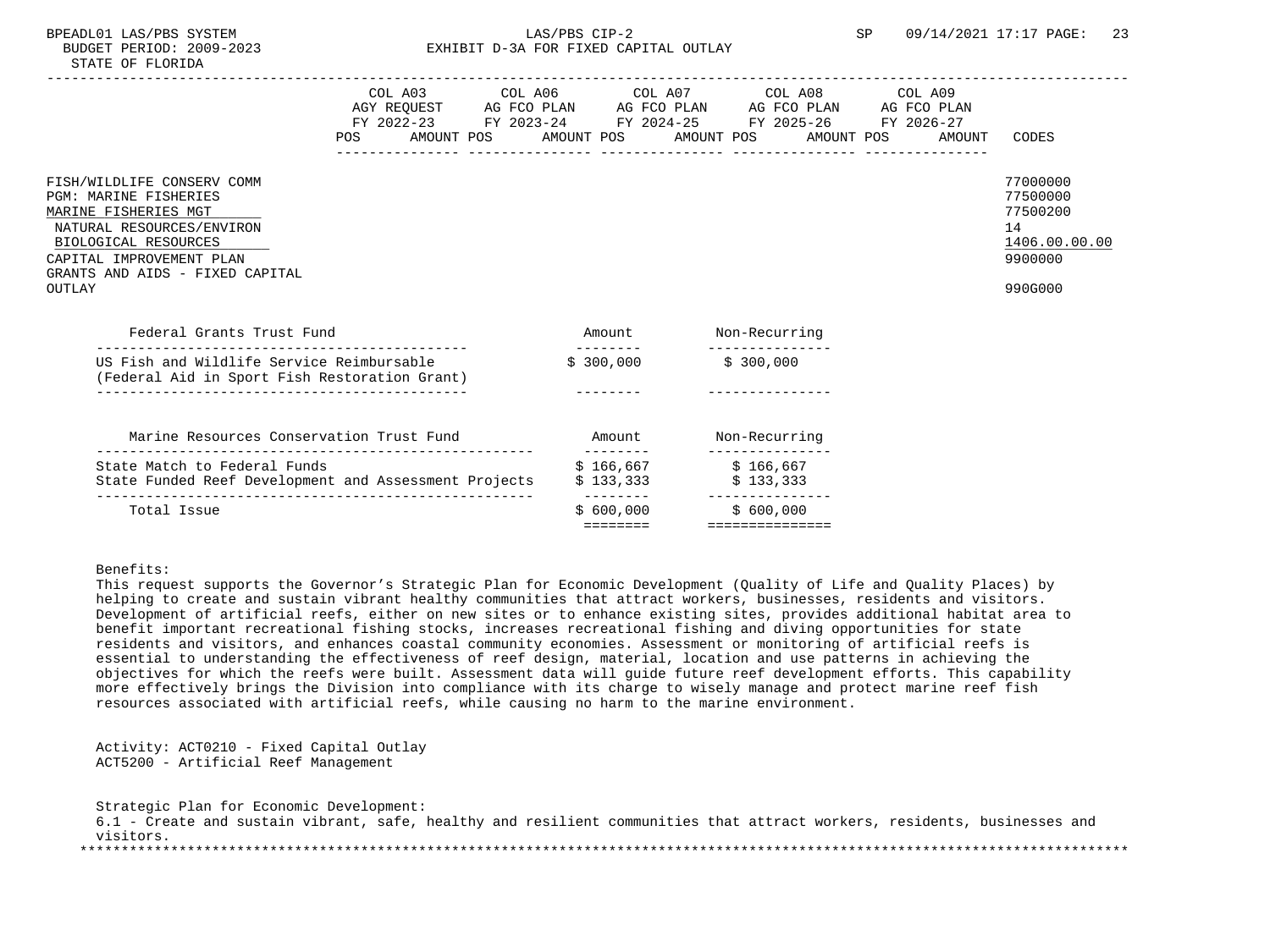|                                                                                                                                                                                                                  | POS | COL A03<br>AGY REOUEST<br>FY 2022-23<br>AMOUNT POS | COL A06<br>AG FCO PLAN<br>FY 2023-24<br>AMOUNT POS | COL A07 | AG FCO PLAN<br>FY 2024-25<br>AMOUNT POS | COL A08<br>AG FCO PLAN<br>FY 2025-26<br>AMOUNT POS | COL A09<br>AG FCO PLAN<br>FY 2026-27<br>AMOUNT | CODES                                                                         |
|------------------------------------------------------------------------------------------------------------------------------------------------------------------------------------------------------------------|-----|----------------------------------------------------|----------------------------------------------------|---------|-----------------------------------------|----------------------------------------------------|------------------------------------------------|-------------------------------------------------------------------------------|
| FISH/WILDLIFE CONSERV COMM<br><b>PGM: MARINE FISHERIES</b><br>MARINE FISHERIES MGT<br>NATURAL RESOURCES/ENVIRON<br>BIOLOGICAL RESOURCES<br>CAPITAL IMPROVEMENT PLAN<br>GRANTS AND AIDS - FIXED CAPITAL<br>OUTLAY |     |                                                    |                                                    |         |                                         |                                                    |                                                | 77000000<br>77500000<br>77500200<br>14<br>1406.00.00.00<br>9900000<br>990G000 |
| G/A-LOC GOV/NONST ENT-FCO<br>$G/A$ - FINAL NRDR - DWH FCO                                                                                                                                                        |     |                                                    |                                                    |         |                                         |                                                    |                                                | 140000<br>141113                                                              |
| GRANTS AND DONATIONS TF<br>$-$ STATE                                                                                                                                                                             |     | 2,400,000                                          |                                                    |         |                                         |                                                    |                                                | 2339 1                                                                        |
|                                                                                                                                                                                                                  |     |                                                    |                                                    |         |                                         |                                                    |                                                |                                                                               |

AGENCY NARRATIVE:

 2022-2023 BUDGET YEAR NARRATIVE: G/A - FINAL NRDR - DWH FCO IT COMPONENT? NO Request:

 This issue is for spending authority for Fixed Capital Outlay (FCO) in the amount of \$2,400,000 from the Grants and Donations Trust Fund for year two of a five-year grant Florida Trustee Implementation Group (FL TIG) Artificial Reef Creation and Restoration Phase II. The overall amount of the grant including Operating Costs is \$9,850,000. Out of the 9,850,000, \$9,200,000 was allocated to FCO projects out of which \$6,800,000 was allocated in year one. The remaining balance of FCO funding, \$2,400,000 is being requested during year two of the grant. Please reference corresponding issue #8106000 in the DMFM budget entity.

#### Current Situation:

Explanation of Costs:

 The Deepwater Horizon (DWH) Natural Resource Damage Assessment (NRDA) Trustees are charged under the Oil Pollution Act of 1990 to utilize the restoration funding being provided by British Petroleum to address the natural resource injuries caused by the DWH oil spill. Florida Fish and Wildlife Conservation Commission and the other NRDA Trustees have selected a number of projects for implementation that will help partially address the injuries that the State of Florida received from the DWH oil spill. Department of Interior (DOI) will be providing FWC with the necessary funding for project implementation from the DOI Restoration Trust Account, which it maintains on behalf of all the DWH NRDA Trustees. FWC currently doesn't have sufficient budget authority to implement these DWH NRDA restoration projects.

 FWC will contract with vendors and coordinate with Gulf, Franklin, and Wakulla counties and cities to obtain permits and provide administration and oversite of this project which is to create artificial reefs out of stone, concrete, or permissible materials in the Gulf of Mexico (federal and state waters) adjacent to Gulf, Franklin and Wakulla counties. Building upon the interagency partnerships, developed during the Deepwater Horizon Natural Resource Damage Assessment (NRDA) Florida Artificial Reef Creation and Restoration project Phase I, the project would implement Phase II of artificial reef development across Northwest Florida, creating new marine recreational fishing and diving opportunities for residents and visitors across the region.

| Grants and Aid - Final Natural Resource Damage Restoration | \$2,400,000 | \$2,400,000   |
|------------------------------------------------------------|-------------|---------------|
| Grants and Donations Trust Fund                            | Amount      | Non-Recurring |
| Explanation of Costs:                                      |             |               |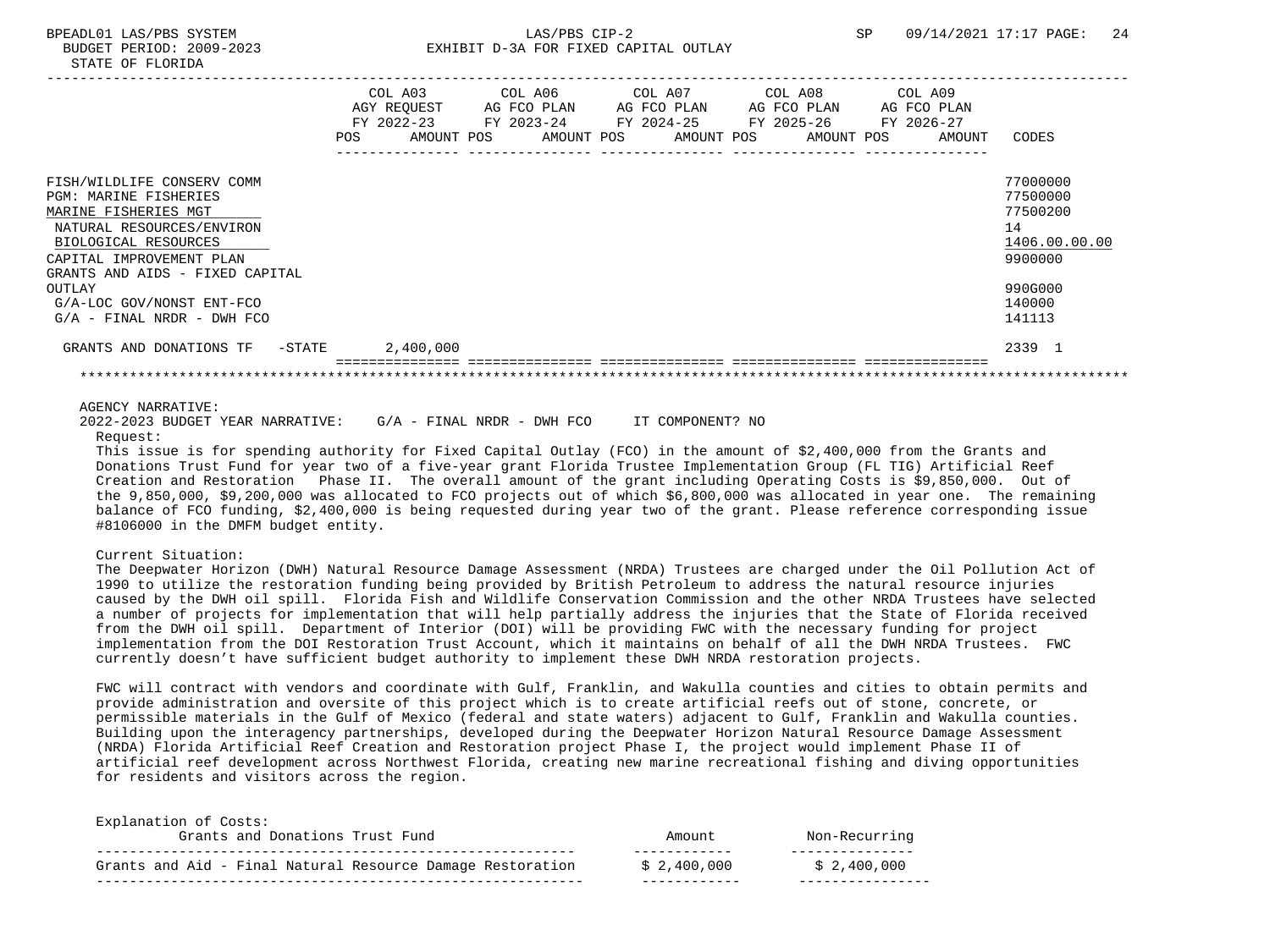## BPEADL01 LAS/PBS SYSTEM  $LAS/PBS$  CIP-2 SP 09/14/2021 17:17 PAGE: 25<br>BUDGET PERIOD: 2009-2023 SP EXHIBIT D-3A FOR FIXED CAPITAL OUTLAY EXHIBIT D-3A FOR FIXED CAPITAL OUTLAY

|                                                                                                                                                              | POS. | COL A03<br>AGY REOUEST<br>FY 2022-23<br>AMOUNT POS | COL A06<br>AG FCO PLAN<br>FY 2023-24<br>AMOUNT POS | COL A07<br>AG FCO PLAN<br>FY 2024-25<br>AMOUNT POS | COL A08<br>AG FCO PLAN<br>FY 2025-26<br>AMOUNT POS | COL A09<br>AG FCO PLAN<br>FY 2026-27<br>AMOUNT | CODES                                                              |
|--------------------------------------------------------------------------------------------------------------------------------------------------------------|------|----------------------------------------------------|----------------------------------------------------|----------------------------------------------------|----------------------------------------------------|------------------------------------------------|--------------------------------------------------------------------|
| FISH/WILDLIFE CONSERV COMM<br>PGM: MARINE FISHERIES<br>MARINE FISHERIES MGT<br>NATURAL RESOURCES/ENVIRON<br>BIOLOGICAL RESOURCES<br>CAPITAL IMPROVEMENT PLAN |      |                                                    |                                                    |                                                    |                                                    |                                                | 77000000<br>77500000<br>77500200<br>14<br>1406.00.00.00<br>9900000 |
| GRANTS AND AIDS - FIXED CAPITAL<br>OUTLAY                                                                                                                    |      |                                                    |                                                    |                                                    |                                                    |                                                | 990G000                                                            |

# Benefits:

 If approved, this issue will enable FWC to contract with vendors with a focus on natural resources restoration efforts on the marine environments that were impacted by the DWH oil spill. The focus will be on increasing the number of artificial reefs in state and federal waters at different depths across participating counties.

 Activity: ACT0210 - Fixed Capital Outlay ACT5200 - Artificial Reef Management

| Strategic Plan for Economic Development:         |           |                                                                                                                       |               |
|--------------------------------------------------|-----------|-----------------------------------------------------------------------------------------------------------------------|---------------|
|                                                  |           | 6.3 - Ensure Florida's fish, wildlife, natural resources and environment are sustained and enhanced as a component of |               |
| future growth plans and development decisions.   |           |                                                                                                                       |               |
|                                                  |           |                                                                                                                       |               |
| TOTAL: GRANTS AND AIDS - FIXED CAPITAL<br>OUTLAY |           |                                                                                                                       | 990G000       |
| TOTAL ISSUE                                      | 3,000,000 |                                                                                                                       |               |
|                                                  |           |                                                                                                                       |               |
| TOTAL: BIOLOGICAL RESOURCES                      |           |                                                                                                                       | 1406.00.00.00 |
| BY FUND TYPE                                     |           |                                                                                                                       |               |
| TRUST FUNDS                                      | 3,000,000 |                                                                                                                       | 2000          |
|                                                  |           |                                                                                                                       |               |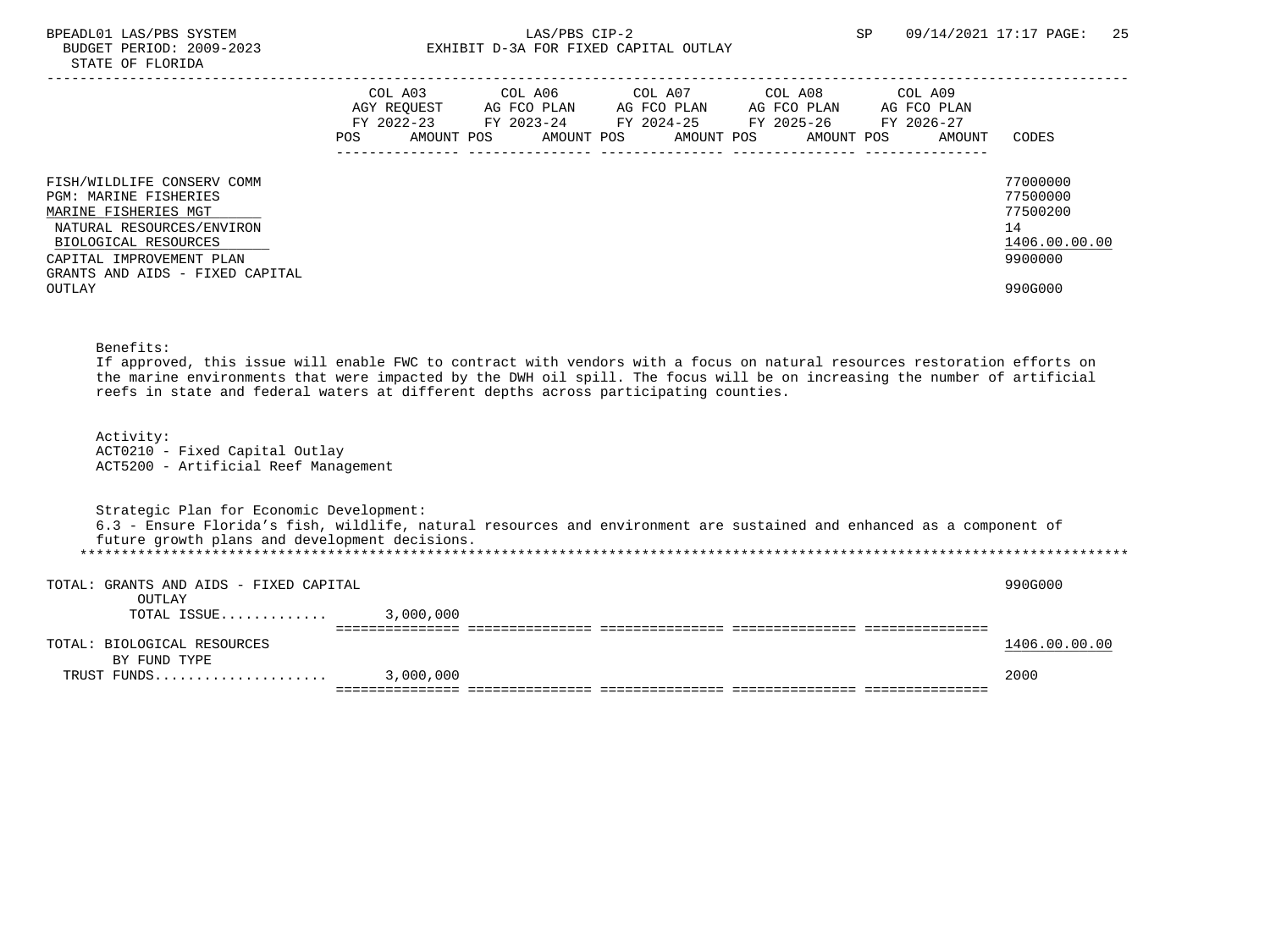|                                                                                                                                                                                                                                                 |        | POS. | COL A03<br>AGY REQUEST<br>$FY$ 2022-23<br>AMOUNT POS | COL A06<br>AG FCO PLAN<br>FY 2023-24<br>AMOUNT POS |  | COL A07<br>AG FCO PLAN<br>FY 2024-25<br>AMOUNT POS | COL A08<br>FY 2025-26 | AG FCO PLAN<br>AMOUNT POS | COL A09<br>AG FCO PLAN<br>FY 2026-27 | AMOUNT | CODES                                                                                             |
|-------------------------------------------------------------------------------------------------------------------------------------------------------------------------------------------------------------------------------------------------|--------|------|------------------------------------------------------|----------------------------------------------------|--|----------------------------------------------------|-----------------------|---------------------------|--------------------------------------|--------|---------------------------------------------------------------------------------------------------|
| FISH/WILDLIFE CONSERV COMM<br><b>PGM: RESEARCH</b><br>FISH/WILDLIFE RESRCH INST<br>NATURAL RESOURCES/ENVIRON<br>BIOLOGICAL RESOURCES<br>CAPITAL IMPROVEMENT PLAN<br>INCREASED CAPACITY<br>G/A-LOC GOV/NONST ENT-FCO<br>MANATEE ACUTE CARE EXPAN |        |      |                                                      |                                                    |  |                                                    |                       |                           |                                      |        | 77000000<br>77650000<br>77650200<br>14<br>1406.00.00.00<br>9900000<br>990P000<br>140000<br>141006 |
| GENERAL REVENUE FUND                                                                                                                                                                                                                            | -STATE |      | 2,910,000                                            |                                                    |  |                                                    |                       |                           |                                      |        | 1000 1                                                                                            |
|                                                                                                                                                                                                                                                 |        |      |                                                      |                                                    |  |                                                    |                       |                           |                                      |        |                                                                                                   |

### AGENCY NARRATIVE:

 2022-2023 BUDGET YEAR NARRATIVE: MANATEE ACUTE CARE EXPAN IT COMPONENT? NO Request:

 This funding request for \$2,910,000 is to enhance and expand the network of specialized acute care facilities to treat injured and distressed manatees. Increasing demand for space at the existing facilities (Homosassa Springs State Park, Jacksonville Zoo, Miami Seaquarium, Sea World and Zoo Tampa) due to recurring large events caused by red tide, exceptionally cold winters, and lack of food in the Indian River Lagoon have resulted in a need for the expansion of the manatee acute care network. FWC and its many partner organizations operate a Statewide Manatee Rescue and Rehabilitation Partnership (MRP) that is very effective at rescuing ill and distressed manatees. These rescued animals require specialized care under the supervision of wildlife veterinarians. This request would upgrade facilities to expand capacity at existing facilities and add fund facilities upgrades to add several additional facilities to the acute care network: The Bishop Museum of Science and Nature, Clearwater Marine Aquarium, and The Florida Aquarium.

## Current Situation:

 The Florida manatee was one of the first species placed on the federal endangered species list when the legislation was first enacted in 1966 (later revised as the Endangered Species Act in 1972. Since that time, protective measures and proactive management by FWC and the U.S. Fish and Wildlife Service have allowed the population of manatees to expand significantly. With that expansion came the need to increase the infrastructure available to treat ill or injured manatees. FWC rescues dozens of manatees each year, but does not operate manatee care facilities. This service is more appropriately provided by zoos and aquaria who have the necessary expertise. Many manatees will recover and eventually be released back into the wild given appropriate care under the supervision of trained veterinarians. Five facilities in Florida (listed above) are currently permitted as acute care facilities for manatees.

#### Explanation of Costs:

| Facility                                    | Amount  | Work to be Performed                                             |
|---------------------------------------------|---------|------------------------------------------------------------------|
| Bishop Museum/Sarasota Sea Lion Preserve \$ | 50,000  | Upgrade filtration, pump motors and heaters                      |
| Clearwater Marine Aquarium                  | 250,000 | Life support system for 40 ft pool to rehabilitate manatees.     |
| The Florida Aquarium                        | 300,000 | 24 ft pool with filtration and heating to accommodate 12 animals |
| Homosassa Springs State Park                | 40,000  | Heaters to upgrade capacity of existing infrastructure.          |
| Jacksonville Zoo                            | 50,000  | Rehabilitation pool for manatee calves.                          |
| Miami Seaquarium                            | 170,000 | Heaters to upgrade capacity of existing infrastructure.          |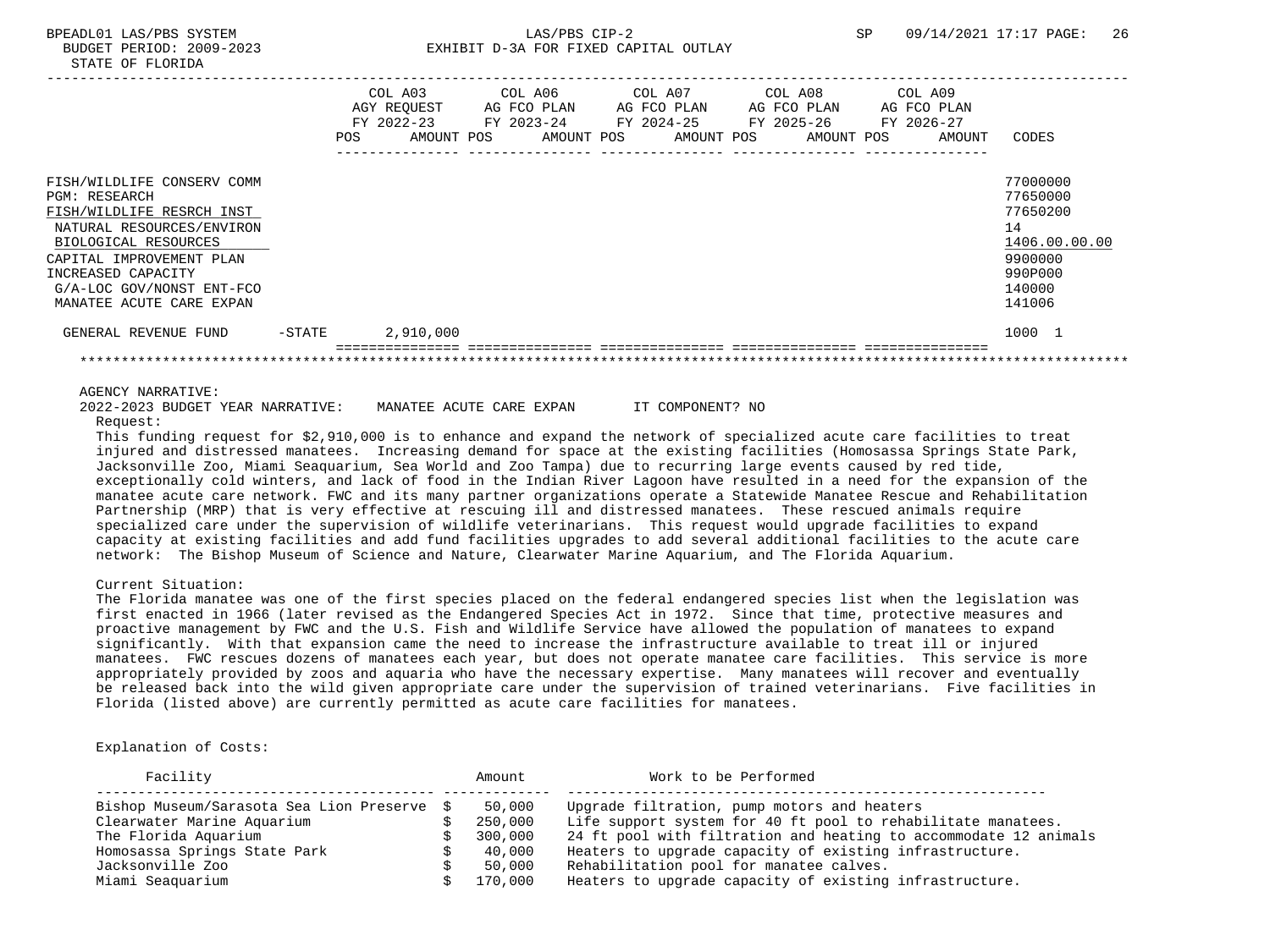|                                                                                                                                                                                        | COL A03<br>AGY REOUEST<br>FY 2022-23<br><b>POS</b> | AMOUNT POS |             | COL A06<br>AG FCO PLAN<br>FY 2023-24 | AMOUNT POS | COL A07<br>AG FCO PLAN<br>FY 2024-25 | AMOUNT POS | COL A08<br>AG FCO PLAN<br>FY 2025-26<br>AMOUNT POS                                                                                                                   | COL A09<br>FY 2026-27 | AG FCO PLAN<br>AMOUNT | CODES                                                                         |
|----------------------------------------------------------------------------------------------------------------------------------------------------------------------------------------|----------------------------------------------------|------------|-------------|--------------------------------------|------------|--------------------------------------|------------|----------------------------------------------------------------------------------------------------------------------------------------------------------------------|-----------------------|-----------------------|-------------------------------------------------------------------------------|
| FISH/WILDLIFE CONSERV COMM<br><b>PGM: RESEARCH</b><br>FISH/WILDLIFE RESRCH INST<br>NATURAL RESOURCES/ENVIRON<br>BIOLOGICAL RESOURCES<br>CAPITAL IMPROVEMENT PLAN<br>INCREASED CAPACITY |                                                    |            |             |                                      |            |                                      |            |                                                                                                                                                                      |                       |                       | 77000000<br>77650000<br>77650200<br>14<br>1406.00.00.00<br>9900000<br>990P000 |
| Sea World of Florida<br>Zoo Tampa                                                                                                                                                      |                                                    |            | \$2,000,000 | 50,000                               |            |                                      |            | Add fiberglass pools, plumbing, and filtration to existing<br>system that will increase capacity to more than 50 animals.<br>Rehabilitation pool for manatee calves. |                       |                       |                                                                               |
| Other Personal Services                                                                                                                                                                |                                                    | Ŝ.         |             | 40,000                               |            | Project Administration               |            |                                                                                                                                                                      |                       |                       |                                                                               |
| Project Total                                                                                                                                                                          |                                                    |            | \$2,910,000 |                                      |            |                                      |            |                                                                                                                                                                      |                       |                       |                                                                               |

## Benefits:

 Recent large scale environmental events, including red tide, very cold winters and loss of seagrass forage on the Atlantic Coast have generated significantly higher numbers of manatee rescues which exceed the capacity of the current network. This budget request expands the capability of existing care facilities and adds additional facilities to allow FWC to rehabilitate and release significantly more manatees and continue conserving this protected species.

 Please reference corresponding issue #3006700 in the Fish and Wildlife Research Institute budget entity related to this request.

 Activity: ACT0210 - Fixed Capital Outlay

 Strategic Plan for Economic Development: 6.3 - Ensure Florida's fish, wildlife, natural resources and environment are sustained and enhanced as a component of future growth plans and development decisions. \*\*\*\*\*\*\*\*\*\*\*\*\*\*\*\*\*\*\*\*\*\*\*\*\*\*\*\*\*\*\*\*\*\*\*\*\*\*\*\*\*\*\*\*\*\*\*\*\*\*\*\*\*\*\*\*\*\*\*\*\*\*\*\*\*\*\*\*\*\*\*\*\*\*\*\*\*\*\*\*\*\*\*\*\*\*\*\*\*\*\*\*\*\*\*\*\*\*\*\*\*\*\*\*\*\*\*\*\*\*\*\*\*\*\*\*\*\*\*\*\*\*\*\*\*\*\*

| SPECIAL PURPOSE<br>FIXED CAPITAL OUTLAY<br>FACILITIES REPAIR & MAINT |          |                           |                                                                                                                                                                                                                                                    | 990S000<br>080000<br>080956 |
|----------------------------------------------------------------------|----------|---------------------------|----------------------------------------------------------------------------------------------------------------------------------------------------------------------------------------------------------------------------------------------------|-----------------------------|
| STATE GAME TRUST FUND                                                | $-STATE$ | 743,000                   |                                                                                                                                                                                                                                                    | 2672 1                      |
|                                                                      |          |                           |                                                                                                                                                                                                                                                    |                             |
| AGENCY NARRATIVE:                                                    |          |                           |                                                                                                                                                                                                                                                    |                             |
| 2022-2023 BUDGET YEAR NARRATIVE:<br>Request:                         |          | FACILITIES REPAIR & MAINT | IT COMPONENT? NO                                                                                                                                                                                                                                   |                             |
|                                                                      |          |                           | This requests \$743,000 in Fixed Capital Outlay funding to replace the existing facility for the FWC/FWRI Gainesville<br>Freshwater Fisheries Research Lab, which is located on University of Florida property. The FWRI FFR is currently occupied |                             |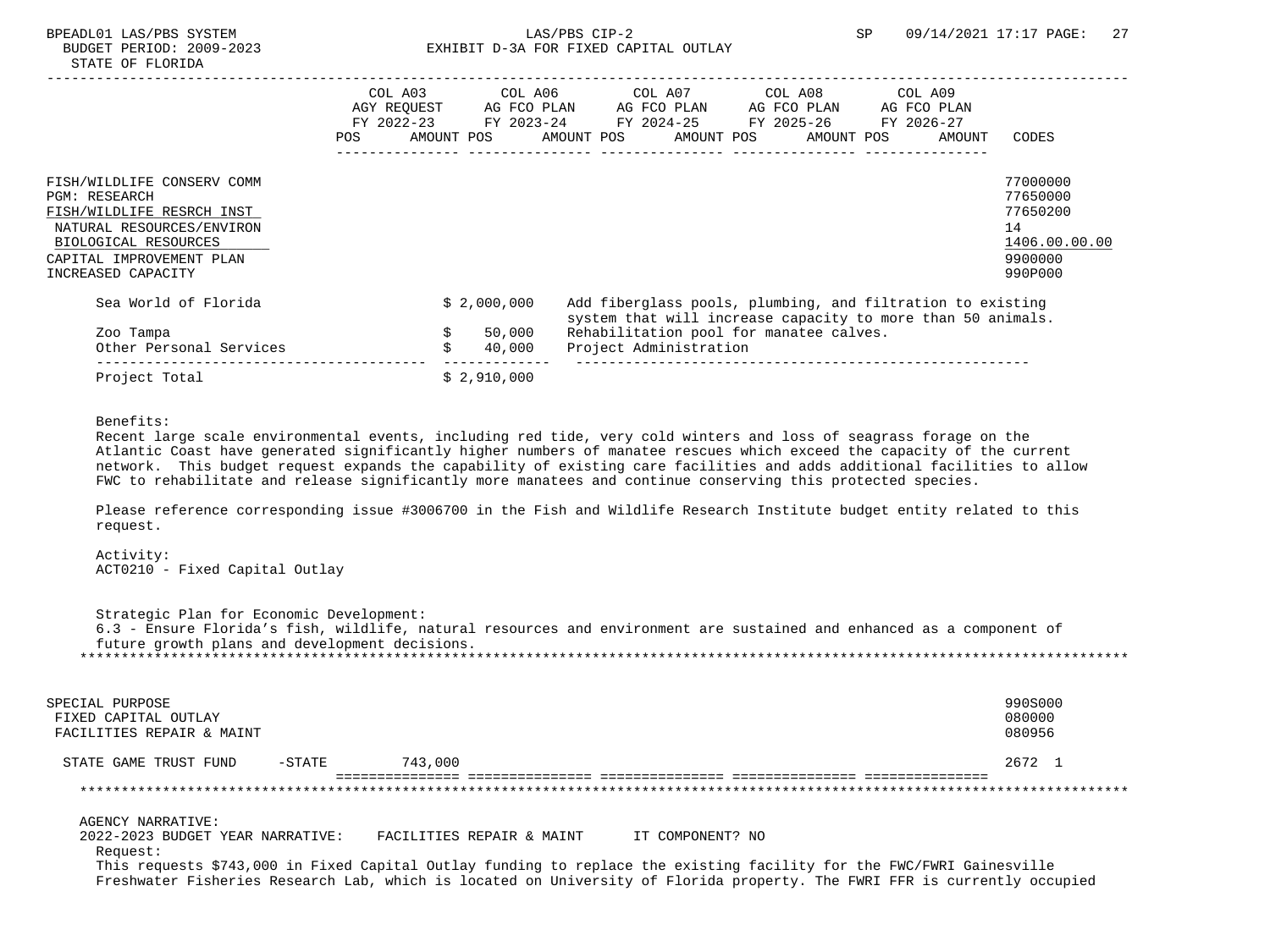## BPEADL01 LAS/PBS SYSTEM SALLAS/PBS CIP-2 SP 09/14/2021 17:17 PAGE: 28 BUDGET PERIOD: 2009-2023 EXHIBIT D-3A FOR FIXED CAPITAL OUTLAY

|                                                                                                                                                                                     | COL A03<br>AGY REOUEST<br>FY 2022-23<br>AMOUNT POS<br>POS | COL A06<br>AG FCO PLAN<br>FY 2023-24<br>AMOUNT POS | COL A07<br>AG FCO PLAN<br>FY 2024-25<br>AMOUNT POS | COL A08<br>AG FCO PLAN<br>FY 2025-26<br>AMOUNT POS | COL A09<br>AG FCO PLAN<br>FY 2026-27<br>AMOUNT | CODES                                                                         |
|-------------------------------------------------------------------------------------------------------------------------------------------------------------------------------------|-----------------------------------------------------------|----------------------------------------------------|----------------------------------------------------|----------------------------------------------------|------------------------------------------------|-------------------------------------------------------------------------------|
| FISH/WILDLIFE CONSERV COMM<br><b>PGM: RESEARCH</b><br>FISH/WILDLIFE RESRCH INST<br>NATURAL RESOURCES/ENVIRON<br>BIOLOGICAL RESOURCES<br>CAPITAL IMPROVEMENT PLAN<br>SPECIAL PURPOSE |                                                           |                                                    |                                                    |                                                    |                                                | 77000000<br>77650000<br>77650200<br>14<br>1406.00.00.00<br>9900000<br>990S000 |

 by 20 FWC staff from multiple divisions that conduct research, monitoring, and management activities on freshwater fish, invertebrates, and habitat state-wide. This lab serves a critical role regionally and state-wide in fulfilling the Agency Mission of managing fish and wildlife resources for their long-term well-being and the benefit of the people. This request would fund the purchase and installation of a 5,000 sq ft pre-fabricated facility on a concrete foundation, improved parking with rock or shell and at least one asphalt ADA Access Parking with proper signage. The new facility will also require a new septic system with electrical and potable water hook-up. The facility will include a fresh air fume hood system to support research work requiring chemicals in laboratory areas. Additionally, the existing building and septic system will need to be removed and the current property brought to an original state. This project includes OPS funds for project management.

### Current Situation:

 The current modular trailer presents a safety concern for staff due to several factors. The building has poor drainage that has caused substantial erosion that threatens the foundation pads and could lead to collapse. Poor drainage and ongoing roof leaks from inferior construction also presents the risk for mold growth and harmful effects to staff. Additional structural issues include fracturing of the exterior wall seams, separation of floor seams where modular units are connected, separation of ridge beams and trusses, and no anchor straps to support load bearing columns. A professional inspection was completed that determined this building is not rated for hurricane force winds and risks collapse due to structural deficiency.

| Description of Costs                                                                                                                                                                  | Amount                                                                |
|---------------------------------------------------------------------------------------------------------------------------------------------------------------------------------------|-----------------------------------------------------------------------|
| Purchase of 5,000 sq foot Pre-Fabricated Building<br>Site Work on New Site<br>Disposal of Existing Modular<br>Returning Old Site to Original Condition<br>Design Costs<br>Contingency | \$500.000<br>\$75,500<br>40,000<br>\$40.000<br>27,500<br>Ś.<br>60,000 |
| Total FCO Project Costs                                                                                                                                                               | \$743.000                                                             |
| Project Management Other Personal Services                                                                                                                                            | S<br>7,000                                                            |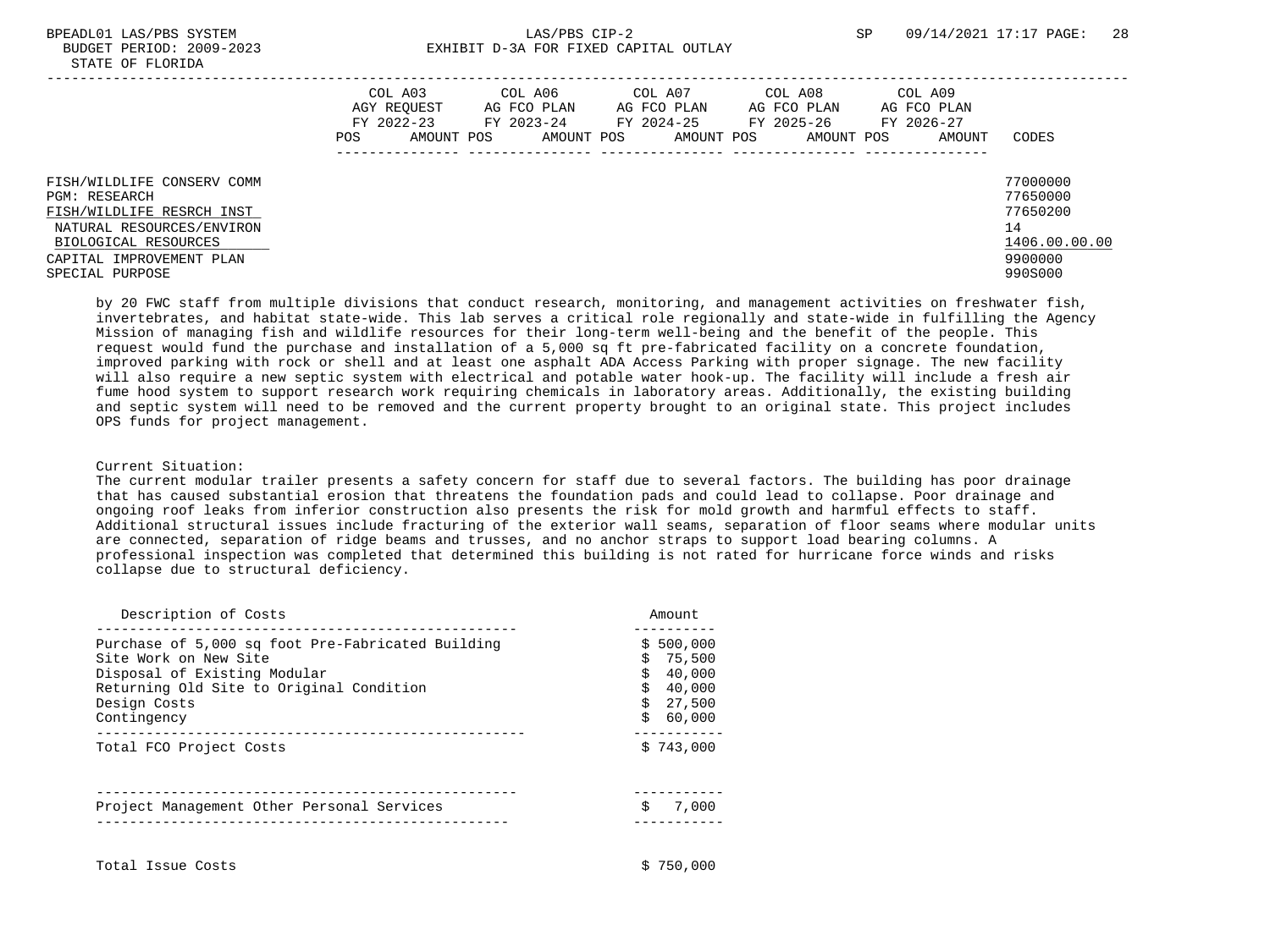|                                                                                                                                                                                     | POS | COL A03<br>AGY REOUEST<br>FY 2022-23<br>AMOUNT POS | COL A06<br>AG FCO PLAN<br>FY 2023-24<br>AMOUNT POS | COL A07<br>AG FCO PLAN<br>FY 2024-25<br>AMOUNT POS | COL A08<br>AG FCO PLAN<br>FY 2025-26<br>AMOUNT POS | COL A09<br>AG FCO PLAN<br>FY 2026-27<br>AMOUNT | CODES                                                                         |
|-------------------------------------------------------------------------------------------------------------------------------------------------------------------------------------|-----|----------------------------------------------------|----------------------------------------------------|----------------------------------------------------|----------------------------------------------------|------------------------------------------------|-------------------------------------------------------------------------------|
| FISH/WILDLIFE CONSERV COMM<br><b>PGM: RESEARCH</b><br>FISH/WILDLIFE RESRCH INST<br>NATURAL RESOURCES/ENVIRON<br>BIOLOGICAL RESOURCES<br>CAPITAL IMPROVEMENT PLAN<br>SPECIAL PURPOSE |     |                                                    |                                                    |                                                    |                                                    |                                                | 77000000<br>77650000<br>77650200<br>14<br>1406.00.00.00<br>9900000<br>990S000 |

 Please reference corresponding issue #3006700 in the Fish and Wildlife Research Institute budget entity related to this request.

#### Benefits:

 Replacing the existing building, which consists of 4 attached modular units in very poor condition, will improve the health and safety for all staff and substantially improve the research environment.

 Activity: ACT0500 - Fisheries Assessment

Strategic Plan for Economic Development:

5.2 - Improve the efficiency and effectiveness of government agencies at all levels.

\*\*\*\*\*\*\*\*\*\*\*\*\*\*\*\*\*\*\*\*\*\*\*\*\*\*\*\*\*\*\*\*\*\*\*\*\*\*\*\*\*\*\*\*\*\*\*\*\*\*\*\*\*\*\*\*\*\*\*\*\*\*\*\*\*\*\*\*\*\*\*\*\*\*\*\*\*\*\*\*\*\*\*\*\*\*\*\*\*\*\*\*\*\*\*\*\*\*\*\*\*\*\*\*\*\*\*\*\*\*\*\*\*\*\*\*\*\*\*\*\*\*\*\*\*\*\*

| DEFERRED BUILDING MAINTENANCE<br>FIXED CAPITAL OUTLAY<br>FACILITIES REPAIR & MAINT |           |         | 990Z000<br>080000<br>080956 |
|------------------------------------------------------------------------------------|-----------|---------|-----------------------------|
| GENERAL REVENUE FUND                                                               | $-$ STATE | 587,500 | 1000                        |
|                                                                                    |           |         |                             |

AGENCY NARRATIVE:

 2022-2023 BUDGET YEAR NARRATIVE: FACILITIES REPAIR & MAINT IT COMPONENT? NO Request:

 FWRI operates multiple specialized research facilities around the state. Three facilities (Lovett E Williams Jr. Wildlife Research Lab) in Gainesville, (the Senator George G. Kirkpatrick Marine Lab) in Cedar Key, and the (Freshwater Fisheries Lab) in Eustis have critical safety and security needs that cannot be addressed with existing program budgets.

 The Gainesville WRL lab houses more than 60 staff and is located on environmentally sensitive lands adjacent to Payne's Prairie State Preserve. Funding is needed (\$188,000) to decommission an inefficient septic system that presents a risk to Payne's Prairie and connect the facility to the city's central sewer system. Additional funds are requested (\$273,000) for the Gainesville lab to bury overhanging powerlines which are often damaged due to the large number of mature trees present in this protected area.

 Funds are requested (\$91,500) to replace an aging elevator at the Cedar Key Lab. This elevator is used to carry heavy gear and environmental samples and has a history of breakdowns and costly repairs.

 Funds are also requested (\$35,000) to construct security fencing and a gate to secure vessels and vehicles at the Eustis facility which is located within a neighborhood where security is an increasing concern.

Current Situation: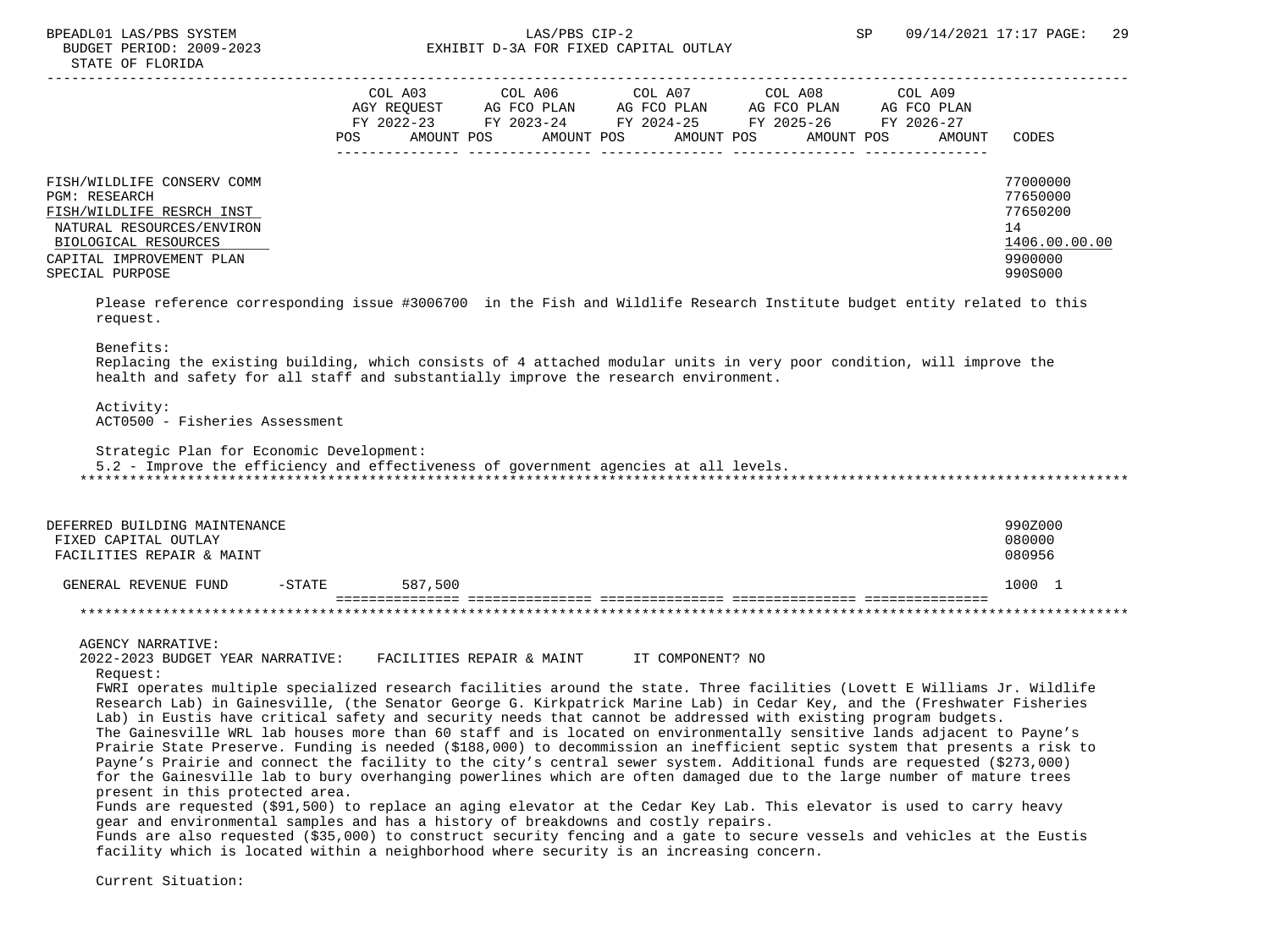|                                                                                                                                                                                                   | POS | COL A03<br>AGY REOUEST<br>FY 2022-23<br>AMOUNT POS | COL A06<br>AG FCO PLAN<br>FY 2023-24<br>AMOUNT POS | COL A07<br>AG FCO PLAN<br>FY 2024-25<br>AMOUNT POS | COL A08<br>AG FCO PLAN<br>FY 2025-26<br>AMOUNT POS | COL A09<br>AG FCO PLAN<br>FY 2026-27<br>AMOUNT | CODES                                                                         |
|---------------------------------------------------------------------------------------------------------------------------------------------------------------------------------------------------|-----|----------------------------------------------------|----------------------------------------------------|----------------------------------------------------|----------------------------------------------------|------------------------------------------------|-------------------------------------------------------------------------------|
| FISH/WILDLIFE CONSERV COMM<br><b>PGM: RESEARCH</b><br>FISH/WILDLIFE RESRCH INST<br>NATURAL RESOURCES/ENVIRON<br>BIOLOGICAL RESOURCES<br>CAPITAL IMPROVEMENT PLAN<br>DEFERRED BUILDING MAINTENANCE |     |                                                    |                                                    |                                                    |                                                    |                                                | 77000000<br>77650000<br>77650200<br>14<br>1406.00.00.00<br>9900000<br>990Z000 |

 Gainesville WRL (Lovett E Williams JR) has an aged septic sewer system that could negatively impact the nearby Payne's Prairie State Preserve; and the large number of densely located mature trees will likely damage the overhead electrical lines. Cedar Key (Senator George G Kirkpatrick Lab) has an elevator that is near the end of life, and is needed for moving staff, visitor's samples, and equipment to the upper floor and their critically needed research. The Eustis Fisheries Lab does not have a secure way to protect their needed research equipment.

## Explanation of Costs:

The cost of these projects was determined by an independent engineering group.

| Description of Costs                         | Amount    | Non-Recurring |
|----------------------------------------------|-----------|---------------|
| Gainesville WRL Lab - Sewer Upgrade          | \$142.880 | \$142.880     |
| Gainesville WRL Lab - Underground Electrical | \$207,480 | \$207.480     |
| Cedar Key - Replace Aging Elevator           | \$69.540  | \$69.540      |
| Eustis - Security Fence and Gate             | \$26,600  | \$26,600      |
| Design Costs (12 percent)                    | \$70.500  | \$70.500      |
| Contingency Costs (12 percent)               | \$70.500  | \$70.500      |
| Total Project Costs                          | \$587,500 | 587,500       |

Benefits:

These projects will improve staff health and safety, increase security, and make the labs ecologically sustainable.

 Activity: ACT0210 - Fixed Capital Outlay ACT0650 - FWRI-Administration Services and Facilities Management

 Strategic Plan for Economic Development: 5.2 - Improve the efficiency and effectiveness of government agencies at all levels. \*\*\*\*\*\*\*\*\*\*\*\*\*\*\*\*\*\*\*\*\*\*\*\*\*\*\*\*\*\*\*\*\*\*\*\*\*\*\*\*\*\*\*\*\*\*\*\*\*\*\*\*\*\*\*\*\*\*\*\*\*\*\*\*\*\*\*\*\*\*\*\*\*\*\*\*\*\*\*\*\*\*\*\*\*\*\*\*\*\*\*\*\*\*\*\*\*\*\*\*\*\*\*\*\*\*\*\*\*\*\*\*\*\*\*\*\*\*\*\*\*\*\*\*\*\*\*

| MAIN/REP/CONST-STATEWIDE |        |         | 083643 |  |
|--------------------------|--------|---------|--------|--|
| GENERAL REVENUE FUND     | -STATE | 720,000 | 1000   |  |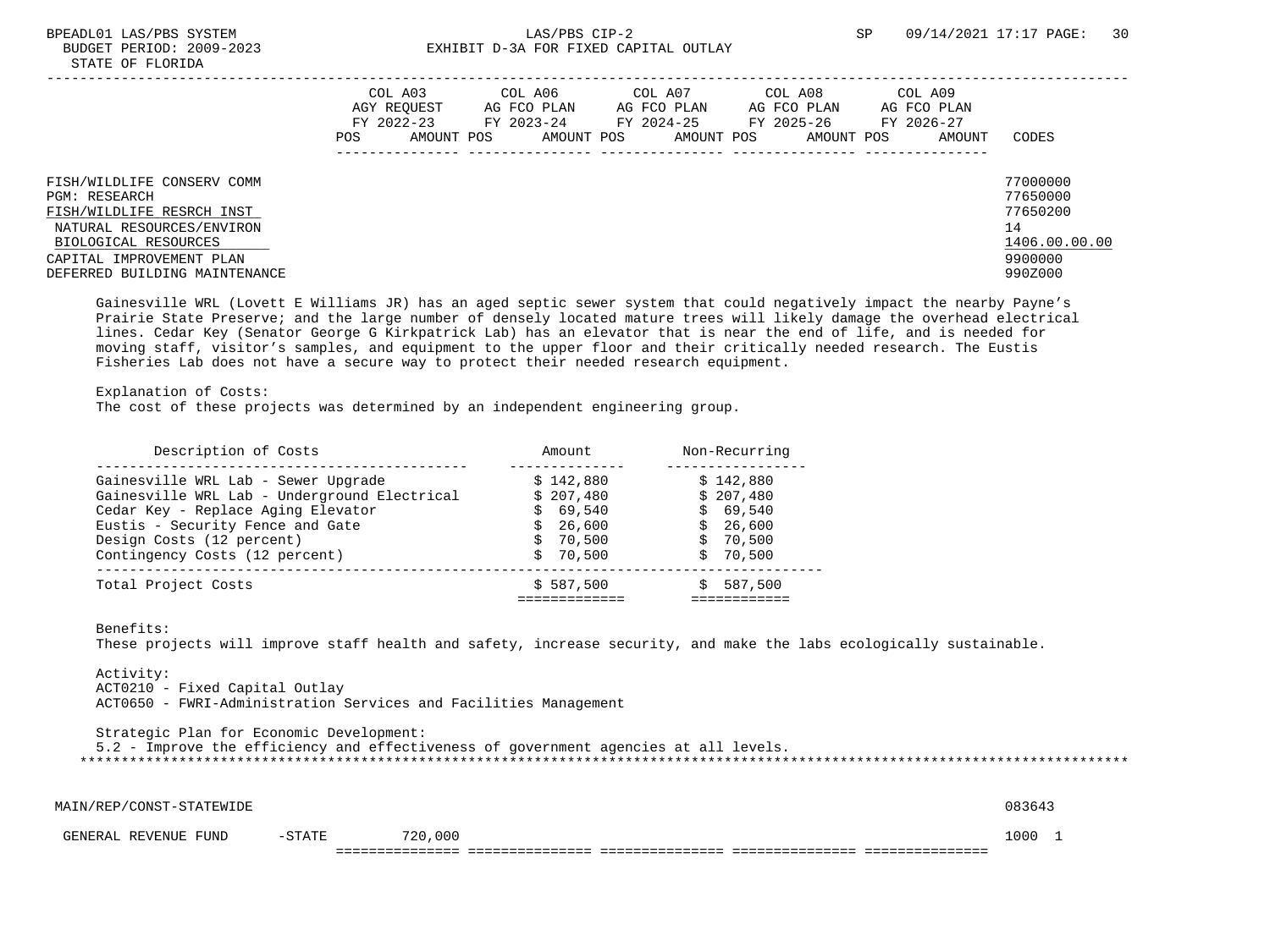|                                                                                                                                                                                            | COL A03<br>AGY REOUEST<br>FY 2022-23<br>POS. | AMOUNT POS | COL A06<br>AG FCO PLAN<br>FY 2023-24<br>AMOUNT POS | COL A07<br>AG FCO PLAN<br>FY 2024-25<br>AMOUNT POS | COL A08<br>AG FCO PLAN<br>FY 2025-26<br>AMOUNT POS | COL A09<br>AG FCO PLAN<br>FY 2026-27<br>AMOUNT | CODES                                                                         |
|--------------------------------------------------------------------------------------------------------------------------------------------------------------------------------------------|----------------------------------------------|------------|----------------------------------------------------|----------------------------------------------------|----------------------------------------------------|------------------------------------------------|-------------------------------------------------------------------------------|
| FISH/WILDLIFE CONSERV COMM<br>PGM: RESEARCH<br>FISH/WILDLIFE RESRCH INST<br>NATURAL RESOURCES/ENVIRON<br>BIOLOGICAL RESOURCES<br>CAPITAL IMPROVEMENT PLAN<br>DEFERRED BUILDING MAINTENANCE |                                              |            |                                                    |                                                    |                                                    |                                                | 77000000<br>77650000<br>77650200<br>14<br>1406.00.00.00<br>9900000<br>990Z000 |

AGENCY NARRATIVE:

 2022-2023 BUDGET YEAR NARRATIVE: MAIN/REP/CONST-STATEWIDE IT COMPONENT? NO Request:

 This funding request for \$720,000 is to modernize 4 four-story (5 landings) antiquated elevators located in the Joint Use (JU) and Robert M. Ingle (RMI) buildings at the Fish and Wildlife Research Institute's St Petersburg campus. Three elevators, including one service elevator and two main lobby elevators, are located in the JU building and the 4th is a main lobby elevator located in the RMI building.

Current Situation:

 The three elevators in the four-story 96,000 sq ft FWRI Joint Use building are over 27 years old and at end of life. One of the elevators is currently inoperable as several control boards have repeatedly failed. This non-working elevator serves as the service elevator used by researchers to bring their field equipment and samples, including red tide, fisheries and marine habitat specimens up to their labs. The elevator service contractor has informed us that parts are no longer readily available and they are forced to cannibalize parts from old systems or purchase after-market parts that are very unreliable. The remaining two main lobby elevators are the same model and age and we expect them to have similar problems at any time.

 The fourth elevator is in the four-story, 36,000 sq ft Robert M. Ingle building, built in 1981, is approaching 40 years of life and has had a history of repairs that, like the elevators in the JU building, is increasingly reliant on older after-market parts that are less reliable and increasingly harder to obtain.

 These two buildings house approximately 350 scientists, administrators ,and support staff, many of whom are dependent on reliable and safe elevator operations.

Explanation of Costs:

| Description                            | Fund            | Amount    | Non-Recurring |
|----------------------------------------|-----------------|-----------|---------------|
| JU Building Service Elevator           | General Revenue | \$140,000 | \$140.000     |
| JU Building Main Lobby Elevator 1      | General Revenue | \$160,000 | \$160.000     |
| Ju Building Main Lobby Elevator 2      | General Revenue | \$160.000 | \$160.000     |
| RMI Main Lobby Elevator                | General Revenue | \$140.000 | \$160.000     |
| Architect and Engineering (10 percent) | General Revenue | \$60.000  | \$60,000      |
| Contingency (10 percent)               | General Revenue | \$60,000  | \$60,000      |
| Total Project Costs                    |                 | \$720.000 | \$720.000     |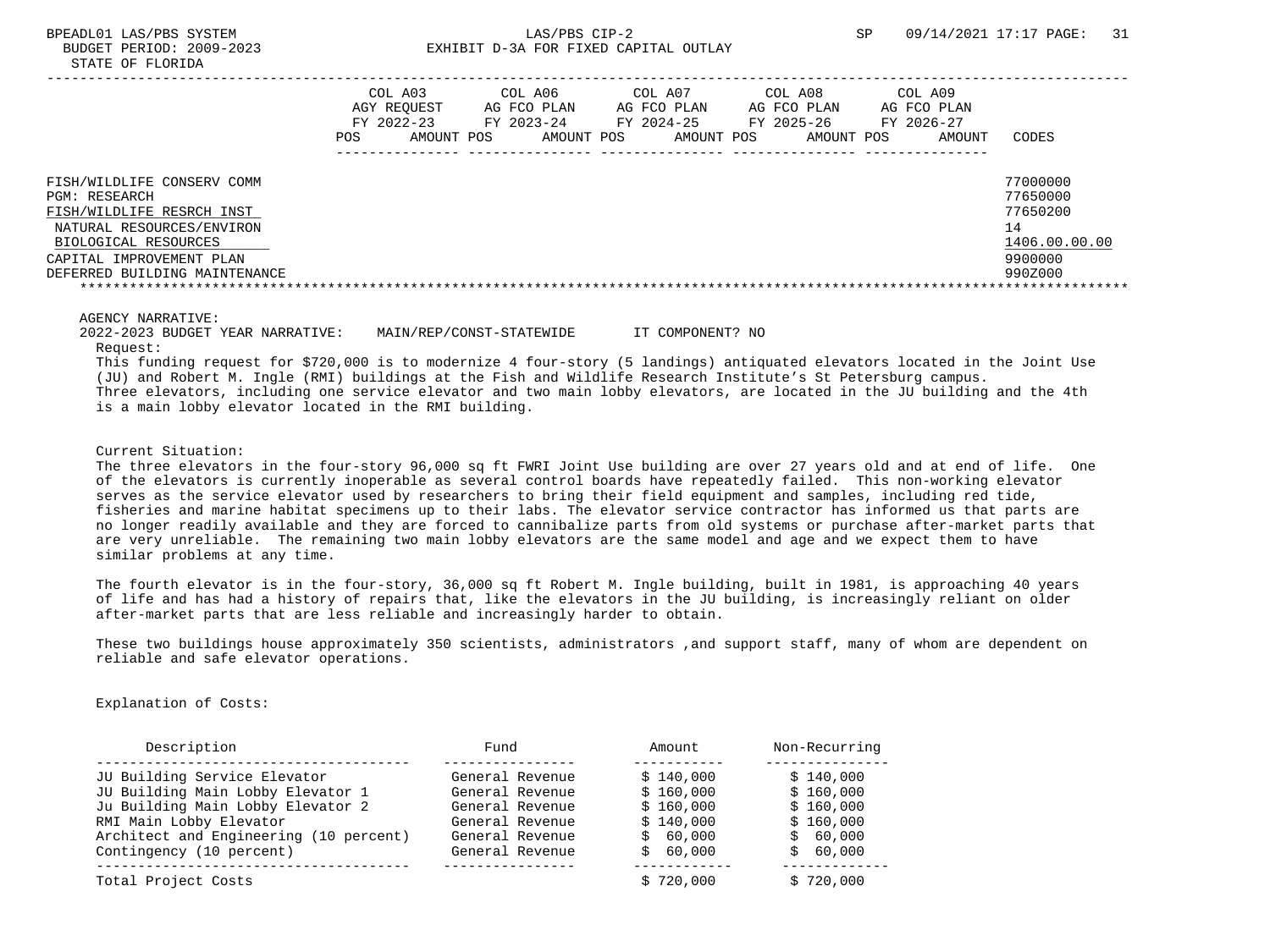# BPEADL01 LAS/PBS SYSTEM SALLAS/PBS CIP-2 SP 09/14/2021 17:17 PAGE: 32 BUDGET PERIOD: 2009-2023 EXHIBIT D-3A FOR FIXED CAPITAL OUTLAY

|                                                                                                                                                                                                   | POS. | COL A03<br>AGY REOUEST<br>FY 2022-23<br>AMOUNT POS | COL A06<br>AG FCO PLAN<br>FY 2023-24<br>AMOUNT POS | COL A07<br>AG FCO PLAN<br>FY 2024-25<br>AMOUNT POS | COL A08<br>AG FCO PLAN<br>FY 2025-26<br>AMOUNT POS | COL A09<br>AG FCO PLAN<br>FY 2026-27<br>AMOUNT | CODES                                                                         |
|---------------------------------------------------------------------------------------------------------------------------------------------------------------------------------------------------|------|----------------------------------------------------|----------------------------------------------------|----------------------------------------------------|----------------------------------------------------|------------------------------------------------|-------------------------------------------------------------------------------|
| FISH/WILDLIFE CONSERV COMM<br><b>PGM: RESEARCH</b><br>FISH/WILDLIFE RESRCH INST<br>NATURAL RESOURCES/ENVIRON<br>BIOLOGICAL RESOURCES<br>CAPITAL IMPROVEMENT PLAN<br>DEFERRED BUILDING MAINTENANCE |      |                                                    |                                                    |                                                    |                                                    |                                                | 77000000<br>77650000<br>77650200<br>14<br>1406.00.00.00<br>9900000<br>990Z000 |

### Benefits:

 Both the JU and RMI four-story buildings comprising 132,000 sq ft of laboratory, office and storage spaces and together house approximately 350 research scientists, administrators and support staff.

 Research conducted in the two buildings includes: the monitoring and assessment of coral reefs and other marine habitats; harmful algal blooms, including red tides; both dependent and independent monitoring and assessment of marine fisheries; Geographic Information System support, including oils spill planning, mitigation and response; and also includes backup information technology systems and management for the agency.

 Florida building code requires all buildings over 3 stories to have working elevators. Modernized elevators will ensure a safe operating environment and compliance with building codes.

 Activity: ACT0210 - Fixed Capital Outlay ACT0650 - FWRI-Administration Services and Facilities Management

 Strategic Plan for Economic Development: 5.2 - Improve the efficiency and effectiveness of government agencies at all levels. \*\*\*\*\*\*\*\*\*\*\*\*\*\*\*\*\*\*\*\*\*\*\*\*\*\*\*\*\*\*\*\*\*\*\*\*\*\*\*\*\*\*\*\*\*\*\*\*\*\*\*\*\*\*\*\*\*\*\*\*\*\*\*\*\*\*\*\*\*\*\*\*\*\*\*\*\*\*\*\*\*\*\*\*\*\*\*\*\*\*\*\*\*\*\*\*\*\*\*\*\*\*\*\*\*\*\*\*\*\*\*\*\*\*\*\*\*\*\*\*\*\*\*\*\*\*\*

| FWRI REPAIRS         |           |           | 084230 |
|----------------------|-----------|-----------|--------|
| GENERAL REVENUE FUND | $-$ STATE | 2,041,031 | 1000   |
|                      |           |           |        |

### AGENCY NARRATIVE:

2022-2023 BUDGET YEAR NARRATIVE: FWRI REPAIRS THE SENSITE OMPONENT? NO Request:

 The St. Pete HVAC system is near the end of life, and we need improved efficiency, improved air quality, improved comfort, and reduced humidity, especially in our labs. This is Phase 2 of four phases. We need to continue to upgrade the building automation system (BAS) as the next step which was started in Phase 1. System upgrades include: Replacing Chiller #3 with the addition of variable speed drives; Replacing building automation controls; Upgrading air handler units 2, 3, 4, and 5 with the addition of heating coils to reduce humidity; Replacing exhaust fans #18 and #19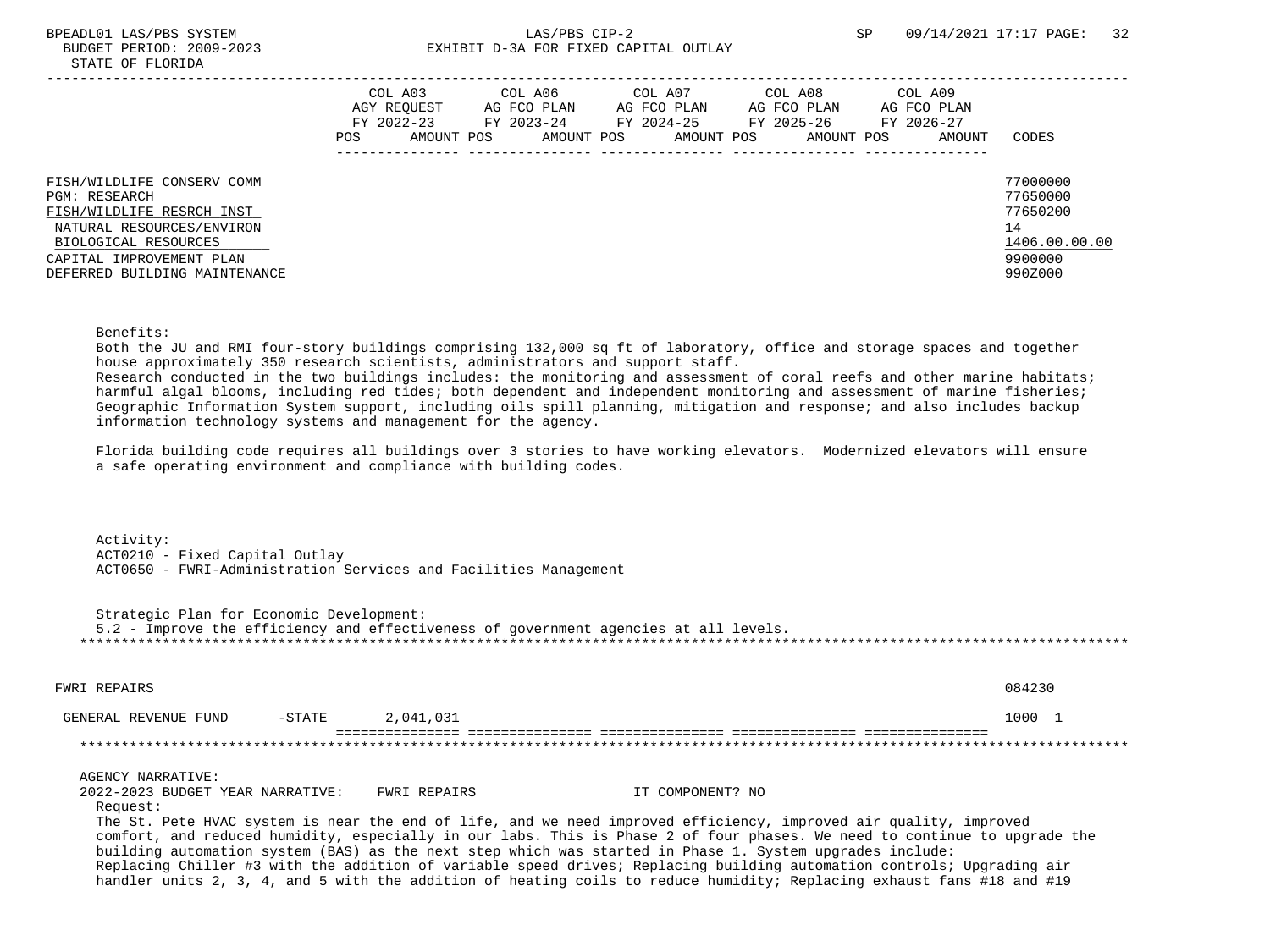|                                                                                                                                                                                                   | POS | COL A03<br>AGY REOUEST<br>FY 2022-23<br>AMOUNT POS | COL A06<br>AG FCO PLAN<br>FY 2023-24<br>AMOUNT POS | COL A07<br>AG FCO PLAN<br>FY 2024-25<br>AMOUNT POS | COL A08<br>AG FCO PLAN<br>FY 2025-26<br>AMOUNT POS | COL A09<br>AG FCO PLAN<br>FY 2026-27<br>AMOUNT | CODES                                                                         |
|---------------------------------------------------------------------------------------------------------------------------------------------------------------------------------------------------|-----|----------------------------------------------------|----------------------------------------------------|----------------------------------------------------|----------------------------------------------------|------------------------------------------------|-------------------------------------------------------------------------------|
| FISH/WILDLIFE CONSERV COMM<br><b>PGM: RESEARCH</b><br>FISH/WILDLIFE RESRCH INST<br>NATURAL RESOURCES/ENVIRON<br>BIOLOGICAL RESOURCES<br>CAPITAL IMPROVEMENT PLAN<br>DEFERRED BUILDING MAINTENANCE |     |                                                    |                                                    |                                                    |                                                    |                                                | 77000000<br>77650000<br>77650200<br>14<br>1406.00.00.00<br>9900000<br>990Z000 |

 for the end labs on 2nd and 4th floors to improve lab safety; Replacing the Variable Air Volume (VAV) Units to be controlled by the building automation system.

## Current Situation:

 The FWRI Headquarters Joint Use building in St. Petersburg is 26 years old and its HVAC system is approaching the final stages of its useful service. The facility is 100,000 square feet and houses approximately 300 scientists, administrators, and support staff. Recently, the facility has experienced multiple chiller and boiler failures, which create unworkable conditions during warmer months and result in temperature and humidity fluctuations that cause analytical and monitoring instruments to produce erroneous readings. The annual HVAC maintenance contracts have increased in price due to the age of the system and the difficulty in finding parts for repairs. In addition to being more reliable, upgrading to a modern HVAC system will consume at least 40 percent less electricity than the current system.

 All systems are rapidly moving towards end of life. Additionally, as system failures occur, we are unable to replace parts of the system because some of the equipment is no longer supported by manufacturers and suppliers. We are forced to use after-market equipment resulting in an overall system that does not function as efficiently or as reliably as required

### Explanation of Costs:

 These project costs were determined by an independent engineering company with HVAC experience with their opinion of cost.

| Description of Costs                                                                                      | Amount                   | Non-Recurring                          |
|-----------------------------------------------------------------------------------------------------------|--------------------------|----------------------------------------|
| Chiller #3 Replacement with Variable Speed Drive                                                          | 700,000<br>Ŝ.            | 700,000                                |
| Building Automation (Controls) Replacement Step 2<br>Air Handling Units #2, #3, #4, #5, Upgrade including | 253,000                  | 253,000                                |
| Heating Coil                                                                                              | 290,428<br>S.            | 290,428                                |
| Lab Safety and Exhaust Fans #18 and #19 for 2nd                                                           |                          |                                        |
| and 4th Floor Ends Labs                                                                                   | 150,565<br>S.            | \$150.565                              |
| Variable Air Volume Unit Replacement                                                                      | \$252,000                | \$252,000                              |
| Architectural/Engineering                                                                                 | \$197.519                | \$197.519                              |
| Contingency (12 percent)                                                                                  | $\mathcal{S}$<br>197,519 | \$197.519                              |
| Total Issue                                                                                               | \$2,041,031              | . - - - - - - - - - - -<br>\$2,041,031 |
|                                                                                                           |                          |                                        |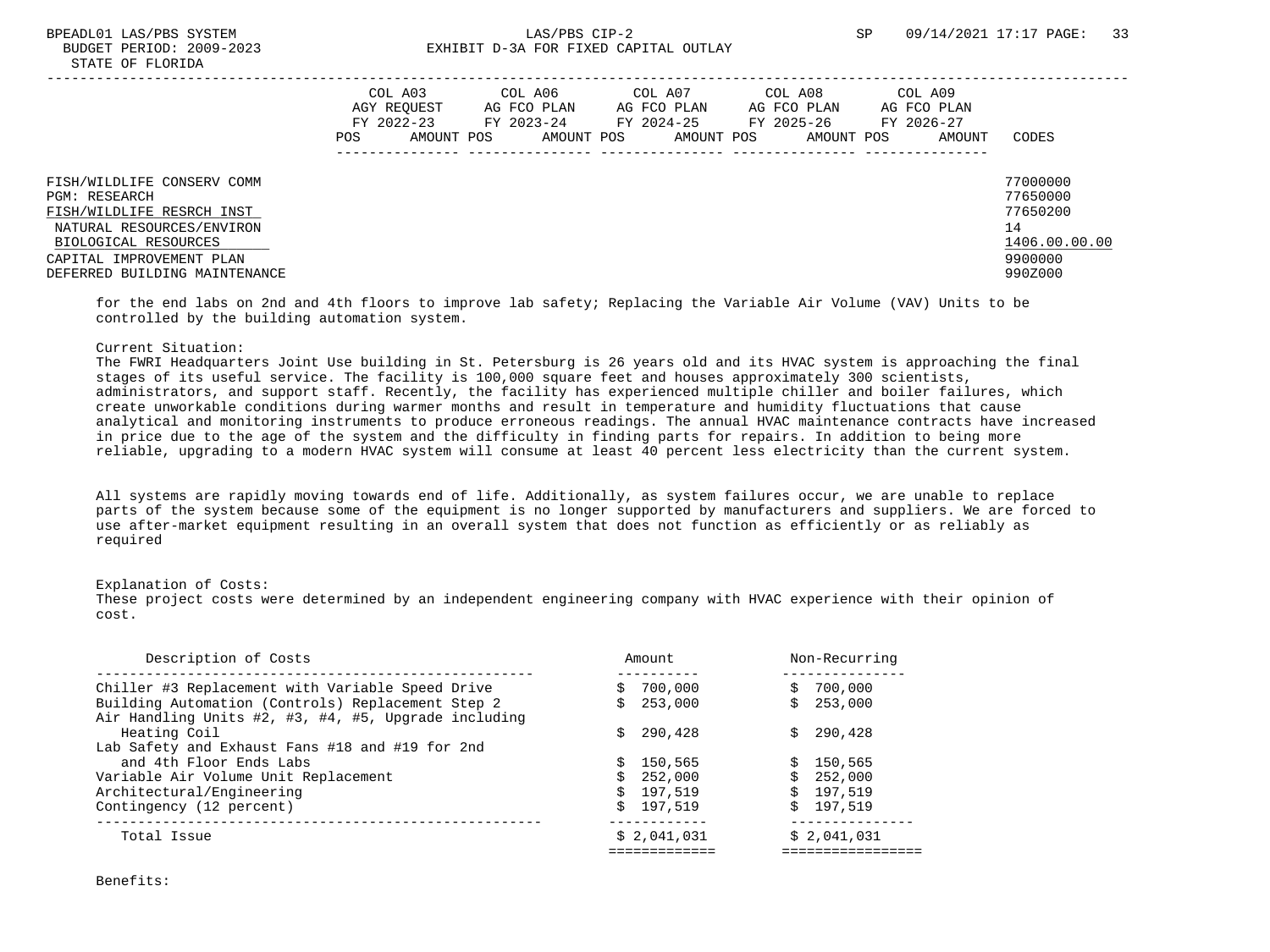|                                                                                                                                                                                                   | COL A03<br>AGY REOUEST<br>FY 2022-23<br>POS. | AMOUNT POS | COL A06<br>AG FCO PLAN<br>FY 2023-24 | AMOUNT POS | COL A07<br>AG FCO PLAN<br>FY 2024-25<br>AMOUNT POS | COL A08<br>AG FCO PLAN<br>FY 2025-26<br>AMOUNT POS | COL A09<br>AG FCO PLAN<br>FY 2026-27<br>AMOUNT | CODES                                                                         |
|---------------------------------------------------------------------------------------------------------------------------------------------------------------------------------------------------|----------------------------------------------|------------|--------------------------------------|------------|----------------------------------------------------|----------------------------------------------------|------------------------------------------------|-------------------------------------------------------------------------------|
| FISH/WILDLIFE CONSERV COMM<br><b>PGM: RESEARCH</b><br>FISH/WILDLIFE RESRCH INST<br>NATURAL RESOURCES/ENVIRON<br>BIOLOGICAL RESOURCES<br>CAPITAL IMPROVEMENT PLAN<br>DEFERRED BUILDING MAINTENANCE |                                              |            |                                      |            |                                                    |                                                    |                                                | 77000000<br>77650000<br>77650200<br>14<br>1406.00.00.00<br>9900000<br>990Z000 |

 This project will improve the safety and security of the work/research environment for our 300+ staff, lower operational costs, improve science with a more stable environment, improve the collegial environment with USF/College of Marine Science, and support the working relationships with partner and stakeholder organizations such as NOAA, USGS, City of St Petersburg and the US Coast Guard. Additional benefits are associated with cost savings as a result of more efficient utilities and the improvement of comfort among scientific staff who work in the building.

 Activity: ACT0210 - Fixed Capital Outlay ACT0650 - FWRI-Administration

 Services and Facilities Management Strategic Plan for Economic Development: 5.2 - Improve the efficiency and effectiveness of government agencies at all levels. \*\*\*\*\*\*\*\*\*\*\*\*\*\*\*\*\*\*\*\*\*\*\*\*\*\*\*\*\*\*\*\*\*\*\*\*\*\*\*\*\*\*\*\*\*\*\*\*\*\*\*\*\*\*\*\*\*\*\*\*\*\*\*\*\*\*\*\*\*\*\*\*\*\*\*\*\*\*\*\*\*\*\*\*\*\*\*\*\*\*\*\*\*\*\*\*\*\*\*\*\*\*\*\*\*\*\*\*\*\*\*\*\*\*\*\*\*\*\*\*\*\*\*\*\*\*\* TOTAL: DEFERRED BUILDING MAINTENANCE 990Z000 TOTAL ISSUE............. 3,348,531 =============== =============== =============== =============== ===============

| TOTAL: BIOLOGICAL RESOURCES |           | 1406.00.00.00 |
|-----------------------------|-----------|---------------|
| BY FUND TYPE                |           |               |
| GENERAL REVENUE FUND        | 6,258,531 | 1000          |
| TRUST FUNDS                 | 743,000   | 2000          |
|                             |           |               |
| TOTAL PROG COMP             | 7,001,531 |               |
|                             |           |               |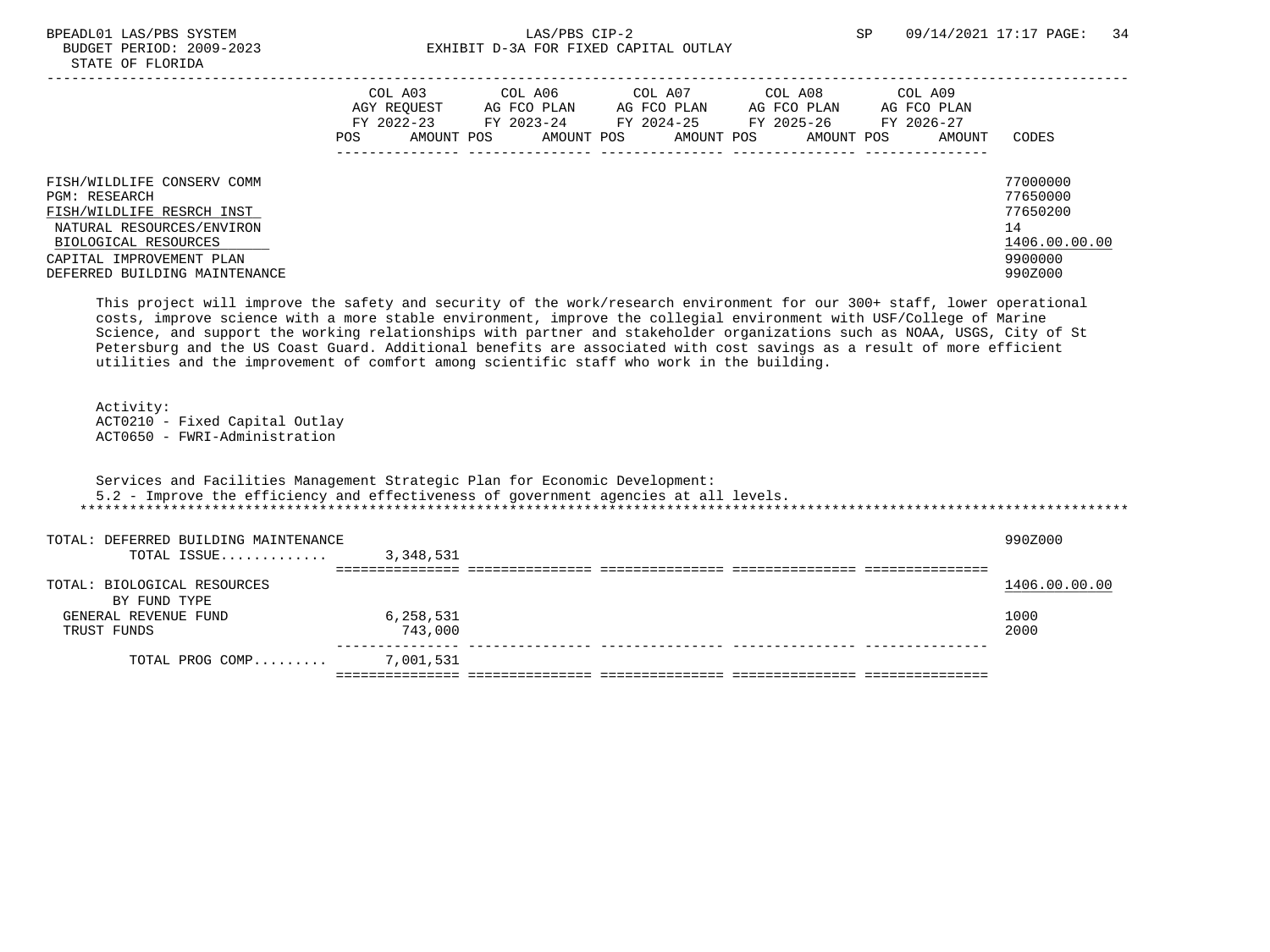\*\*\*\*\*\*\*\*\*\*\*\*\*\*\*\*\*\*\*\*\*\*\*\*\*\*\*\*\*\*\*\*\*\*\*\*\*\*\*\*\*\*\*\*\*\*\*\*\*\*\*\*\*\*\*\*\*\*\*\*\*\*\*\*\*\*\*\*\*\*\*\*\*\*\*\*\*\*\*\*\*\*\*\*\*\*\*\*\*\*\*\*\*\*\*\*\*\*\*\*\*\*\*\*\*\*\*\*\*\*\*\*\*\*\*\*\*\*\*\*\*\*\*\*\*\*\*\*\*\*\* \* BPEADL01 STATISTICAL INFORMATION 09/14/2021 17:17:21 \* \* BUDGET PERIOD: 2009-2023 EXHIBIT A, D AND D-3A LIST REQUEST GAS 77 SP \* \* COMPILE DATE: 09/16/2015 COMPILE TIME: 09:40:41 PAGE: 1 \* \*\*\*\*\*\*\*\*\*\*\*\*\*\*\*\*\*\*\*\*\*\*\*\*\*\*\*\*\*\*\*\*\*\*\*\*\*\*\*\*\*\*\*\*\*\*\*\*\*\*\*\*\*\*\*\*\*\*\*\*\*\*\*\*\*\*\*\*\*\*\*\*\*\*\*\*\*\*\*\*\*\*\*\*\*\*\*\*\*\*\*\*\*\*\*\*\*\*\*\*\*\*\*\*\*\*\*\*\*\*\*\*\*\*\*\*\*\*\*\*\*\*\*\*\*\*\*\*\*\*\* SAVE INITIALS: SAVE DEPARTMENT: 07 SAVE ID: FCO \* ------------------------------------------------------------------------------------------------------------------------------- \* SELECT CODES AND ACCUMULATION LEVELS WHERE ALLOWED. WHEN NO CODE IS SELECTED, ALL CODES WILL BE REPORTED. ITEMIZATION OF EXPENDITURE:  $\overline{10E}$  accumulation level: 0 (1=OPER/FCO, 2=IOE, 0=MERGED) MERGE GROUPS (Y/N): Y BUDGET ENTITY OR GROUP/ACCUMULATION LEVEL (DEP, DIV, BUR, SUB, LBE, MRG):  $*$  1-7: LBE  $*$  $*$  8-14:  $*$  $*$  15-21:  $*$  $*$  22-27: \* \* EXCLUDE: \*  $\star$   $\star$  \* PROGRAM COMPONENT/ACCUMULATION LEVEL (1, 2, 3, 4 OR 5 FOR 2, 4, 6, 8 OR 10 DIGITS, 6=MERGE POLICY, 0=MERGED): \*  $\star$  5  $\star$  $\star$   $\star$ APPROPRIATION CATEGORY OR GROUP/ACCUMULATION LEVEL (1=MAJOR, 2=MINOR, 0=MERGED):  $\star$  08 2 14 2  $\star$  $\star$   $\star$ FUND GROUPS SET: OR FUND: THE SOURCE IDENTIFIER: MERGE FSI (Y/N): N  $FCO (Y/N): Y$  FTE  $(Y/N): N$  SALARY RATE  $(Y/N): N$  \* ------------------------------------------------------------------------------------------------------------------------------- \* ISSUE CODE OR GROUP/ACCUMULATION LEVEL (1, 2 OR 3 FOR 1, 3 OR 7 CHARACTERS, 0=MERGED):  $\star$  3  $\star$  $\star$   $\star$ \* REPORT OPTION: 1 COLUMN SELECTION: A03 A06 A07 A08 A09 CODES \* 1=EAD REPORT \* 2=SCHEDULE IV/IT ISSUES REPORT COLUMNS WITH CALCULATION DIFFERENCE ONLY (Y/N): N THAT EXCEED: 3=STATEWIDE ISSUES 4=SCHEDULE VIIIA ISSUES SCHEDULE VIIIA ISSUES SPREADSHEET (Y/N): N \* \* \* LEVELS OF TOTALS: (N=NO TOTAL, L=LINE TOTAL, T=BY FUND TYPE, D=BY DETAIL FUND, B=BY DETAIL FUND AND FUND TYPE, \* G=FUND GROUP LINE TOTALS, E=BY DETAIL FUND AND FUND GROUP) \* RUN: N ITEM OF EXP: N GROUP: N DEPARTMENT: N DIVISION: N BUREAU: N \* \* SUB-BUREAU: N LBE: T POLICY AREA: N PROG COMP: T D3A SUM ISSUE: N D3A DETAIL ISSUE: L \* MAJOR APP CAT: N MINOR APP CAT: D \* \* APPROPRIATION CATEGORY TITLES: S (S=SHORT, L=LONG) REPORT SEQUENCE: DEPT/BUDGET ENTITY: N A=ALPHABETICAL PROGRAM COMPONENT: N N=NUMERICAL \* ------------------------------------------------------------------------------------------------------------------------------- \* DEPARTMENT NARRATIVE SET:<br>BUDGET ENTITY NARRATIVE SET: PROGRAM COMPONENT NARRATIVE (Y/N): N \* \* \* ISSUE/ACTIVITY NARRATIVE SET: A1 PRIORITY ISSUE NARRATIVE SET (1-9): \*  $\star$   $\star$  \* INCLUDE POSITION DATA (Y/N): N \* \* \* INCLUDE COLUMN CODES  $(Y/N): Y$  \* \* \* OUTPUT FORMAT: L PAGE BREAKS: LBE \* \* L=LANDSCAPE (IOE, GRP, DEP, DIV, REPORT HEADING: LAS/PBS CIP-2 \* \* P=PORTRAIT BUR, SUB, LBE, PRC, EXHIBIT D-3A FOR FIXED CAPITAL OUTLAY \* \* SIS, ISC) \* \* ------------------------------------------------------------------------------------------------------------------------------- \*